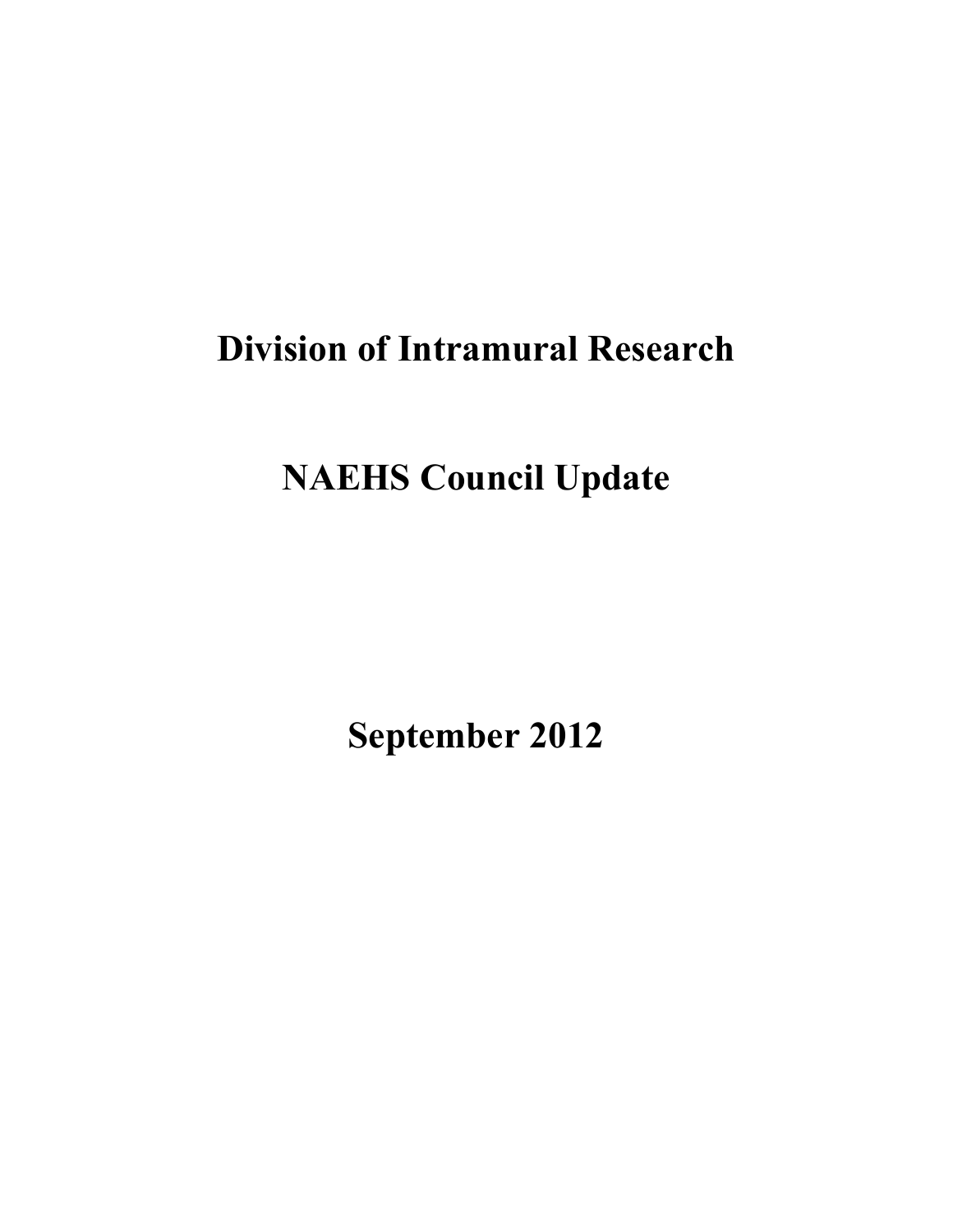## **DIR RECRUITMENTS**

#### **Director, Clinical Research Program**

The NIEHS is searching for a senior investigator to direct its Clinical Research Program. The Director, Clinical Research Program, is responsible for the development, administration, coordination and oversight of investigator-initiated clinical research; provides general advice to the Director and Scientific Director, NIEHS, on matters relating to human and clinical studies; supervises the Office of Research Compliance; and develops policies and programs for the execution of clinical research at NIEHS. The Clinical Director is responsible for creating and maintaining a research environment in which clinical findings influence the direction of laboratory studies and laboratory findings are applied back to the clinical and clinical research communities. The incumbent will facilitate intramural clinical research by identifying opportunities for translating basic science into clinical studies. The Clinical Director will ensure that Institute research reflects the highest standards of scientific excellence and ethical conduct for the protection of human subjects. The incumbent will review matters pertaining to the provision of patient care in research protocols and oversee research allocation, scientific review, and recruitment of staff. The Clinical Director will provide advice and training on the conduct of clinical studies, facilitate clinical research collaborations between intramural and extramural investigators, and develop long-range clinical research goals and objectives relevant to the mission of NIEHS. It is expected that the successful candidate will oversee a personal clinical research program that will involve some combination of outpatient oriented studies within the Clinical Research Unit, epidemiological studies, basic laboratory studies, or inpatient studies at the Clinical Research Center in Bethesda. Emphasis will be placed upon investigators with a primary research interest in clinical research; however, the selected candidate may have a modest independent basic laboratory research program, particularly if the basic research intersects with the candidate's clinical studies. Dr. Carter Van Waes, Clinical Director, National Institute on Deafness and Other Communication Disorders, is chair of the search committee. A Candidate has been identified.

#### **Chief of the Comparative Medicine Branch, Attending Veterinarian, Animal Program Director**

The National Institute of Environmental Health Sciences (NIEHS) of the National Institutes of Health is searching for a Chief of the Comparative Medicine Branch (CMB), Attending Veterinarian, and Animal Program Director. CMB provides a broad range of services and collaborative support for NIEHS intramural research programs. The incumbent will be responsible for an AAALAC accredited animal care and use program and for support of NIEHS animal research programs that study the effects of environmental agents in order to develop methods of disease prevention and treatment. The incumbent will represent NIEHS on the NIH Animal Program Directors Committee and will serve as attending veterinarian on the NIEHS ACUC. The incumbent will be expected to actively support the NIEHS mission, participate in ongoing planning and management discussions to successfully resolve pertinent issues and challenges, participate in long range strategic planning processes to develop and implement effective goals and directions for the animal care program and provide information and recommendations to the Scientific Director. Minimum qualifications include a DVM/VMD from an AVMA-accredited or approved college, a current license to practice veterinary medicine in any state in the United States and board certification by the American College of Laboratory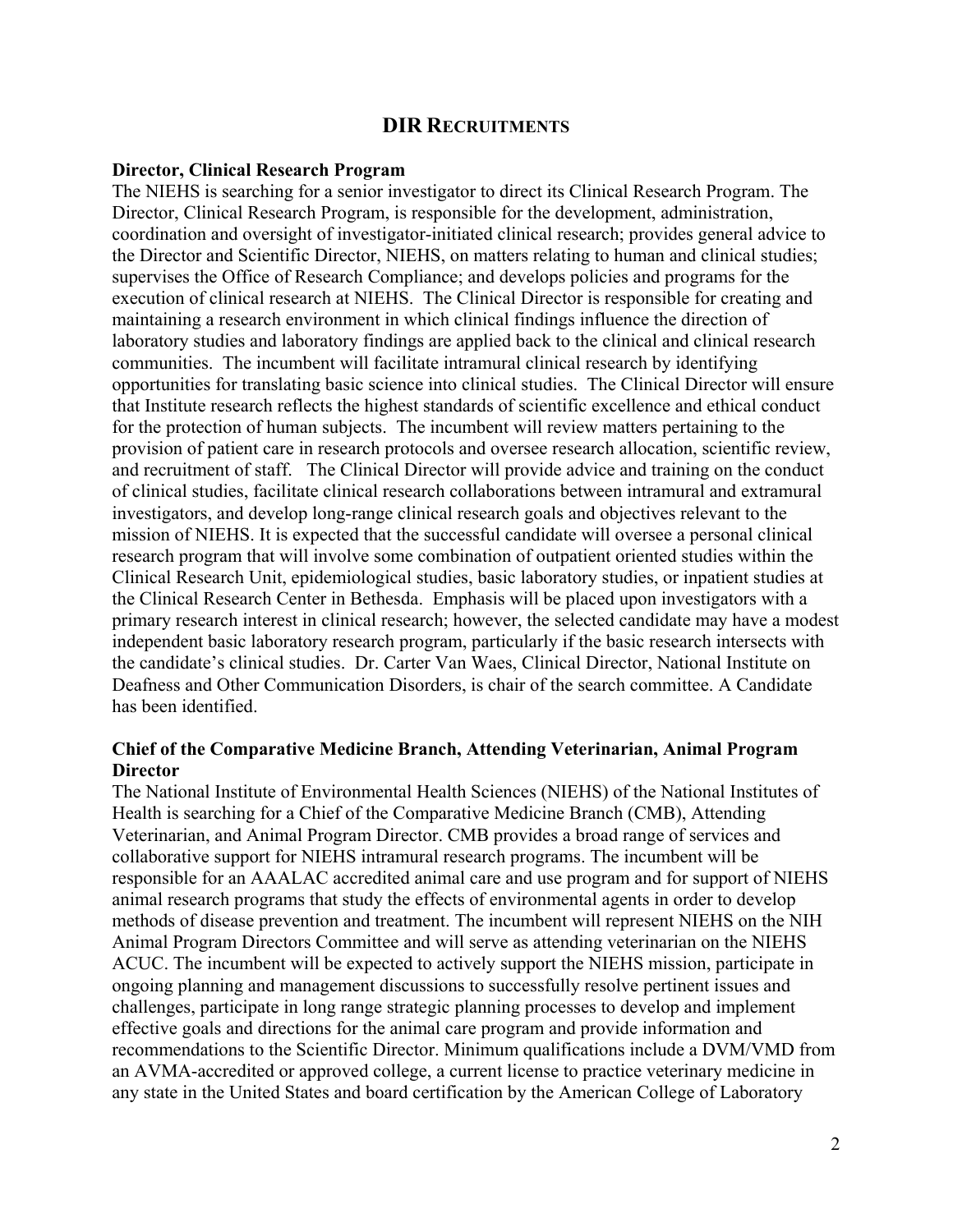Animal Medicine. In addition, applicants must demonstrate a proven record of management and operation of an AAALAC accredited animal care program of similar magnitude and complexity, and demonstrated experience meeting all regulations and policies pertaining to animal care and use. Applicants must possess demonstrable experience and skills in management and supervision, budget oversight, resource allocation, facility design, rodent colony management and disease control. In addition, applicants must possess the ability to analyze, prioritize and delegate resources while managing multiple projects and programs. Expertise and experience should include a positive and collegial interaction and cooperation with staff at all levels and with scientific staff to promote and facilitate their research. Dr. David Miller, Chief, Laboratory of Toxicology and Pharmacology, is chair of the search committee. Candidates are being interviewed.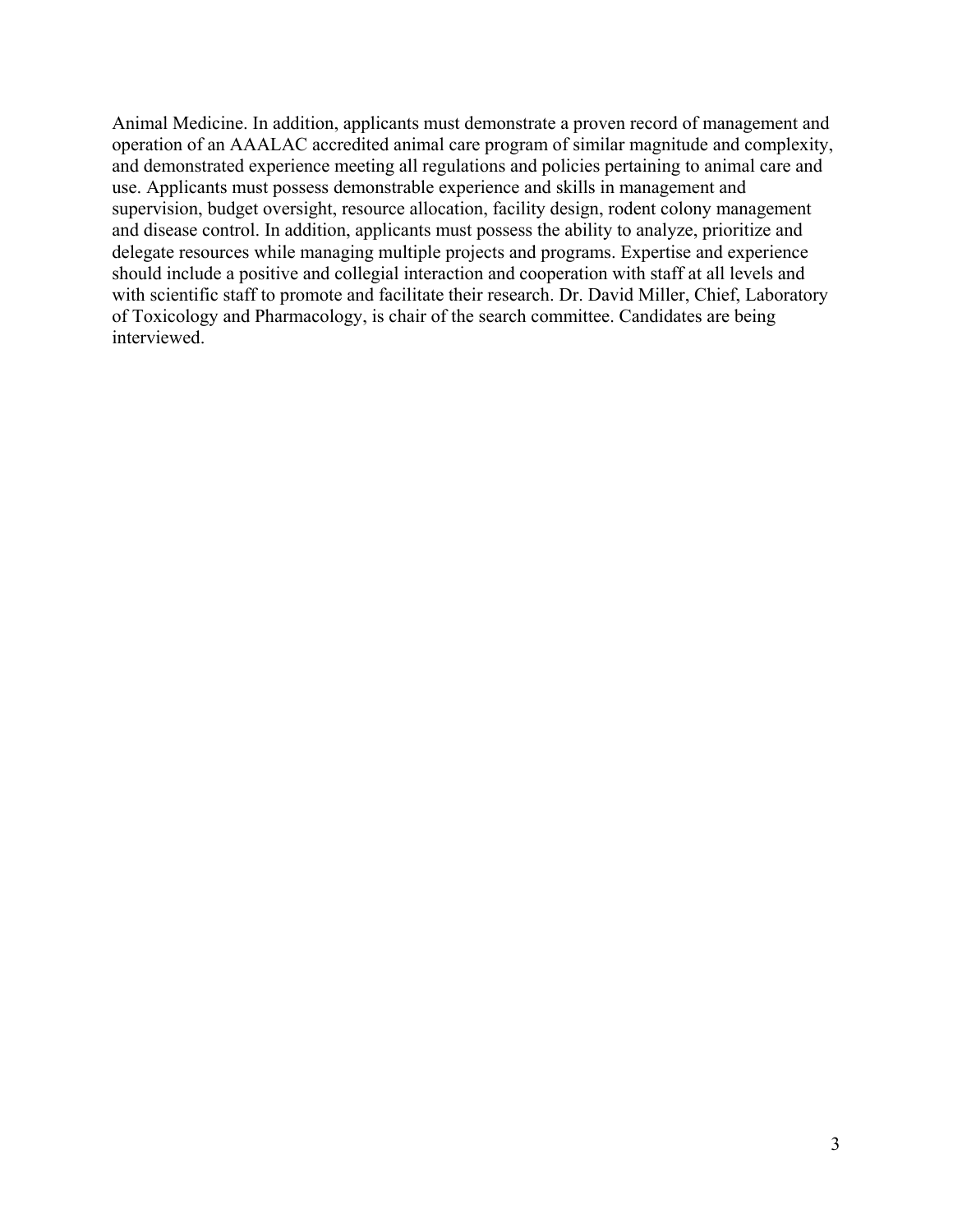## **DIR NEW HIRES**

#### **Office of Fellows Career Development**

Dr. Tammy Collins has been named to carry out the duties associated with the Office of Fellows Career Development (OFCD). Dr. Collins received her B.S. in chemistry from Appalachian State University, and the Ph.D. in biochemistry from Duke University in 2008. She did postdoctoral research for two years in the laboratory of T.S. Hsieh at Duke University, and then joined the laboratory of Dr. Bill Copeland, Chief, Laboratory of Molecular Genetics, NIEHS. She has extensive experience in research, teaching, publications, oral presentations, and professional development. For the past few years she has also been heavily involved in the activities of the NIEHS Trainees' Assembly (NTA) of which she served as President and as a participating member of the Steering Committee. She will be coordinating and arranging for all career-related workshops and other requirements of the NTA as her first priority.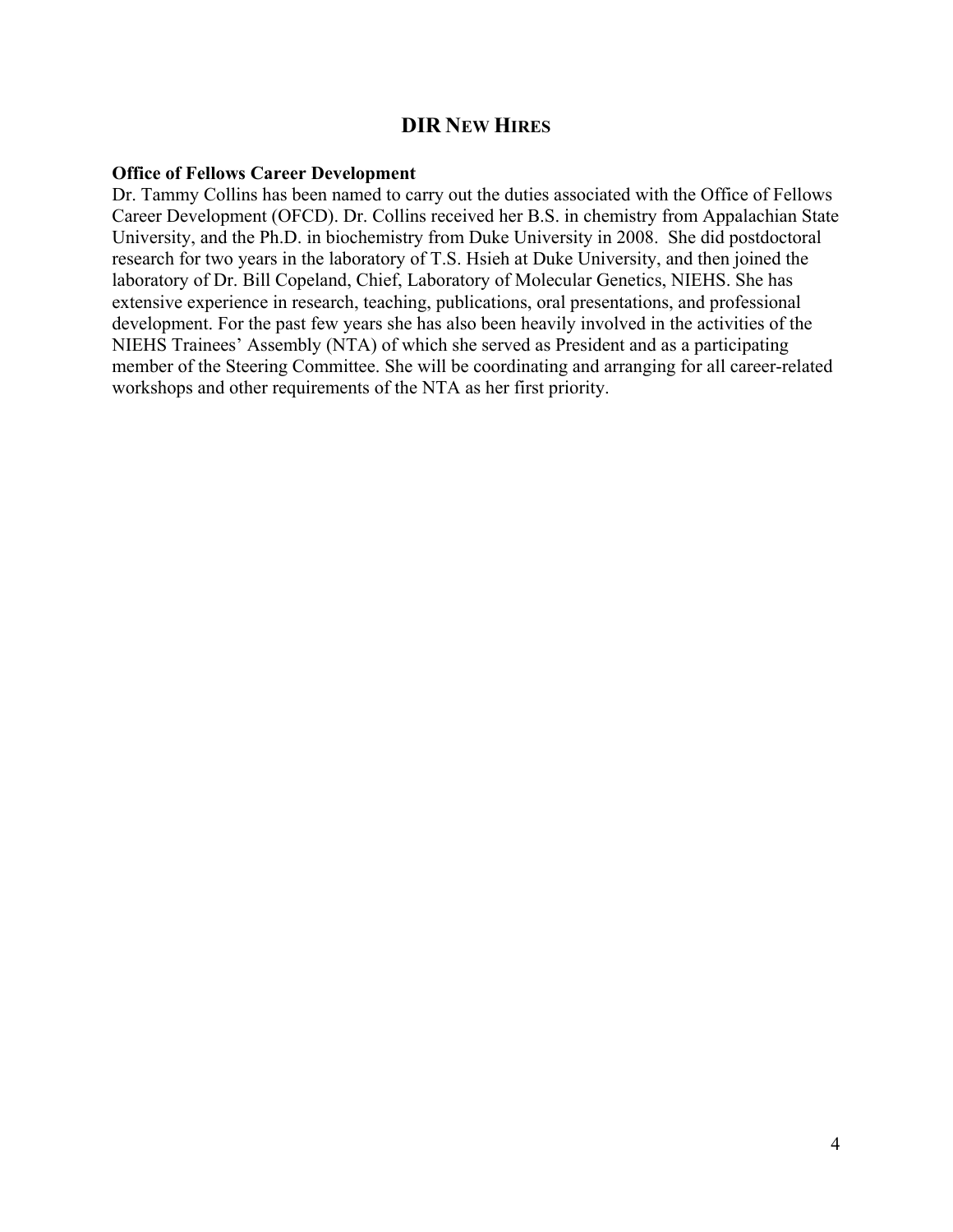## **BSC REVIEW OF LABORATORY OF STRUCTURAL BIOLOGY AND DR. MARILYN DIAZ**

The DIR Board of Scientific Counselors reviewed the Laboratory of Structural Biology and Dr. Marilyn Diaz June 3-5, 2012.

Members of the Board of Scientific Counselors that Attended:

- Steven A. Belinsky, Ph.D., Acting Chair, Director, Lung Cancer Program, Lovelace Respiratory Research Institute, Albuquerque, NM
- Jay I. Goodman, Ph.D., Professor, Department of Pharmacology and Toxicology, Michigan State University, East Lansing, MI
- Serrine S. Lau, Ph.D., Professor, Department of Pharmacology & Toxicology, University of Arizona College of Pharmacy, Tucson, AZ
- Thomas A. Louis, Ph.D., Professor, Department of Biostatistics, Johns Hopkins Bloomberg School of Public Health, Baltimore, MD
- José E. Manautou, Ph.D., Associate Professor, Department of Pharmaceutical Sciences, University of Connecticut School of Pharmacy, Storrs, CT
- Roland A. Owens, Ph.D., Ex-Officio BSC Member, Assistant Director, Office of Intramural Research, NIH, Bethesda, MD

Ad Hoc Reviewers that Attended:

- Kenneth Bruce Adler, Ph.D., Professor, Department of Molecular Biomedical Sciences, College of Veterinary Medicine, North Carolina State University, Raleigh, NC
- Juan C. Celedón M.D., Dr.PH., Neil K. Jerne Professor, Department of Pediatrics, Children's Hospital of Pittsburgh of University of Pittsburgh Medical Center, Pittsburgh, PA
- Stephen H. Clarke, Ph.D., Professor, Dept. of Microbiology and Immunology, University of North Carolina School of Medicine, Chapel Hill, NC
- Margaret O. James, Ph.D., Professor and Chair, Department of Medicinal Chemistry, College of Pharmacy, University of Florida, Gainesville, FL
- Thomas L. James, Ph.D., Professor, Department of Pharmaceutical Chemistry, University of California, San Francisco, San Francisco, CA
- Michael S. Krangel, Ph.D., Mary Bernheim Professor and Chair, Department of Immunology, Duke University Medical Center, Durham NC
- Leona D. Samson, Ph.D., Director, Center for Environmental Health Sciences, Professor of Toxicology, and Biological Engineering, Massachusetts Institute of Technology, Cambridge, MA
- Sankar Mitra, Ph.D., Professor, Department of Biochemistry and Molecular Biology, University of Texas Medical Branch, Galveston, TX
- Gabriele Varani, Ph.D., Professor, Departments of Chemistry and Biochemistry, University of Washington, Seattle, WA,
- Gregory L. Verdine, Ph.D., Harvard College Professor, Erving Professor of Chemistry, Department of Chemistry and Chemical Biology, Harvard University, Cambridge, MA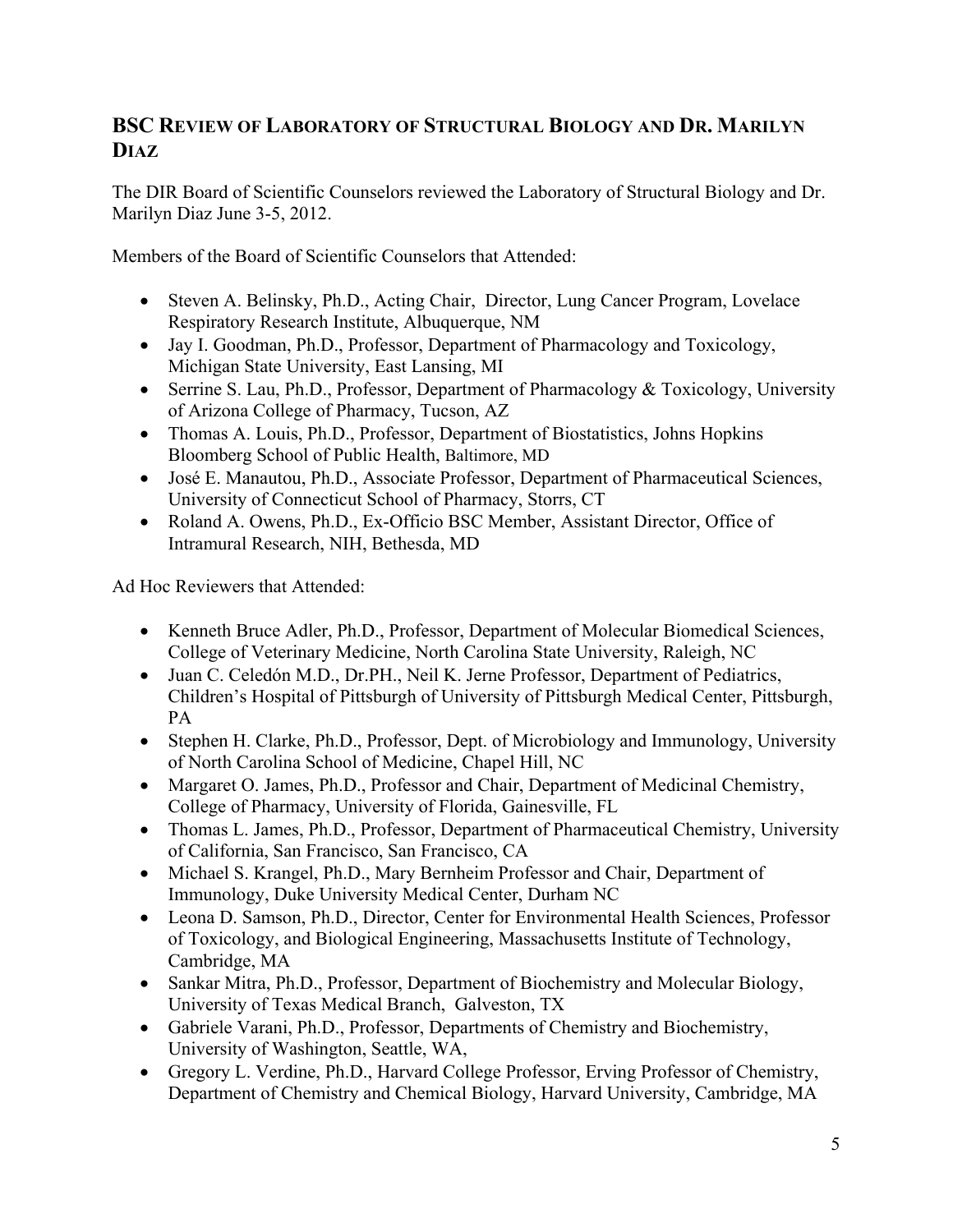- Michael R. Waterman, Ph.D., Natalie Overall Warren Distinguished Professor, Department of Biochemistry and Center in Molecular Toxicology, Vanderbilt School of Medicine, Nashville, TN
- James R. Williamson, Ph.D., Professor and Dean, Graduate and Postdoctoral Studies, Department of Molecular Biology, The Scripps Research Institute, La Jolla, CA

Agenda:

|                  | Sunday, June 3, 2012: Doubletree Guest Suites, Closed Session                         |  |  |
|------------------|---------------------------------------------------------------------------------------|--|--|
| 7:00-8:00 p.m.   | Welcome and Discussion of Past Board Reviews, Drs.                                    |  |  |
|                  | Linda Birnbaum, Thomas A. Kunkel and Darryl Zeldin                                    |  |  |
| $8:00-10:00$     | BSC Discussion of Review, Steven Belinsky, Ph.D.                                      |  |  |
|                  | Monday, June 4, 2012: NIEHS Conference Rooms 101 ABC                                  |  |  |
| $8:30-8:45$ a.m. | Welcome, Drs. Linda Birnbaum and Darryl Zeldin                                        |  |  |
| 8:45-9:05        | Overview--Laboratory of Structural Biology, Thomas A.<br>Kunkel, Ph.D.                |  |  |
| $9:05 - 9:55$    | DNA Replication Fidelity Group, Thomas A. Kunkel,<br>Ph.D.                            |  |  |
| 9:55-10:45       | Collaborative Crystallography Group, Lars C. Pedersen,<br>Ph.D.                       |  |  |
| $10:45 - 11:00$  | <b>Break</b>                                                                          |  |  |
| 11:00-11:50      | Genome Stability Structural Biology, R. Scott Williams,<br>Ph.D.                      |  |  |
| 11:50-12:35      | Closed Session with Investigators: Drs. Kunkel, Pedersen<br>and Williams              |  |  |
| $12:35-1:30$     | Lunch                                                                                 |  |  |
| $1:30-3:00$      | Poster Session, Postdoctoral Fellows and other presenters                             |  |  |
| $3:00-3:15$      | <b>Break</b>                                                                          |  |  |
| $3:15-3:45$      | <b>Closed Session with Fellows</b>                                                    |  |  |
| $3:45-4:35$      | Macromolecular Structure Group, Traci M. T. Hall, Ph.D.                               |  |  |
| $4:45-5:25$      | DNA Repair and Nucleic Acid Enzymology Group, Samuel<br>H. Wilson, M.D.               |  |  |
| 5:30-6:00        | Closed Session with Investigators: Drs. Hall & Wilson                                 |  |  |
| $6:00-6:15$      | Return to Doubletree Hotel                                                            |  |  |
| $6:15 - 8:00$    | Dinner                                                                                |  |  |
| 8:00-10:00       | Closed Session, BSC Discussion of review: Dr. Belinsky<br>and all review team members |  |  |

Tuesday, June 5, 2012: NIEHS Conference Rooms 101 ABC

| $8:30-9:20$ a.m. | Nuclear Magnetic Resonance Group, Robert E. London,     |  |  |
|------------------|---------------------------------------------------------|--|--|
|                  | Ph.D.                                                   |  |  |
| $9:20-10:10$     | Somatic Hypermutation Group, Laboratory of Molecular    |  |  |
|                  | Genetics, Marilyn Diaz, Ph.D.                           |  |  |
| $10:10-10-25$    | <b>Break</b>                                            |  |  |
| $10:25 - 10:45$  | Closed Session with Investigators: Drs. London and Diaz |  |  |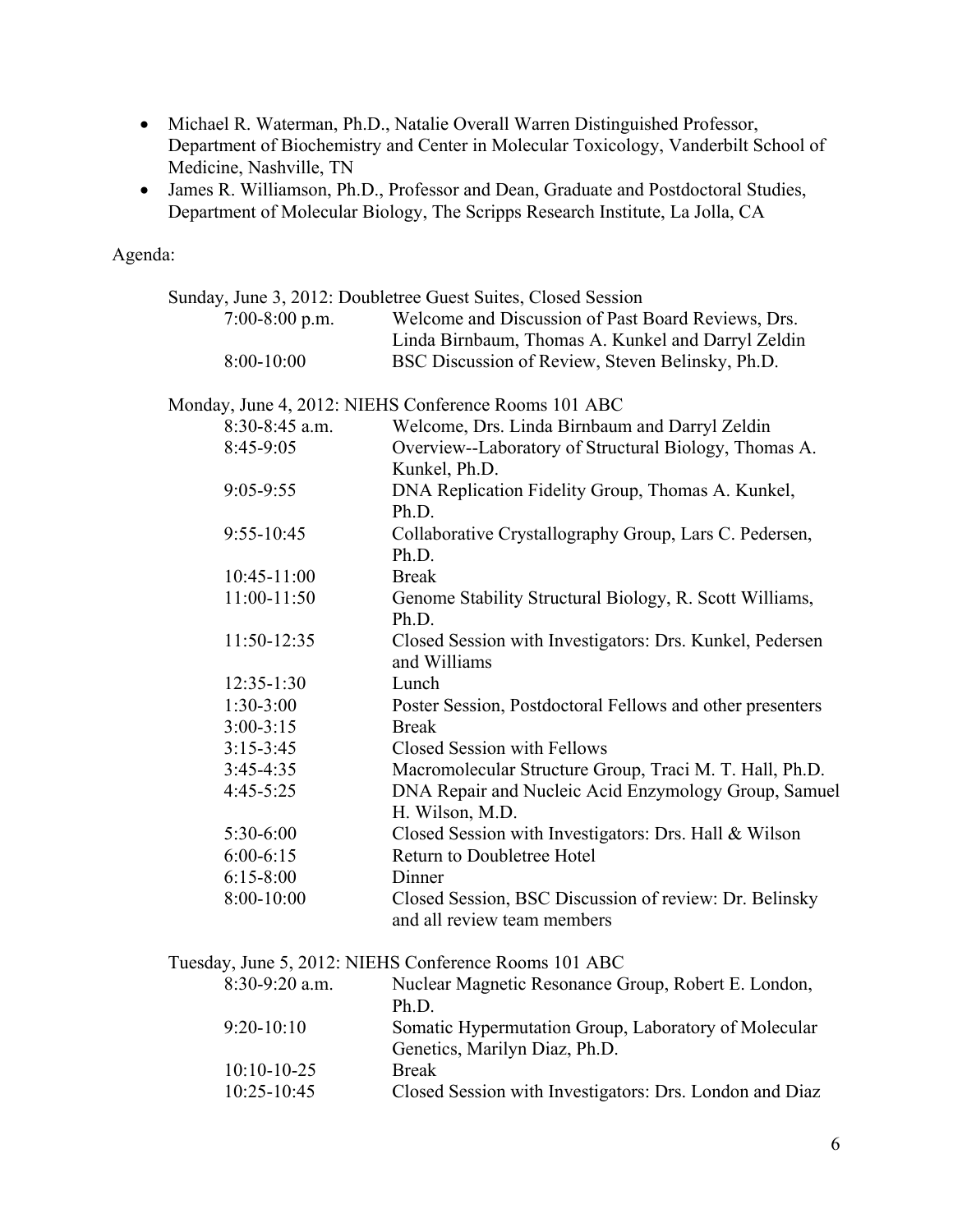| $10:55 - 12:00$ | Closed – BSC Executive Session                         |  |
|-----------------|--------------------------------------------------------|--|
| $12:00-1:00$    | Closed Session – Debriefing to NIEHS/DIR Leadership:   |  |
|                 | Dr. Belinsky and all review team members; Drs. Zeldin, |  |
|                 | Schrader and Birnbaum                                  |  |
| 1:00            | Adjournment: Depart for Airport                        |  |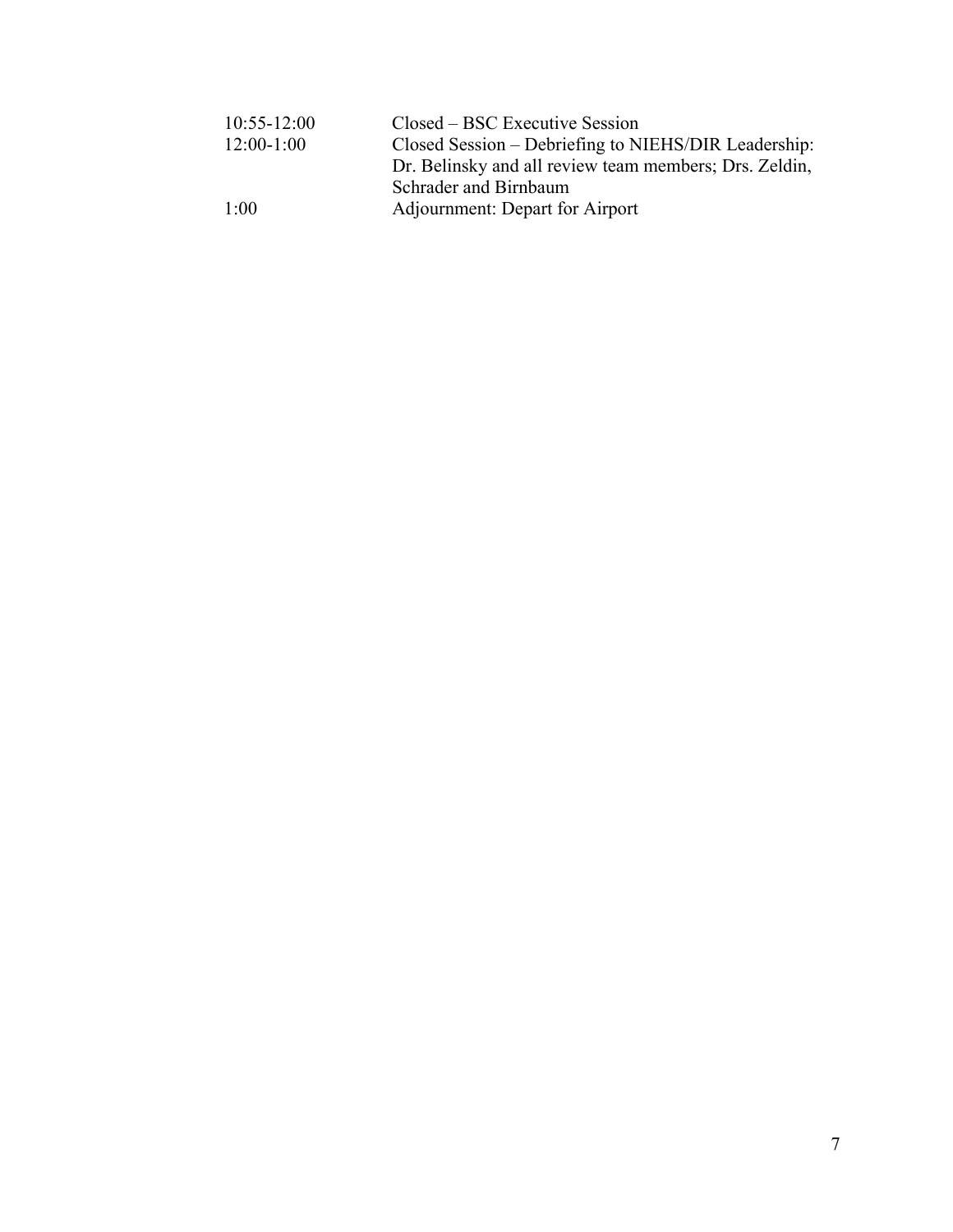## **DIR RESEARCH ACCOMPLISHMENTS**

#### **Cellular Damage from Normal Metabolism May Cause Cancer**

DNA mutations are thought to be rare events that occur randomly and over time, but NIEHS researchers have identified DNA regions in yeast and in three different types of cancers that have a disproportionately high number of mutations that arose simultaneously. In yeast, the clusters are produced by exposure to environmental toxins; in cancers, they are produced through biochemical process normally involved in innate immunity. The DNA sequence surrounding clustered mutations suggested that specific proteins called apolipoprotein B mRNA editing enzyme, catalytic polypeptide-like (APOBEC) cytosine deaminases, which inactivate viruses attacking the body, are also damaging DNA and causing mutations.

Roberts SA, Sterling J, Thompson C, Harris S, Mav D, Shah R, Klimczak LJ, Kryukov GV, Malc E, Mieczkowski PA, Resnick MA, Gordenin DA. Clustered mutations in yeast and in human cancers can arise from damaged long single-strand DNA regions. *Mol. Cell*, 46: 424–435, 2012.

#### **EETs and Tumor Metastasis**

Epoxyeicosatrienoic acids (EETs) are small molecules produced by cytochrome P450 epoxygenases. They are lipid mediators that act as autocrine or paracrine factors to regulate inflammation and vascular tone. As a result, drugs that raise EET levels are in clinical trials for the treatment of hypertension and many other diseases. However, despite pleiotropic effects on cells, little is known about the role of these epoxyeicosanoids in cancer. Here, using genetic and pharmacological manipulation of endogenous EET levels, we demonstrate that EETs are critical for primary tumor growth and metastasis in a variety of mouse models of cancer. Remarkably, we found that EETs stimulated extensive multi-organ metastasis and escape from tumor dormancy in several tumor models. This systemic metastasis was not caused by excessive primary tumor growth but depended on endothelial-derived EETs at the site of metastasis. Administration of synthetic EETs recapitulated these results while EET antagonists suppressed tumor growth and metastasis, demonstrating in vivo that pharmacological modulation of EETs can affect cancer growth. Furthermore, inhibitors of soluble epoxide hydrolase (sEH), the enzyme that metabolizes EETs, elevated endogenous EET levels and promoted primary tumor growth and metastasis. These data indicate a central role for EETs in tumorigenesis, offering a mechanistic link between lipid signaling and cancer and emphasizing the critical importance of considering possible effects of EET-modulating drugs on cancer.

Panigrahy D, Edin ML, Lee CR, Huang S, Bielenberg DR, Butterfield CE, Barnés CM, Mammoto A, Mammoto T, Luria A, Benny O, Chaponis DM, Dudley AC, Greene ER, Vergilio JA, Pietramaggiori G, Scherer-Pietramaggiori SS, Short SM, Seth M, Lih FB, Tomer KB, Yang J, Schwendener RA, Hammock BD, Falck JR, Manthati VL, Ingber DE, Kaipainen A, D'Amore PA, Kieran MW, Zeldin DC. Epoxyeicosanoids stimulate multiorgan metastasis and tumor dormancy escape in mice. *J. Clin. Invest*., 122: 178-191, 2012.

#### **Fertility drugs and young-onset breast cancer**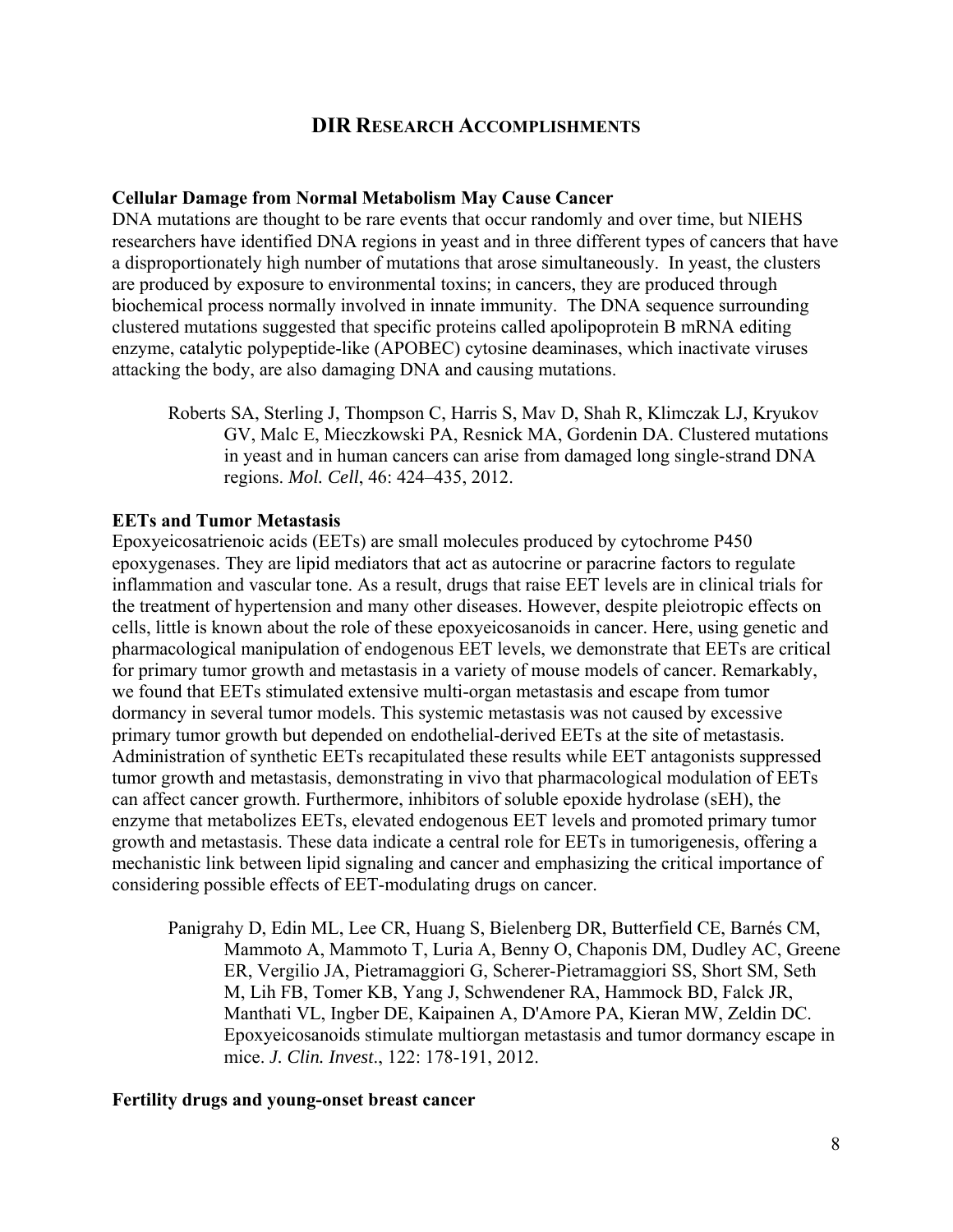Fertility drugs have hormonal effects that have raised concern about breast cancer. Researchers at NIEHS used a sister-controlled study to investigate possible effects of prior use of ovulationstimulating drugs on risk of young-onset (under age 50) breast cancer. Women who had used either Clomid or follicle-stimulating hormone (FSH) to stimulate hyperovulation had slightly reduced risk compared to the general population. The fertility drug exposure was then subclassified according to whether any such treatment had produced a pregnancy lasting at least 10 weeks. Women who had conceived under treatment had significantly elevated risk compared to similarly treated women who had not conceived. The abnormally high levels of hormones experienced in the first trimester of a stimulated pregnancy may alter pregnancy-associated remodeling of breast tissue**.** 

Fei C, Deroo LA, Sandler DP, Weinberg CR. Fertility drugs and young-onset breast cancer: results from the two sister study. *J. Natl. Cancer Inst*., 104: 1021-1027, 2012

#### **High-resolution visualization of the roots of a heritable neurodegenerative disease**

The cellular DNA repair machinery defends our genetic material against a continuous assault from stresses including environmental exposures to chemical toxicants, mutagens, and DNAdamaging radiation. The final critical step in repairing damaged DNA is a process called DNA ligation, which involves the chemical joining of broken DNA strands together. Like many biological processes ligation can fail, and this failure produces additional DNA damage ("DNAadenylates") that in turn must be repaired by a dedicated DNA ligation proofreader, the Aprataxin protein. To shed light onto how Aprataxin acts to maintain the integrity of our genomes, NIEHS scientist used a high-resolution molecular imaging technique (X-ray crystallography) to directly visualize the Aprataxin in the process of repairing DNA. This work provides key insights into the chemistry of DNA-adenylate repair, and explains how inherited mutations in the Aprataxin gene (APTX) result in small, but devastating changes to the proteins' shape that underlie progression of a crippling neurodegeneration syndrome – Ataxia with Oculomotor Apraxia type1 (AOA1).

Tumbale P, Appel CD, Kraehenbuehl R, Robertson PD, Williams JS, Krahn J, Ahel I, Williams RS. Structure of an Aprataxin-DNA complex with insights into AOA1 neurodegenerative disease. *Nat. Struct. Mol. Biol.,* 18: 1189-1195, 2011.

#### **Allergy may reduce the risk for heart attack**

Studies in animals suggest that atherosclerosis is driven by 'type 1' immunity (i.e., inflammation) and reduced by 'type 2', or allergic/atopic immunity. Whether this applies to humans remains unclear, although it is a critical issue as vaccination strategies are under development for the treatment and prevention of human atherosclerosis. In an analysis of U.S. national survey data (National Health and Nutrition Examination Survey 2005-2006), NIEHS investigators determined that allergen-specific immunoglobulin E (IgE), a specific and objective blood test for allergy, is inversely related to myocardial infarction (i.e., 'heart attack') in a manner that is independent of a long list of established coronary risk factors (e.g., smoking, cholesterol, diabetes, etc.). While this was a cross-sectional analysis, precluding confident conclusions from being drawn on causality, it raises the intriguing possibility that allergy may be protective against heart attack in humans.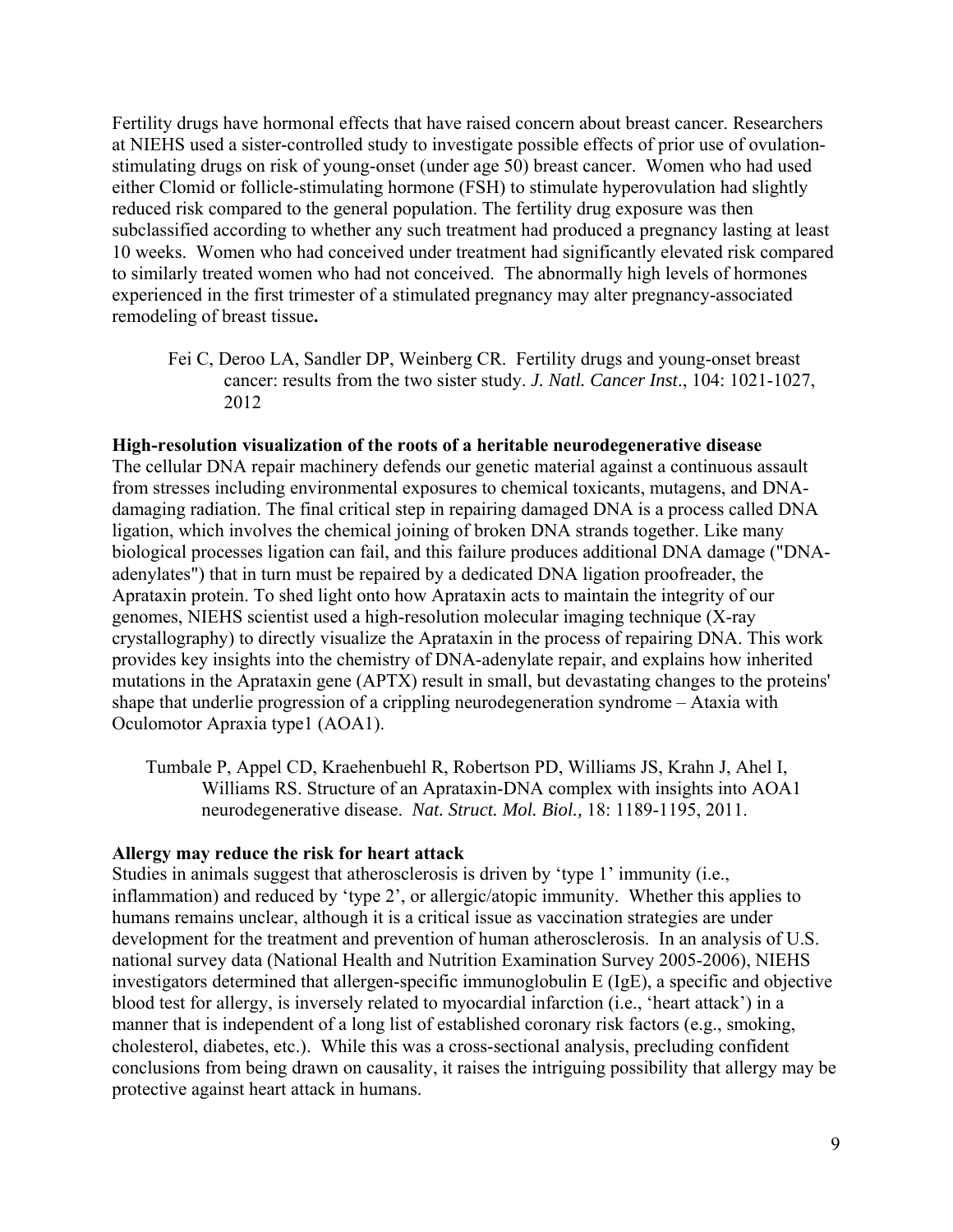Jaramillo R, Cohn RD, Crockett PW, Gowdy KM, Zeldin DC, Fessler MB. Relation between objective measures of atopy and myocardial infarction in the United States. *J. Allergy Clin. Immunol*., in press.

#### **Over 32 million Americans have autoantibodies that target their own tissues**

More than 32 million people in the United States have autoantibodies, which are proteins made by the immune system that target the body's tissues and define a condition known as autoimmunity. The first nationally representative sample looking at the prevalence of the most common type of autoantibody, known as antinuclear antibodies (ANA), found that the frequency of ANA is highest among women, older individuals, and African-Americans. These findings should serve as a useful baseline for future studies looking at changes in ANA prevalence over time and the factors associated with ANA development. The paper is the first in a series analyzing these data from the National Health and Nutrition Examination Survey (NHANES) dataset, and exploring possible environmental associations with ANA.

Satoh M, Chan EK, Ho LA, Rose KM, Parks CG, Cohn RD, Jusko TA, Walker NJ, Germolec DR, Whitt IZ, Crockett PW, Pauley BA, Chan JY, Ross SJ, Birnbaum LS, Zeldin DC, Miller FW. Prevalence and sociodemographic correlates of antinuclear antibodies in the United States. *Arthritis Rheum.*, 64: 2319-2327, 2012.

#### **Caffeine strengthens connections between neurons in a little-known area of the brain**

Previous research had determined that caffeine's effects were due to its ability to block the inhibitory effects of adenosine on cyclic AMP production in the brain, but this study represents the first investigation of the effects of caffeine in the area with the highest expression of adenosine A1 receptors in the rodent brain: hippocampal area CA2. The study reported that caffeine dramatically increased the synaptic effectiveness in CA2 and was the first demonstration of long-lasting synaptic plasticity induced solely by in vivo exposure to caffeine. The role of hippocampal CA2 in brain function is unknown, but the robust potentiation induced by caffeine exposure both in vivo and in vitro strongly suggests that synaptic potentiation in CA2 is the physiological substrate for the cognitive enhancement provided by caffeine consumption.

Simons SB, Caruana DA, Zhao M, Dudek SM. Caffeine-induced synaptic potentiation in hippocampal CA2 neurons. *Nat. Neurosci*., 15: 23-25, 2011.

#### **Understanding cellular communication through high-energy pyrophosphate bond formation**

The catalysis of phosphate transfer between molecules is the basis of intracellular communication, and it is essential to life. This study demonstrates the unique and unexpected molecular adaptations that a particular phosphoryltransferase, PPIP5K2, that helps cells communicate by synthesizing highenergy pyrophosphate bonds in a group of cell signaling molecules. NIEHS scientists obtain this information by producing and analyzing atomic-level structures of PPIP5K2, immobilized at key stages of the reaction process. This work provides insight into the conservation and specialization of diverse phosphoryltransferases, it facilitates the rational design of therapeutically-relevant drugs to target this enzyme, and it furthers our understanding of this enzyme's interactions with environmental toxicants.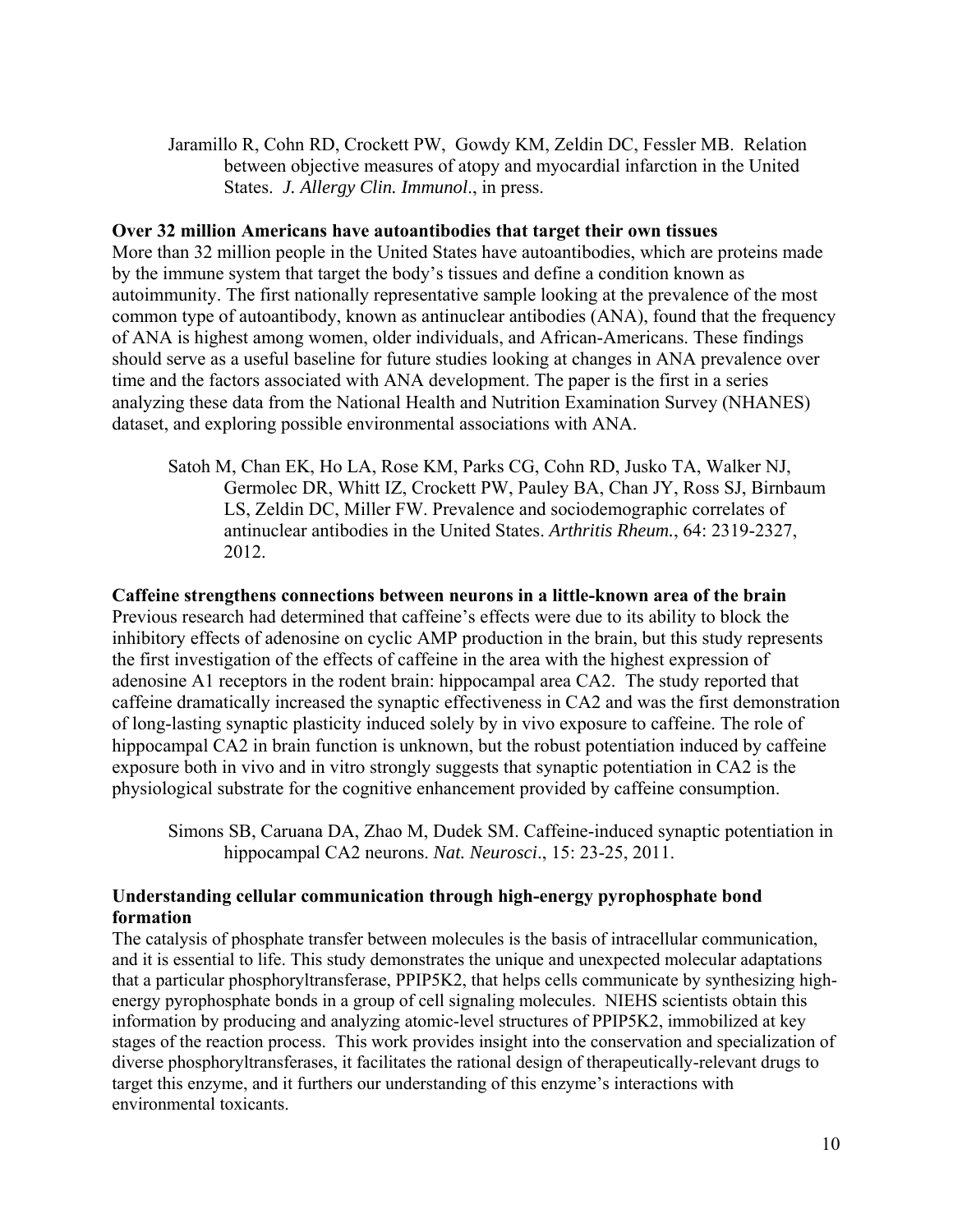Wang H, Falck JR, Hall TM, Shears SB. Structural basis for an inositol pyrophosphate kinase surmounting phosphate crowding. *Nat. Chem. Biol*., 8: 111-116, 2011.

#### **Stimulus-responsive networks are tuned at the level of transcription elongation**

Different cells in the human body display highly specialized and variable responses to environmental exposures: for example, cells of the innate immune system are exquisitely sensitive to harmful and pathogenic stimuli that do not elicit significant responses in other cell types or tissues. A critical mechanism for tuning the activity of particular stimulus responsive networks in differing cell types involves modulating the expression levels of the receptors, kinases and transcription factors that serve as 'hubs' in these networks. However, how these factors might be co-regulated in a given cell type remains poorly understood. NIEHS scientists discovered that genes expressing most network hubs are regulated- not by the level of Pol II recruitment to their promoters- but instead by the rate of release of this Pol II into productive elongation. These findings extend from immune-responsive networks to those involved in early mammalian development and broadly suggest that signaling network activity can be regulated in a coordinate fashion by factors that control the release of Pol II from the promoter region into productive RNA synthesis.

Gilchrist DA, Fromm G, dos Santos G, Pham L, McDaniel I, Burkholder A, Fargo DC, Adelman K. Regulating the regulators: the pervasive effects of Pol II pausing on stimulus-responsive gene networks. *Genes Dev*., 26: 933-944, 2012

#### **Prenatal and early life factors influence adult health**

Two separate analyses using data collected at baseline from participants in the Sister Study, a nationwide cohort of 50,844 women age 35-74 who had a sister diagnosed with breast cancer, provide evidence that early life factors influence health later in life. Uterine leiomyomata (fibroids) are hormonally responsive tumors that are the leading cause of hysterectomies in US women, but little is known about risk factors. Using baseline data on self-reported exposures and physician diagnosed fibroids by 30 years of age ( $n = 561$ ) from 3,534 black women, 35-59 years of age we found that early onset fibroids were associated with in utero diethylstilbestrol (DES) (RR = 2.02; 95% CI, 1.28-3.18), maternal pre-pregnancy or gestational diabetes (RR = 1.54; 95% CI, 0.95-2.49), and having been born from a multiple birth (monozygotic) ( $RR = 1.94$ ; 95% CI, 1.26-2.99). Other factors such as maternal hypertensive disorder, preterm birth, and having been fed soy formula were also associated with later risk. The greater frequency of some of these factors in blacks may contribute to the higher prevalence of fibroids in black women.

Rheumatoid arthritis (RA) has been associated with lower socioeconomic status (SES), but the reasons for this are not known. Using data from the Sister Study, investigators examined childhood SES measures, SES trajectory, and other perinatal factors in relation to treated RA diagnosed after age 16 (n=424 cases). RA risk was associated with several measures of childhood adversity including lower household education (OR=1.7; 95%CI 1.1, 2.5), food insecurity (OR=1.5, 95%CI 1.1, 2.0), and young maternal age (OR=1.7, 95%CI 1.2, 2.5), with increased risk with increasing numbers of adverse factors and evidence that risk was greatest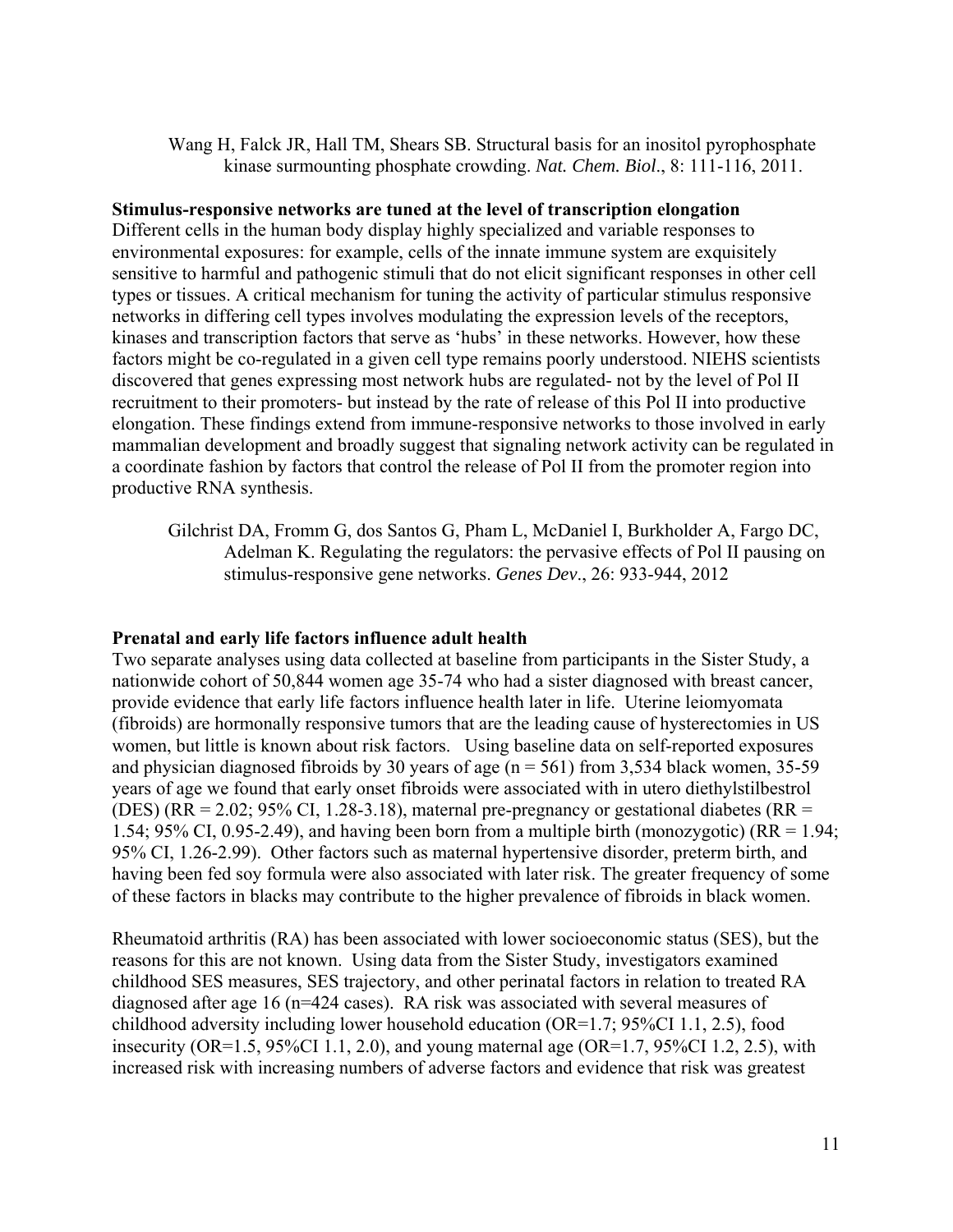among those with lower SES continuing into adulthood. Low birthweight (<2500 gm) and preconception paternal smoking were independently associated with RA.

- D'Aloisio, AA, Baird DD, DeRoo LA, Sandler DP. Early-life exposures and early onset uterine leiomyomata in black women in the Sister Study. *Environ. Health Perspect.*, 120: 406-412, 2011.
- Parks, CG, D'Aloisio AA, DeRoo LA. Huber K. Rider LG, Miller FW, Sandler DP. Childhood socioeconomic factors and perinatal characteristics influence development of rheumatoid arthritis (RA) in adulthood. *Ann. Rheum. Dis.*, in press, epub ahead of print doi: 10.1136/annrheumdis-2011-201083.

## **Calcium influx is a critical component of embryonic development**

When mammalian sperm and egg first interact, a sperm-specific phospholipase C zeta contributes to the release of calcium from endoplasmic reticulum stores. Using a technique known as calcium insulation, the investigators induced persistent calcium oscillations in the egg cell while preventing both influx and efflux of calcium. In the absence of calcium influx, the fertilized eggs failed to undergo spindle rotation and emit the second polar body, thus resulting in the formation of three pronuclei, a fertilization abnormality. These studies have important implications for clinically assisted reproduction and fertility preservation technologies.

Miao Y-L, Stein P, Jefferson WN, Padilla-Banks E, Williams CJ. Calcium influxmediated signaling is required for complete mouse egg activation. *Proc. Natl. Acad. Sci. USA.*, 109: 4169-4174, 2012.

## **Second trimester miscarriage risk is higher for African Americans than whites**

African American women are at higher risk than white women for several adverse pregnancy outcomes such as preterm birth, but careful study of disparity in miscarriage risk has been lacking. Women recruited from several communities in the South Eastern US (N= 932 blacks) and 3,138 whites) enrolled early in pregnancy in Right From The Start and were followed prospectively through their pregnancy. Using life-table analyses to account for variation in gestational age at enrollment and adjusting for confounders, gestational-week-specific risk of miscarriage was similar for blacks and whites through gestational week 9, but thereafter blacks had nearly twice the risk of miscarriage compared to whites. The causes of miscarriage are not understood, but these findings support the need to consider miscarriages at different developmental stages as different outcomes. In contrast to "embryonic loss" (gestational weeks 6-9), "fetal loss" (weeks 10-19) may share etiologies with early preterm birth and stillbirth.

Mukherjee S, Velez Edwards DR, Baird DD, Savitz DA, Hartmann KE. Risk of miscarriage among black and white women in a U.S. prospective cohort study. *Am. J. Epidemiol.,* in press.

## **The cytokine interleukin 9 (IL-9) suppresses melanoma tumor growth.**

The transcription factor  $ROR\gamma$  plays an important role in several immune responses. Now NIEHS investigators showed that melanoma tumor growth was significantly suppressed in ROR KO mice. Antibodies against IL-9 reversed this suppression suggesting that IL-9 plays a critical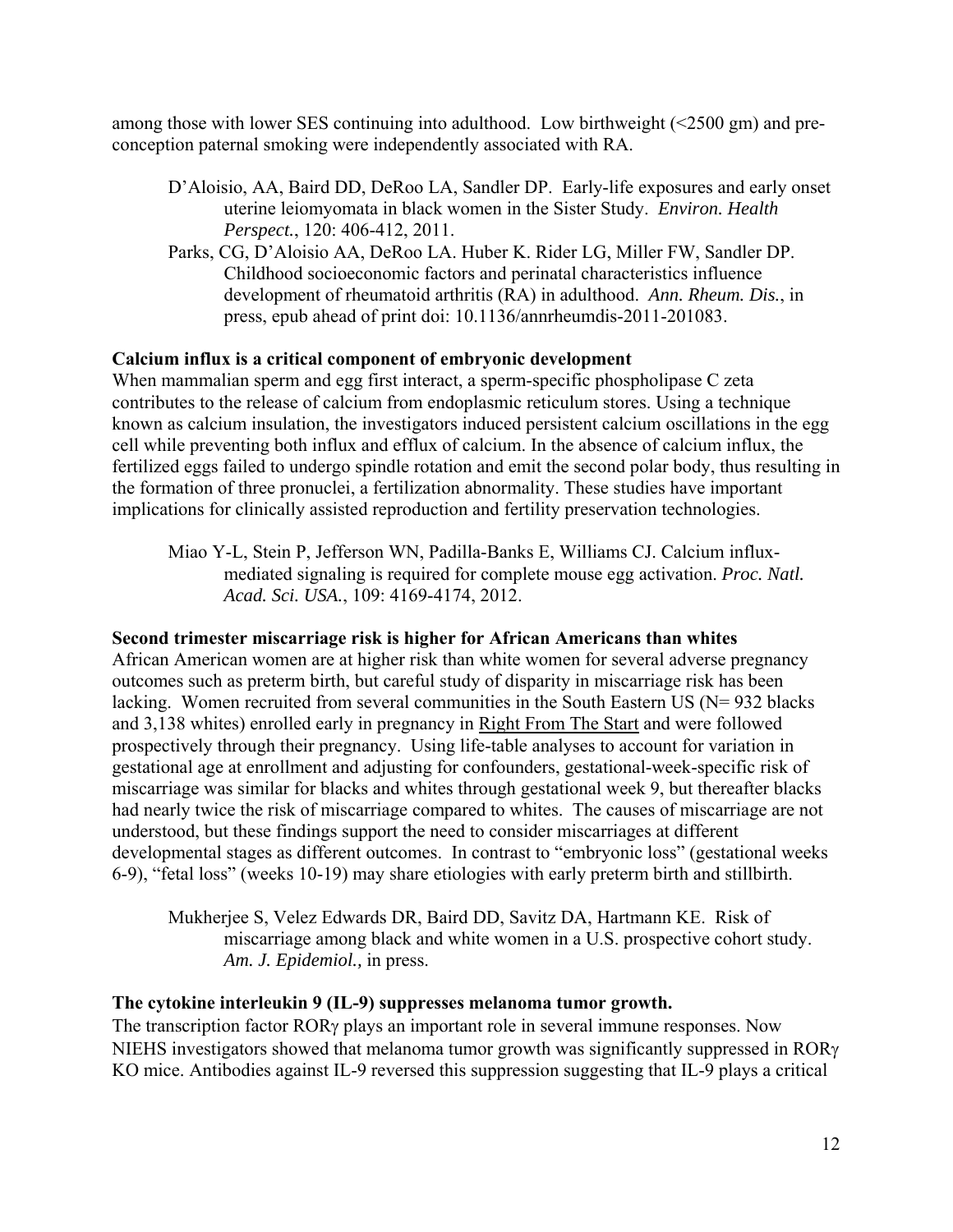role in the suppression of tumor development in  $ROR<sub>Y</sub> KO$  mice. The study further indicates the potential for therapeutic strategies for cancer using IL-9.

Purwar R, Schlapbach C, Xiao S, Kang HS, Elyaman W, Jiang X, Jetten AM, Khoury, SJ, Fuhlbrigge RC, Kuchroo VK, Clark RA, Kupper TS. Robust tumor immunity to melanoma mediated by interleukin 9. *Nat. Med.,* in press, epub ahead of print doi: 10.1038/nm.2856.

## **A novel system for detecting single- and double-strand breaks and repair in human DNA and the impact of PARP inhibitors**

DNA strand breaks are an important source of genome instability that can lead to severe biological consequences including tumorigenesis and cell death. Although much is known about breaks induced directly by ionizing radiation and radiomimetic cancer drugs, there is a relative dearth of direct information about the formation of single or double-strand breaks (SSB or DSB) and direct repair in human cells. In this work NIEHS investigators developed a novel in vivo repair assay for the simultaneous detection of SSBs and DSBs based on changes in the large endogenous Epstein Barr virus (EBV) circular episome in human lymphoblastoid cells which has many chromatin features comparable to chromosomes. Utilizing this system, the investigators establish the impact of Poly(ADP-ribose) polymerases (PARP) and PARP inhibitors on repair of random, radiation breaks in non-replicating cells. Given the dearth of mechanistic studies on PARP inhibitors, the wide use of them in research on DNA repair and especially their promise in cancer therapy, this study has broad implications.

Ma W, Halweg CJ, Menendez D, Resnick MA. Differential effects of PARP inhibition and depletion on single- and double-strand break repair in human cells are revealed by changes in EBV minichromosomes. *Proc. Natl. Acad. Sci. USA*., 109: 6590-6595, 2012.

## **Molecular interactions within the DNA polymerase β active site that enable pro-mutagenic DNA synthesis with oxidized substrates containing 8-oxoguanine discovered**

Oxidation of genomic DNA forms the guanine lesion 7,8-dihydro-8-oxoguanine (8-oxoG). When in the template base position during DNA synthesis the 8-oxoG lesion has dual coding potential by virtue of its anti- and syn-conformations, base pairing with cytosine and adenine, respectively. This impacts mutagenesis, since insertion of adenine opposite template 8-oxoG can result in a G to T transversion. DNA polymerases vary by orders of magnitude in their preferences for mutagenic vs. error-free 8-oxoG lesion bypass, yet the structural basis for lesion bypass specificity is not well understood. The DNA base excision repair enzyme DNA polymerase (pol) β is presented with gap filling synthesis opposite 8-oxoG during repair and has similar insertion efficiencies for dCTP and dATP. NIEHS researchers report the structure of pol  $\beta$  in binary complex with template 8-oxoG in a base excision repair substrate. The structure reveals both the syn- and anti-conformations of template 8-oxoG in the confines of the polymerase active site, consistent with the dual coding observed kinetically for this enzyme. A ternary complex structure of pol β with the syn-8-oxoG:anti-A Hoogsteen base pair in the closed fully assembled preinsertion active site is also reported. The syn-conformation of 8-oxoG is stabilized by minor groove hydrogen bonding between the side chain of Arg283 and O8 of 8-oxoG. An adjustment in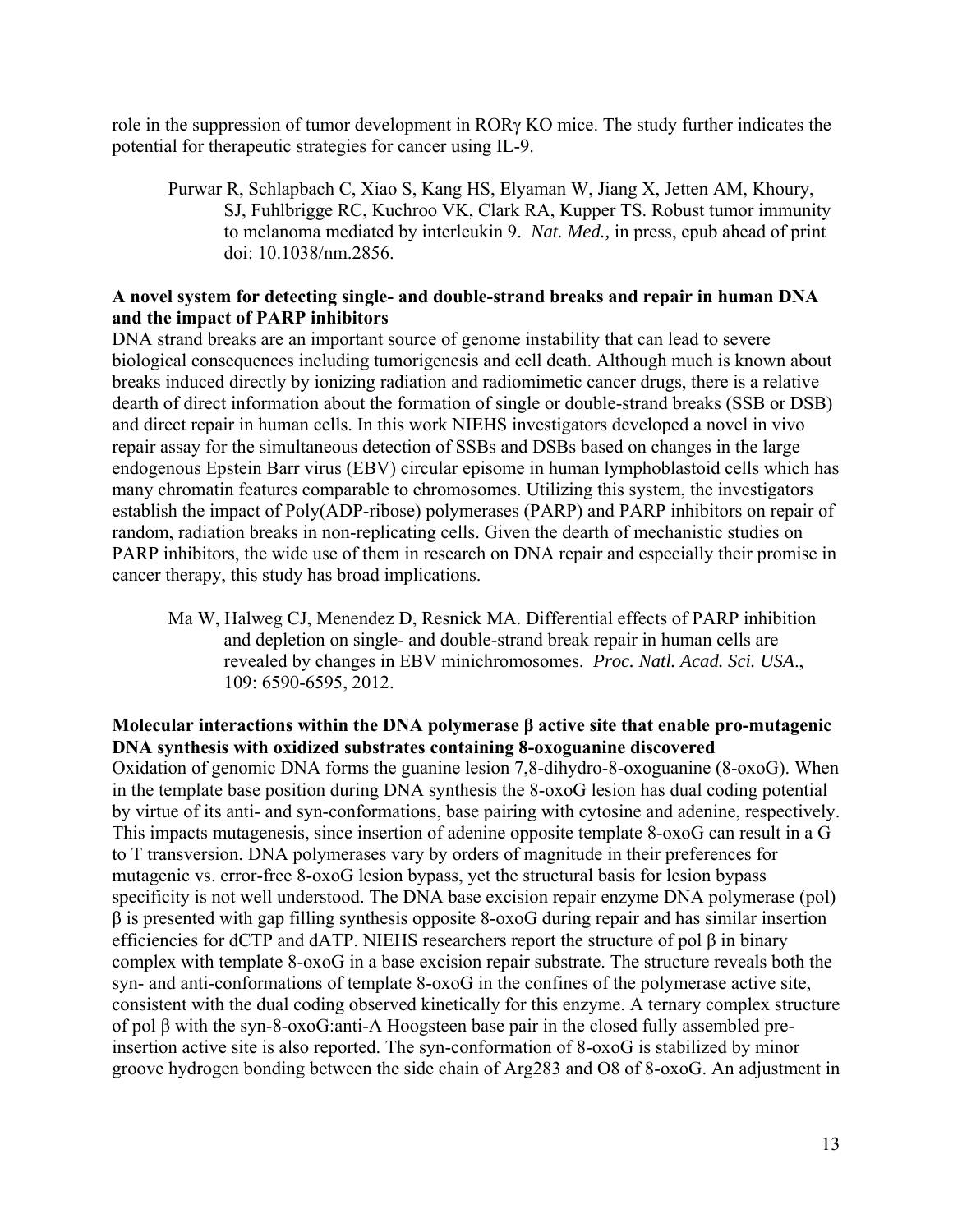the position of the phosphodiester backbone 5′-phosphate enables 8-oxoG to adopt the synconformation.

Batra VK, Shock DD, Beard WA, McKenna CE, Wilson SH. Binary complex crystal structure of DNA polymerase β reveals multiple conformations of the templating 8-oxoguanine lesion. *Proc. Natl. Acad. Sci. USA.*, 109: 113-118, 2012.

## **Dissecting the substrate recognition of 3-O-sulfotransferase for the biosynthesis of therapeutic anticoagulant heparin**

The 3-O-sulfotransferase isoform 1 catalyzes the critical sulfation of heparan sulfate/heparin to produce anticoagulant heparin. Current technology is focusing on using enzymes to produce heparan sulfate/heparin for therapeutic purposes. NIEHS investigators have solved the crystal structure of the 3-O-sulfotransferase with bound heparan sulfate substrate which provides atomic details of substrate binding. Information gained from this study is allowing researchers to manipulate the enzyme to improve its use as a tool in anticoagulant drug production.

Moon AF, Xu Y, Woody SM, Krahn JM, Linhardt RJ, Liu J, Pedersen LC. Dissecting the substrate recognition of 3-O-sulfotransferase for the biosynthesis of anticoagulant heparin. *Proc. Natl. Acad. Sci. USA.*, 109: 5265-5270, 2012.

## **Teasing out genetic differences in sensitivity to pain.**

Genetic variants of the ion channel receptor P2X7 influence sensitivity to pain. Carriers of a variant that encodes a larger ion channel pore have a higher sensitivity to pain. This finding was established by examining mouse strains and extended to two human pain conditions by combining results of observational studies, using a recently developed statistical approach. The findings may help development of personalized drugs for management of pain.

Sorge RE, Trang T, Dorfman R, Smith SB, Beggs S, Ritchie J, Austin JS, Zaykin DV, Vander Meulen H, Costigan M, Herbert TA, Yarkoni-Abitbul M, Tichauer D, Livneh J, Gershon E, Zheng M, Tan K, John SL, Slade GD, Jordan J, Woolf CJ, Peltz G, Maixner W, Diatchenko L, Seltzer Z, Salter MW, Mogil JS. Genetically determined P2X7 receptor pore formation regulates variability in chronic pain sensitivity. *Nat. Med*. 18: 595-599, 2012

#### **Maternal smoking leads to epigenetic changes at specific genes in newborns.**

Maternal smoking during pregnancy leads to numerous health outcomes in children include reduced birthweight and respiratory problems but mechanisms remain uncertain. It is increasingly being appreciated that epigenetic changes to DNA may underlie effects of in utero exposures. NIEHS researchers analyzed DNA samples from newborns from a birth cohort in Norway to examine methylation using a newly available platform that gives good coverage across the genome. The researchers found difference in methylation at 26 different sites localized to 10 genes. This replicated their earlier findings in a birth cohort from the US. The genes include two previously implicated in response to tobacco smoke and novel genes that may help uncover new understanding of how maternal smoking in pregnancy impacts childhood health.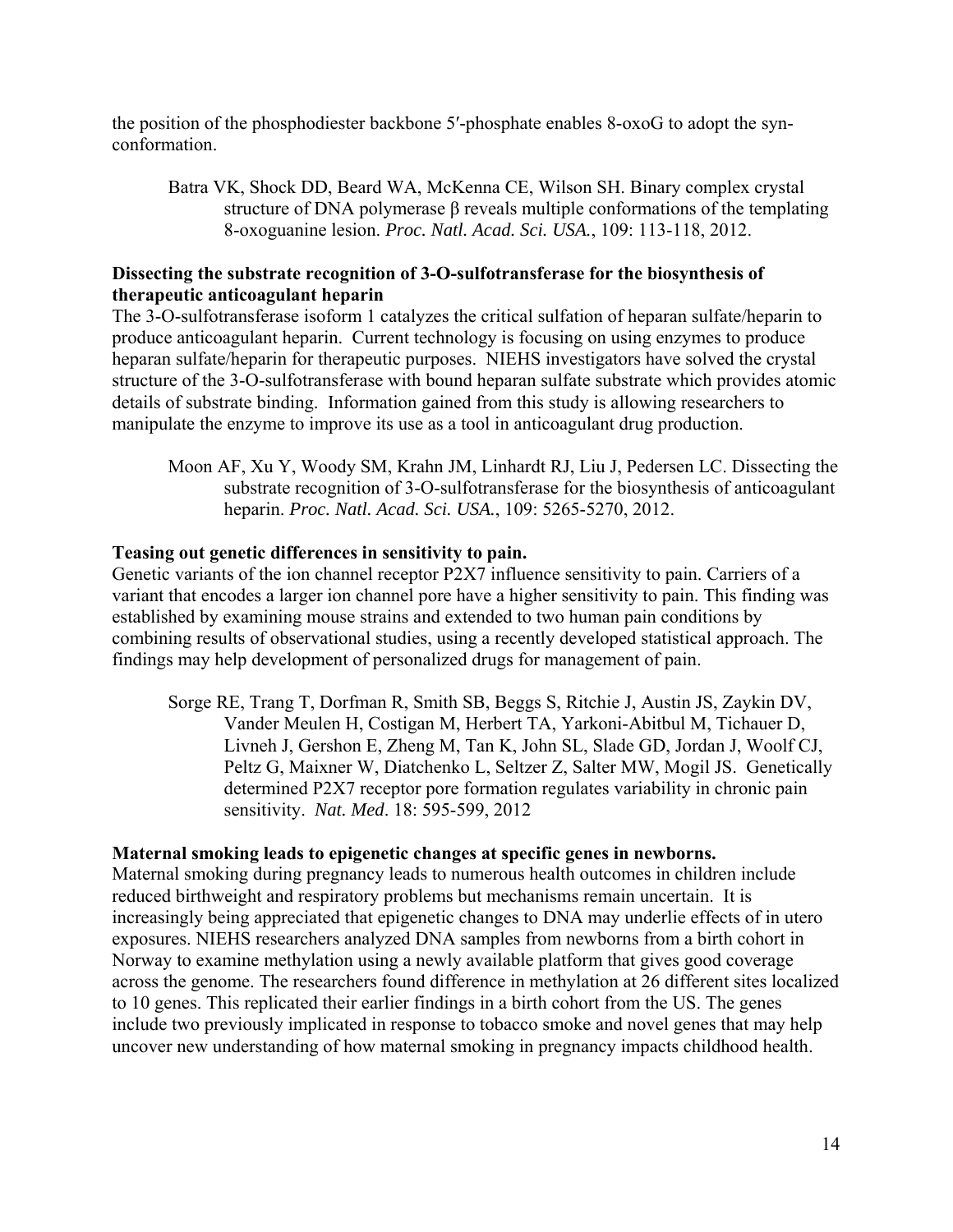Joubert BR, Håberg SE, Nilsen RM, Wang X, Vollset SE, Murphy SK, Huang Z, Hoyo C, Midttun Ø, Cupul-Uicab LA, Ueland PM, Wu MC, Nystad W, Bell DA, Peddada SD, London JS. 450K Epigenome-wide scan identifies differential DNA methylation in newborns related to maternal smoking during pregnancy. *Environ. Health Perspect*., in press, epub ahead of print, doi: 10.1289/ehp.1205412

#### **Early-life soy exposure and gender-role play behavior in children**

According to scientists from NIEHS and the University of North Carolina Gillings School of Global Public Health, early-life soy exposure is associated with play behavior that is less typically female in girls at 42 months of age. The team did not observe similar changes in boys. The work represents an important issue in children's health, because soy-based infant formula contains isoflavones, estrogen-like compounds that can induce changes in gender-typical behavior in experimental animals if they are exposed to high doses at a young age. In this study, scientists examined parents' reports of gender-typical play behavior in 3,664 boys and 3,412 girls at 30, 42 and 57 months of age, in relation to their exposure to soy-based and non-soy-based infant feeding methods, categorized as primarily breast-fed, early formula-fed, early soy-fed, and late soy-fed.

Adgent MA, Daniels JL, Edwards LJ, Siega-Riz AM, Rogan WJ. Early-life soy exposure and gender-role play behavior in children. *Environ. Health Perspect*., 119: 1811 1816, 2011.

#### **Keeping cell division tidy**

When cells divide, they need to push most of their contents aside to allow the critical sorting of chromosomes (genes) to occur unimpeded. How this rearrangement of cell contents occurs has been a mystery for cell biologists for some time. In a recent collaboration between scientists at the NIEHS and NHLBI, a mechanism responsible for at least a part of this sorting mechanism has been discovered that involves the attachment of phosphate groups to a key intracellular signaling protein.

Smyth JT, Beg AM, Wu S, Putney JW Jr, Rusan NM. Phosphoregulation of STIM1 leads to exclusion of the endoplasmic reticulum from the mitotic spindle. *Curr. Biol.*, in press, epub ahead of print doi: 10.1016/j.cub.2012.05.057.

## **The ubiquitin interaction motif (UIM)-containing protein RAP80 deficiency promotes genomic instability and causes an increase in cancer risk.**

RAP80 plays an important role in DNA damage response through its interaction with the tumor suppressor BRCA1. Using mice deficient in the RAP80, it was shown that the loss of RAP80 expression increases genomic stability and cancer development in RAP80-/- mice using several tumorigenesis models, including IR-induced lymphoma and 7,12-dimethylbenz(a)anthracene (DMBA)-induced mammary cancer. The results demonstrated that RAP80 protects against genomic instability and reduces cancer risk supporting the hypothesis that RAP80 functions as a tumor suppressor.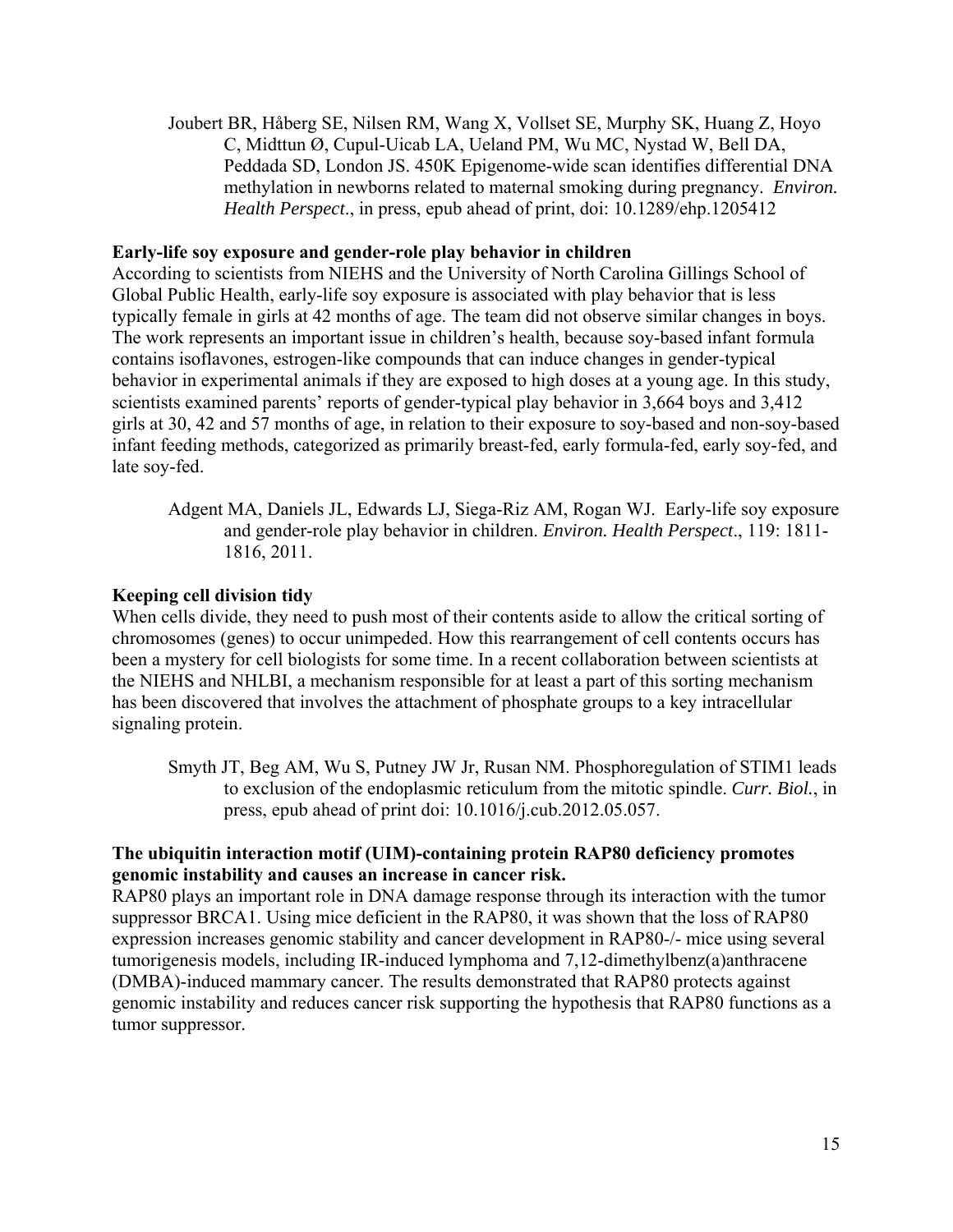Yin Z, Menedez D, Janardhan K, Resnick M, French J, Jetten AM. RAP80 plays a critical role in the maintenance of genomic stability and tumor suppression. *Cancer Res.*, in press

#### **Link between DNA damage, tumor suppressor and immune genes in cancer cells.**

Following up on previous work with primary cells from human subjects, NIEHS investigators now provide the first evidence that DNA damage can lead to a general regulation of inflammatory responses in cancer cells. Specifically, damage to chromosomes alters the expression of a family of genes known as Toll-like receptors (TLRs). TLRs are proteins that play a role in the immune system by defending the body from infection and are being exploited in cancer therapies. Following damage, the tumor suppressor p53 is greatly increased and interacts with TLR genes to regulate the amount of inflammatory response in a variety of cancer cell lines. The cells were exposed to anti-cancer agents to activate p53 and expression of TLR genes was determined. Studies with several human cancer cell lines establish that agents commonly used in cancer treatment such as doxorubicin, 5-fluorouracil and ionizing radiation can elicit changes in TLR expression that are cell line- and damage-specific. In addition, several p53 cancerassociated mutants dramatically alter the pattern of TLR gene expression. Since each of the 10 members of the innate immune TLR gene family tested was differentially inducible, these findings demonstrate that the matrix of p53 status, chromosome stress, and responsiveness of individual TLRs should be considered in TLR-based cancer therapies.

Shatz M, Menendez D, Resnick MA. The human TLR innate immune gene family is differentially influenced by DNA stress and p53 status in cancer cells. *Cancer Res.*, in press, epub ahead of print doi: 10.1158/0008-5472.CAN-11-4134

## **Offspring of women who smoked while pregnant are more likely to develop gestational diabetes**

If a woman smokes while pregnant, the effect on the offspring, when they become adults, is increased risk of obesity and related disorders. To investigate this relationship further, women were studied in Norway who reported whether their mothers had smoked when they were pregnant with the subject. Women with such an exposure were not only more likely to be obese, as expected, but they were also more likely to develop gestational diabetes, even after accounting for the effect on weight. This is the first report of such an association.

Cupul-Uicab LA, Skjaerven R, Haug K, Melve KK, Engel SM, Longnecker MP. In utero exposure to maternal tobacco smoke and subsequent obesity, hypertension, and gestational diabetes among women in the MoBa cohort. *Environ. Health Perspect*., 23: 355-360, 2012.

#### **Rapid Mutation in an RNA virus**

Riboviruses make up the majority of pathogens for all life forms and are known to mutate at high rates but have never been well characterized for patterns and precise rates of mutations. Using a classical model phage system, we have confirmed their suspected mode of genome replication (the "stamping machine" mechanism), carefully measured their mutation rate, and found an extreme bias against indel mutations and in favor of transition mutations, information that may assist in the design of antivirals. Human pathogenic riboviruses seem to have higher mutations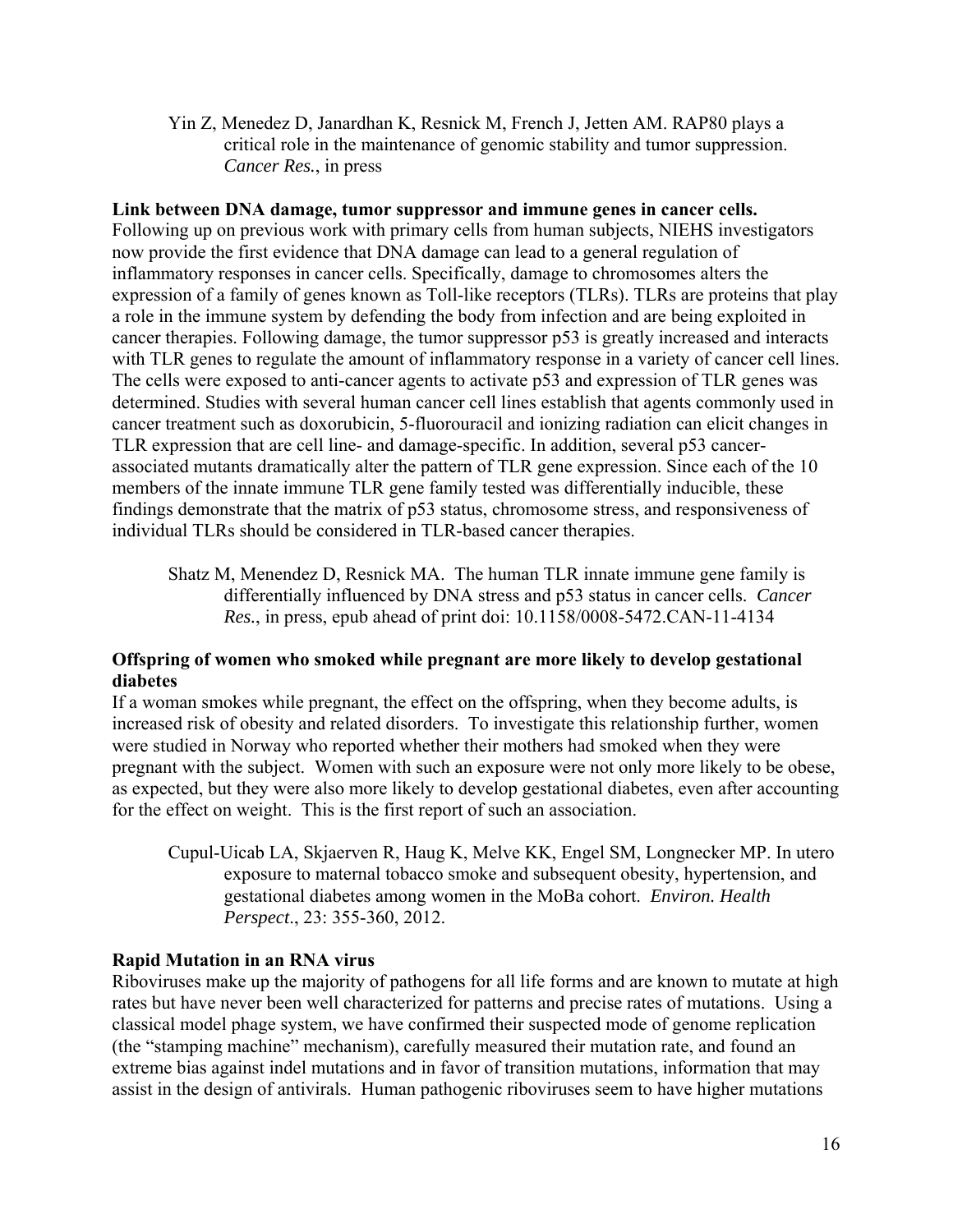rates than do phages, perhaps to more efficiently circumvent the immune response and/or to assist their transmission between individuals.

García-Villada L, Drake JW. The three faces of riboviral spontaneous mutation: spectrum, mode of genome replication, and mutation rate. *PLoS Genet.,* 8: e1002832, 2012.

## **Fine tuning gene regulation by mRNA-binding proteins**

A family of proteins called PUF proteins regulates expression of their target genes by recognizing sequences in mRNA. Recent studies provide a deeper understanding of how the specificity of mRNA recognition can be narrowed or broadened to allow correct control. Narrowed specificity of a PUF protein allows coordination of control of genes with related biological function. Broadened specificity may allow a PUF protein to be used to control more than one biological process.

- Qiu C, Kershner A, Wang Y, Holley CP, Wilinski D, Keles S, Kimble J, Wickens M, Hall TM. Divergence of Pumilio/fem-3 mRNA binding factor (PUF) protein specificity through variations in an RNA-binding pocket. *J. Biol. Chem.*, 287: 6949-6957, 2012.
- Valley CT, Porter DF, Qiu C, Campbell ZT, Hall TM, Wickens M. Patterns and plasticity in RNA-protein interactions enable recruitment of multiple proteins through a single site. *Proc. Natl. Acad. Sci. USA.*, 109: 6054-6059, 2012.

## **Metal-induced DNA translocation in pol**

Cell DNA is subject to damage by chemical and physical agents of environmental concern, and consequently in need of continual repair. Several different damage-dependent repair systems are present in the cell to deal with this need. It is estimated that more than 20,000 DNA lesions/cell/day are repaired by the base excision repair system. DNA polymerase  $\beta$  plays a central role in this process. During the past year, we found that the substrate for this enzyme – double stranded DNA containing a single nucleotide gap – can translocate along the active DNAbinding track in the presence of divalent metal ions. This translocation is accompanied by conformational activation of the enzyme and can facilitate the reverse, "depolymerization" reaction. This depolymerization pathway may enhancethe ability of this enzyme to deal with various types of DNA damage.

Kirby TW, DeRose EF, Cavanaugh NA, Beard WA, Mueller GA, Wilson SH, London RE. Metal-induced DNA translocation leads to DNA polymerase conformational activation. *Nucl. Acids Res*., 40: 2974-2983, 2012.

#### **Cytochrome P450 and the Heart**

Cytochrome P450 (CYP) epoxygenases CYP2C8 and CYP2J2 generate epoxyeicosatrienoic acids (EETs) from arachidonic acid. Mice with expression of CYP2J2 in cardiomyocytes (αMHC-CYP2J2 Tr) or treated with synthetic EETs have increased functional recovery after ischemia/reperfusion (I/R); however, no studies have examined the role of cardiomyocyte- vs. endothelial-derived EETs or compared the effects of different CYP epoxygenase isoforms in the ischemic heart. In this study, we generated transgenic mice with increased endothelial EET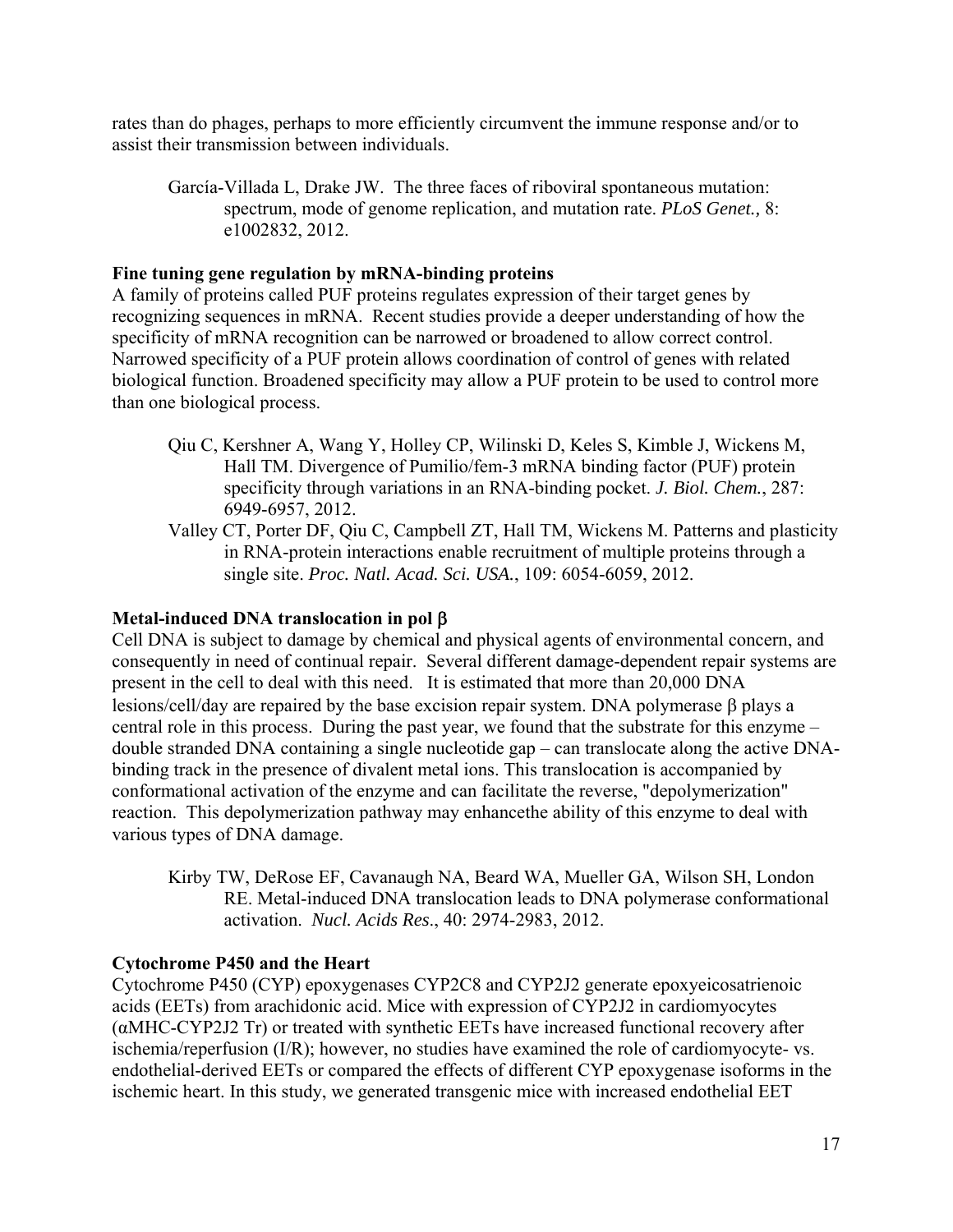biosynthesis (Tie2-CYP2C8 Tr and Tie2-CYP2J2 Tr) or EET hydrolysis (Tie2-sEH Tr). Compared to wild-type (WT), αMHC-CYP2J2 Tr hearts showed increased recovery of left ventricular developed pressure and decreased infarct size after I/R. In contrast, recovery and infarct size were unchanged in Tie2-CYP2J2 Tr and Tie2-sEH Tr hearts. Surprisingly, Tie2 CYP2C8 Tr hearts had significantly reduced recovery and increased infarct size after I/R. Tie2 CYP2C8 Tr hearts also exhibited increased reactive oxygen species (ROS) generation, dihydroxyoctadecenoic acid (DiHOME) formation and coronary resistance after I/R. ROS scavengers and CYP2C8 inhibition reversed the detrimental effects of CYP2C8 expression in Tie2-CYP2C8 Tr hearts. Treatment of WT hearts with 9,10-DiHOME decreased recovery and increased coronary resistance after I/R. These data demonstrate that increased ROS generation and enhanced DiHOME synthesis by endothelial CYP2C8 impair functional recovery and mask the beneficial effects of increased EET production following I/R.

Edin ML, Wang Z, Bradbury JA, Graves JP, Lih FB, DeGraff LM, Foley JF, Torphy R, Ronnekleiv OK, Tomer KB, Lee CR, Zeldin DC. Endothelial expression of human cytochrome P450 epoxygenase CYP2C8 increases susceptibility to ischemia-reperfusion injury in isolated mouse heart. *FASEB J*., 25: 3436-3447, 2011.

## **Parkinson's disease risk increased by head injury**

Parkinson's disease, a movement disorder, is the second most common neurodegenerative disease. Its causes are not well understood, but likely include both genetic and environmental factors. For example, either genetic changes in alpha-synuclein or head injury may contribute to Parkinson's disease risk. In a study of 476 Parkinson's disease cases and 488 matched controls, it was found that by themselves either head injury or a genetic change in alpha-synuclein leading to increased expression had little effect on Parkinson's disease risk, but together they increased risk 3.5-fold and decreased age at disease onset by nearly five years. Thus the combination of a genetic change with an environmental insult has a much greater effect on disease risk than either alone.

Goldman SM, Kamel F, Ross GW, Jewell SA, Bhudhikanok GS, Umbach DM, Marras C, Hauser RA, Jankovic J, Factor SA, Bressman S, Lyons KE, Meng C, Korell M, Roucoux DF, Hoppin JA, Sandler DP, Langston JW, Tanner CM. Head injury, alpha-synuclein Rep1, and Parkinson's disease. *Ann .Neurol*., 71: 40-48, 2012.

#### **Mechanism for generating high affinity antibodies**

To test the hypothesis that DNA polymerase ζ participates in Ig hypermutation, NIEHS investigators generated two mouse models of Pol ζ function: a B cell-specific conditional knockout and a knock-in strain with a Pol ζ mutagenesis-enhancing mutation. Pol ζ-deficient B cells had a reduction in mutation frequency at Ig loci in the spleen and in Peyer's patches, whereas knock-in mice with a mutagenic Pol ζ displayed a marked increase in mutation frequency in Peyer's patches, revealing a pattern that was similar to mutations in yeast strains with a homologous mutation in the gene encoding the catalytic subunit of Pol ζ. Combined, these data are best explained by a direct role for DNA polymerase ζ in Ig hypermutation.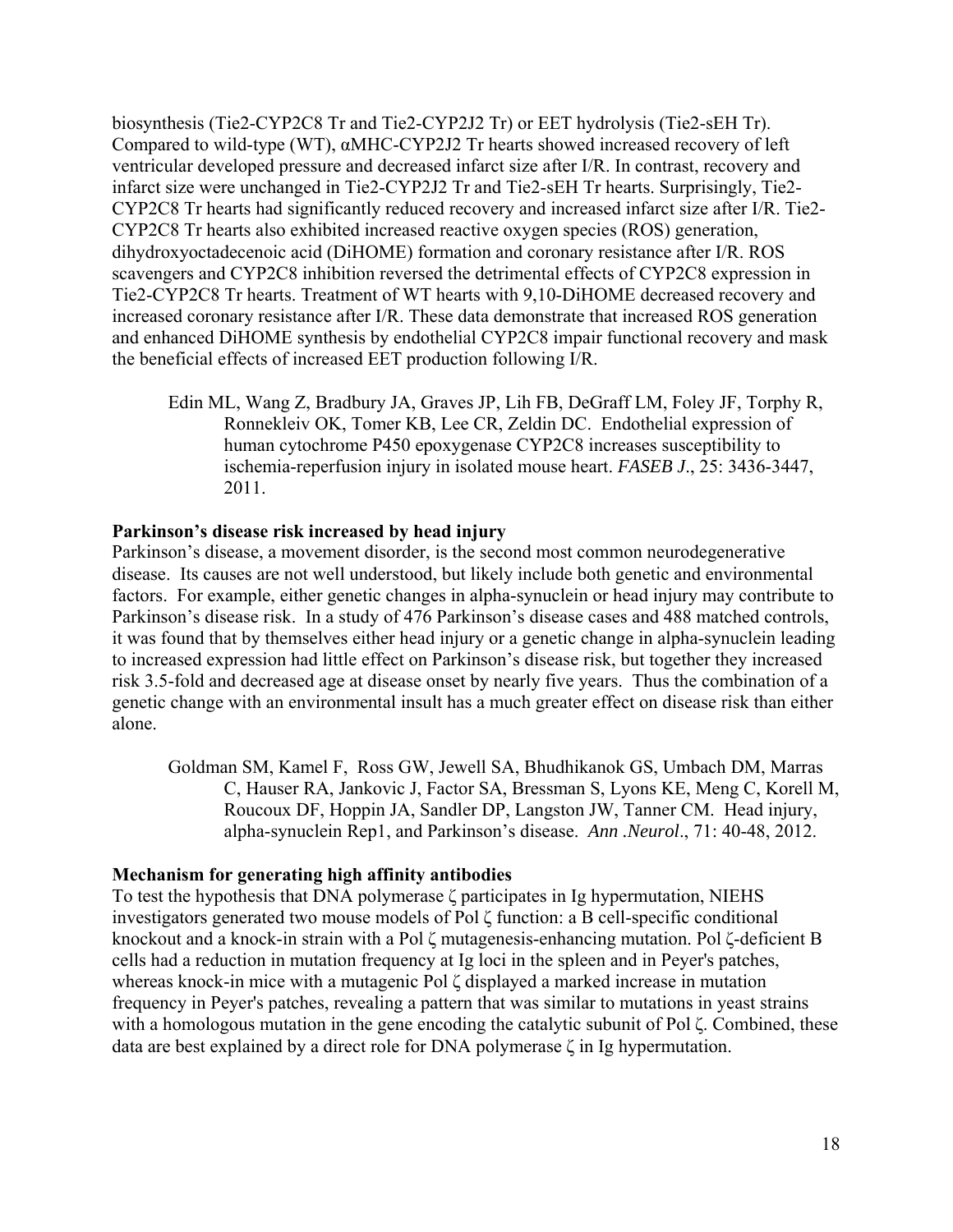Daly J, Bebenek K, Watt DL, Richter K, Jiang C, Zhao ML, Ray M, McGregor WG, Kunkel TA, Diaz M. Altered Ig hypermutation pattern and frequency in complementary mouse models of DNA polymerase ζ activity. *J. Immunol*., 188: 5528-5537, 2012.

## **Novel molecular mechanism of ribonucleotide discrimination employed within the DNA polymerase β active site discovered**

DNA polymerases can misinsert ribonucleotides that lead to genomic instability. DNA polymerase β discourages ribonucleotide insertion with the backbone carbonyl of Tyr-271; alanine substitution of Tyr-271 resulted in a  $>10$ -fold loss in discrimination. Crystallographic structures of Y271A- and wild type-substrate complexes indicate that rCTP is well accommodated in the active site, but that O2´ of rCTP and the carbonyl oxygen of Tyr-271 or Ala-271 are unusually close  $(\sim 2.5$  and 2.6 Å, respectively). Structure-based modeling indicates that the local energetic cost of positioning these closely spaced oxygens is  $\sim$ 2.2 kcal/mol for the wild-type enzyme. Since the side chain of Tyr-271 also hydrogen bonds with the primer terminus, loss of this interaction affects its catalytic positioning. The results support a model where DNA polymerase β utilizes two strategies, steric and geometric, with a single protein residue to deter ribonucleotide insertion.

Cavanaugh N, Beard WA, Batra VK, Perera L, Pedersen LG, Wilson SH. Molecular insights into DNA polymerase deterrents for ribonucleotide insertion. *J. Biol. Chem*., 286: 31650-31660, 2011.

#### **Source of ribonucleotides in human mitochondrial DNA revealed**

It has been known for decades that the DNA in human mitochondria contains a portion of ribonucleotides instead of the canonical deoxynucleotides. Human mitochondrial DNA contains, on average, about 30 ribonucleotides per genome copy. The source of these ribonucleotides has eluded researches but now, for the first time, researchers at the NIEHS report that the DNA polymerase gamma, which replicates human mitochondrial DNA, can incorporate ribonucleotides into mitochondrial DNA. They find that normal DNA replication by the DNA polymerase gamma has to potential to incorporate 1-10% ribonucleotides, depending on the nucleotide base, into mitochondrial DNA. The implication helps to explain the source of ribonucleotides in mtDNA. Furthermore, they also studied the ability of the polymerase to copy RNA, called reverse transcription. They found that while the DNA polymerase  $\gamma$  is proficient in performing single-nucleotide reverse transcription reactions, its bypass efficiency is significantly diminished with increasing stretches of ribonucleotides in template DNA suggesting that reverse transcription in vivo is unlikely.

Kasiviswanathan R, Copeland WC. Ribonucleotide discrimination and reverse transcription by the human mitochondrial DNA polymerase. *J. Biol. Chem*., 286: 31490-31500, 2011.

#### **How cells achieve high accuracy of chromosomal DNA replication**

The accuracy of DNA replication is a crucial factor for the processes by which organisms undergo mutation. To gain understanding in this area NIEHS researchers are studying the accuracy (fidelity) of DNA replication in the bacterium *Escherichia coli*, which is a simplified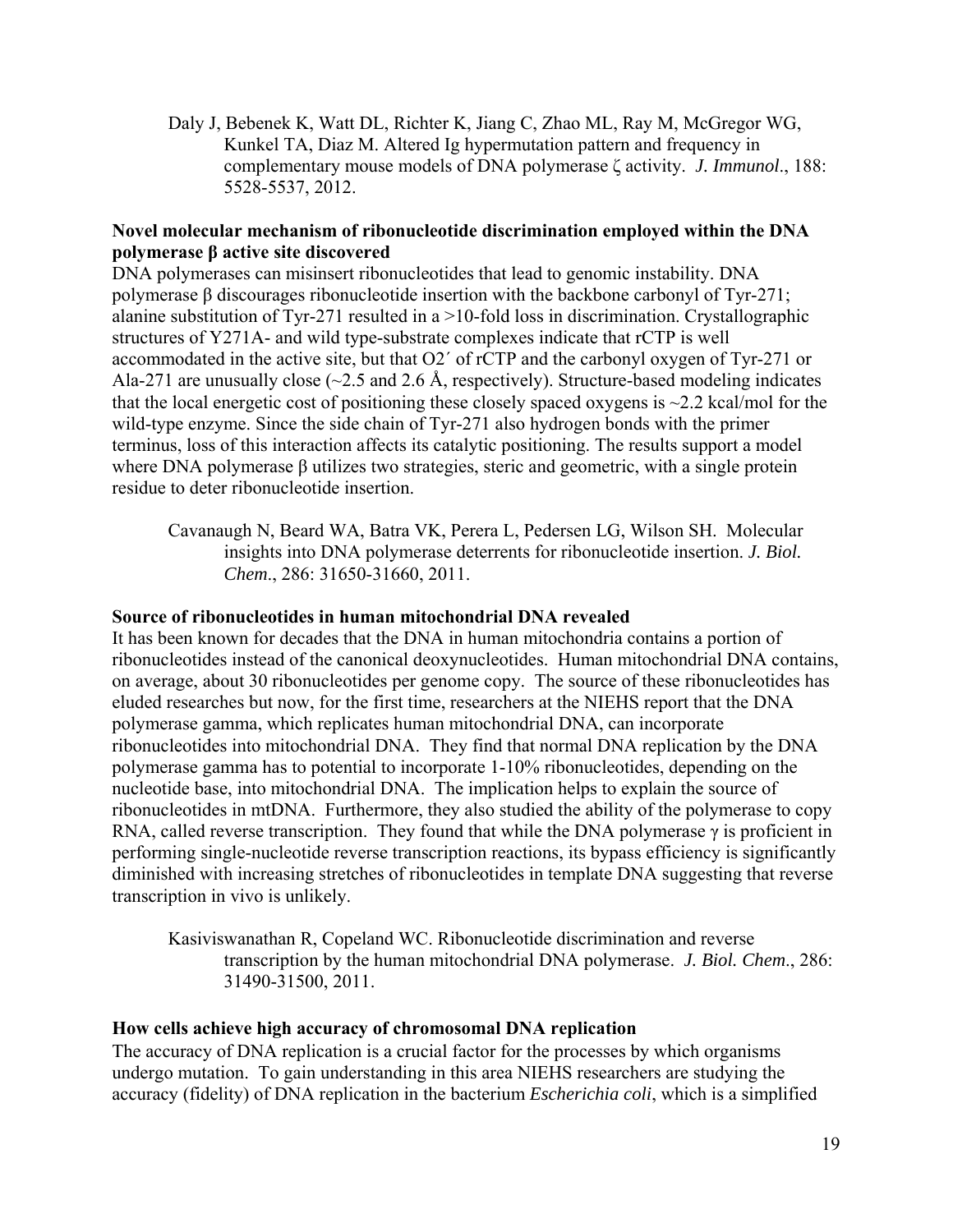but useful model system for these questions. The bacterial chromosome is replicated by the DNA polymerase III holoenzyme (HE). But in addition, other DNA polymerases play a role (*E. coli* has five such accessory DNA polymerases) and they can affect the overall error rate. These studies have shown that two accessory DNA polymerases (Pol II and Pol IV) directly contribute to the chromosomal error rate, reducing or increasing replication errors, respectively, while DNA Pol I fulfills an indirect role through the error-free filling of the Okazaki fragment gaps. The important role of the 5'-deoxynucleoside-triphosphates (dNTPs) was also demonstrated, the building blocks used by the polymerases for synthesizing DNA, and how cells must control the dNTP levels to keep replication accurate.

- Gawel D, Jonczyk P, Fijalkowska IJ, Schaaper RM. The *dnaX36* mutator of *Escherichia coli*: effects of the DNA Polymerase III holoenzyme  $\tau$  subunit on chromosomal DNA replication fidelity. *J. Bacteriol*., 193: 296-300, 2011.
- deficiency of Pol I increases the levels of spontaneous *rpoB* mutations in *E. coli. Mutat. Res.*, 712: 28-32, 2011. Makiela-Dzbenska K, Jonczyk P., Schaaper RM, Fijalkowska IJ. Proofreading
- Fijalkowska IJ, Schaaper RM, Jonczyk P. DNA replication fidelity in *Escherichia coli*: a multi-DNA polymerase affair. *FEMS Microbiol. Rev*., in press, epub ahead of print doi: 10.1111/j.1574-6976.2012.00338.x.
- Conte E, Vincelli G, Schaaper RM, Bressanin D, Stefan A, Dal Piaz F, Hochkoeppler A. Stabilization of the *E. coli* DNA Polymerase III  $\varepsilon$  subunit by the  $\theta$  subunit favors *in vivo* assembly of the Pol III catalytic core. *Arch. Biochem. Biophys*., 523: 135 143, 2012.
- Ahluwalia D, Bienstock RJ, Schaaper RM. Mutator mutants of NrdAB ribonucleotide reductase provide insight into allosteric regulatory sites and control of mutation rates. *DNA Repair*, 11: 480-487, 2012.

#### **SIRT1 regulates systemic energy homeostasis and steroid hormone metabolism**

SIRT1 is a highly-conserved NAD<sup>+</sup>-dependent protein deacetylase that plays essential roles in the regulation of energy metabolism, genomic stability, and stress response. Although the functions of SIRT1 in many organs have been extensively studied in tissue-specific knockout mouse models, the systemic role of SIRT1 is still largely unknown due to the severe developmental defects that result from whole-body knockout in mice. In the past four years, NIEHS scientists have investigated the systemic functions of SIRT1 in metabolic homeostasis by utilizing a whole-body SIRT1 heterozygous mouse model. These mice are phenotypically normal under standard feeding conditions. However, when chronically challenged with a 40% fat diet, they become obese and insulin resistant, display increased serum cytokine levels, and develop hepatomegaly. Hepatic metabolomic analyses revealed that SIRT1 heterozygous mice have elevated gluconeogenesis and oxidative stress. Surprisingly, they are depleted of glycerolipid metabolites and free fatty acids, yet accumulate lysolipids compared to wild type control mice. Moreover, high-fat feeding induces elevation of serum testosterone levels and enlargement of seminal vesicles in SIRT1 heterozygous males. Microarray analysis of liver mRNA indicates that they have altered expression of genes involved in steroid metabolism and glycerolipid metabolism. Taken together, our findings indicate that SIRT1 plays a vital role in the regulation of systemic energy and steroid hormone homeostasis.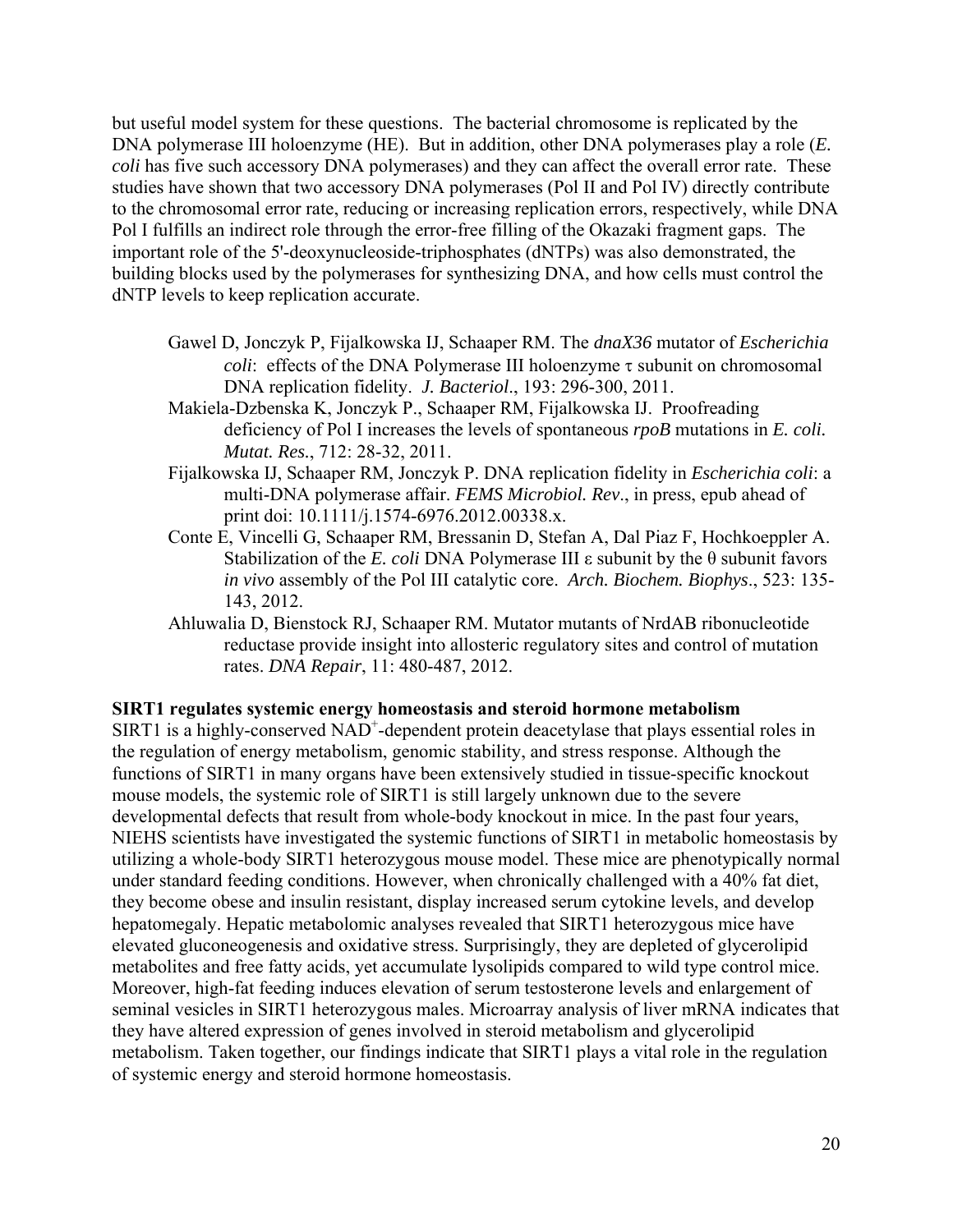Purushotham A, Xu Q, Li X. Systemic SIRT1 insufficiency results in disruption of energy homeostasis and steroid hormone metabolism upon high-fat-diet feeding. *FASEB J*., 26:656-667, 2012.

## **ROR regulates interleukin 17a gene directly.**

IL-17a plays a critical role in inflammation and autoimmune disease. It was shown that ROR regulates the expression if Il-17a. The nuclear receptors ROR<sub>Y</sub> and ROR<sub>Q</sub> regulate *Il17a* by binding directly to the regulatory region CNS2 within the *Il17a* gene. This study provides evidence for the transcriptional mechanism underlying *Il17a* expression by RORs.

Wang X, Zhang Y, Yang XO, Nurieva RI, Chang SH, Ojeda SS, Kang HS, Schluns KS, Gui J, Jetten AM, Dong C. Transcription of *Il17* and *Il17f* is controlled by conserved non-coding sequence 2. *Immunity,* 36: 23-31, 2012.

## **A white cell protein is critical in conferring resistance to septic shock**

One consequence of overwhelming bacterial infections is the cardiovascular collapse that occurs due to release of powerful mediators from white cells, in an often lethal event called a "cytokine storm". NIEHS researchers found that specific removal of an anti-inflammatory protein, tristetraprolin or TTP, from white cells in mice, makes the mice more susceptible to this effect of bacterial toxins. Thus, TTP is a naturally occurring "resistance element" that prevents bacterial and possibly viral infections from causing lethal septic shock.

Qiu LQ, Stumpo DJ, Blackshear PJ. Myeloid-specific tristetraprolin deficiency in mice results in extreme lipopolysaccharide sensitivity in an otherwise minimal phenotype. *J. Immunol.*, 188: 5150-5159, 2012

## **ROR provides a link between the regulation of the clock machinery and its regulation of metabolism.**

Circadian regulation is critical in the regulation of metabolism and disruption of circadian rhythm has been linked to increased risk for cancer and diabetes.  $ROR\alpha$  and  $ROR\gamma$  regulate a number of clock genes as well as several metabolic genes. This study indicates that ROR transcription factors provide a link between the regulation of metabolism and circadian rhythm.

Takeda Y, Birault V, Jetten AM. The Retinoic acid-related Orphan Receptor γ (RORγ) directly regulates the circadian expression of clock genes and downstream targets in vivo. *Nucleic Acids Res.,* in press, epub ahead of print doi: 10.1093/nar/gks630

## **NRF2 binding sites in human genome links oxidative stress response with development of fat cells**

NIEHS scientists for the first time surveyed potential binding sites of NRF2, the master regulator of antioxidant response pathway in human genome, using chromatin immunoprecipitation coupled with next-generation sequencing technology. This study has discovered more than 800 novel NRF2 binding sites in lymphoid cells treated with the dietary antioxidant, sulforaphane. Among the most promising candidates, a confirmed target gene named "retinoid X receptor alpha (RXRA)" plays central roles in fat metabolism and adipocyte differentiation. NRF2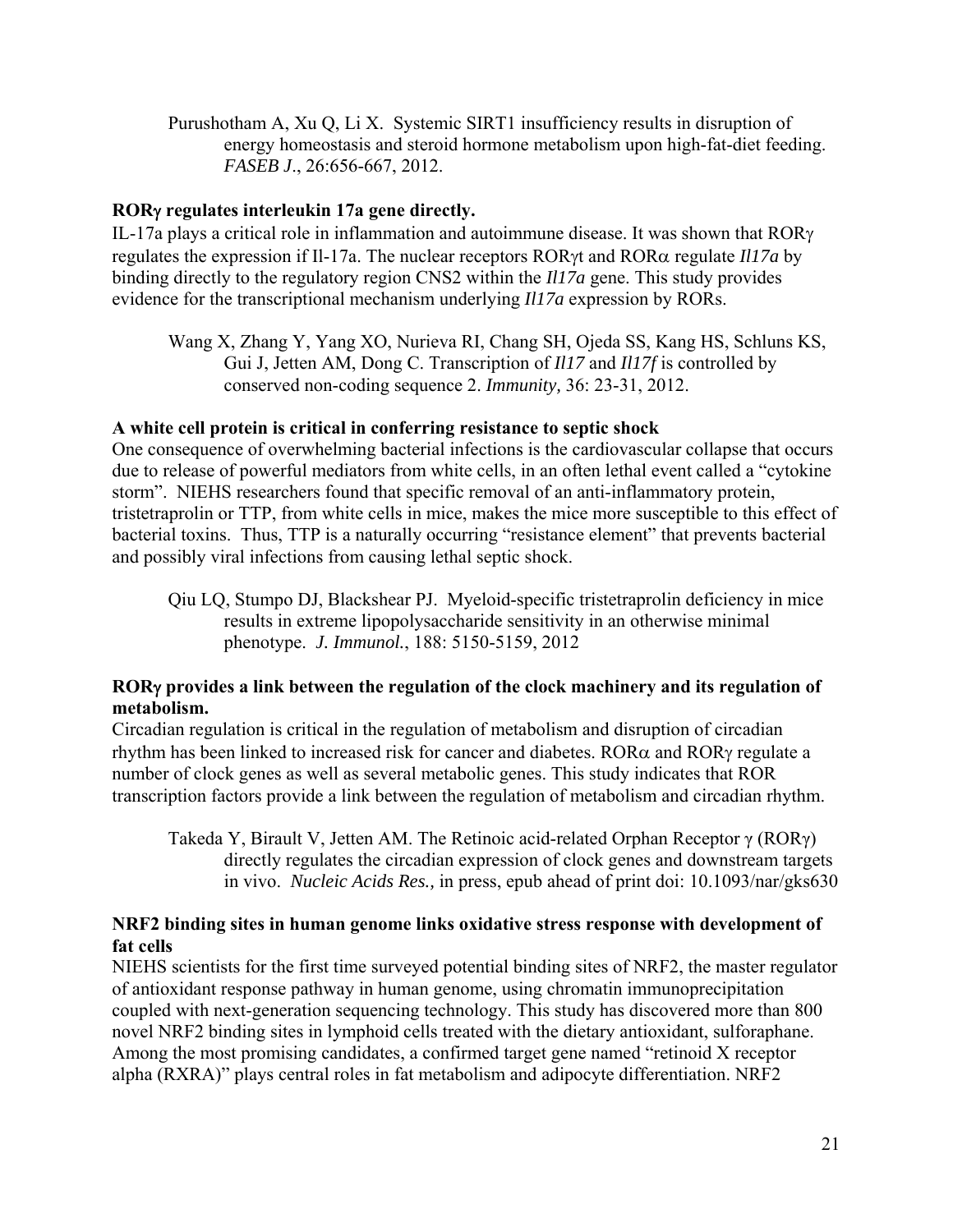regulation of RXRA in fat cell development suggests the potential for NRF2 activators to therapeutically manipulate RXRA in numerous retinoid-mediated pathways.

Chorley BN, Campbell MR, Wang X, Karaca M, Sambandan D, Bangura F, Xue P, Pi J, Kleeberger SR, Bell DA. Identification of novel NRF2-regulated genes by ChIP-Seq: influence on retinoid X receptor alpha. *Nucleic Acids Res*., in press, epub ahead of print doi: 10.1093/nar/gks409

## **Impaired development and response to oxidative stress in neonatal mice is linked to the transcription factor Nrf2.**

Nrf2 is an essential transcription factor for protection against oxidant disorders. However, its role in organ development and neonatal disease has received little attention. NIEHS investigators found that Nrf2 is essential for cell cycle and DNA repair, immune function, and antioxidant defense during post-natal normal lung maturation in mice. They also found a beneficial role for Nrf2 in hyperoxia-induced injury of undeveloped lung. The work has important implications for a wide range of oxidative stress-associated neonatal disorders, including bronchopulmonary dysplasia (BPD), a chronic lung disorder found in roughly 20 percent of low birth weight infants born each year in the United States. The results also suggest a possible therapeutic role for Nrf2 in the protection of human BPD.

Cho HY, van Houten B, Wang X, Miller-Degraff L, Fostel J, Gladwell W, Perrow L, Panduri V, Kobzik L, Yamamoto M, Bell DA, Kleeberger SR. Targeted deletion of Nrf2 impairs lung development and oxidant injury in neonatal mice. *Antioxid. Redox. Signal*., in press, epub ahead of print, doi: 10.1089/ars.2011.4288.

## **Nano-sized diesel fuel additive is toxic for human immune cells**

Engineering of nano-sized particles (i.e. particles that are smaller than viruses and as big as human proteins or DNA fragments) has led to significant advances in electronics, optics and medicine. However, the health risks of engineered nanoparticles are not well understood. Nanosized cerium dioxide is used in many parts of the world as a diesel fuel additive, because it improves fuel combustion and decreases soot emissions. However, nano-sized cerium dioxide is also emitted in the environment by the diesel engines, and could have its own adverse effects. NIEHS investigators tested whether nano-sized cerium dioxide can be toxic for human cells. The researchers show that this is indeed the case, and identify the mechanisms of toxicity. This work provided impetus for more studies that are currently underway and raise concerns about potential toxic effects of nano-sized cerium dioxide on human tissues.

Hussain S, Al-Nsour F, Rice AB, Marshburn J, Yingling B, Ji Z, Zink JI, Walker NJ, Garantziotis S. Cerium dioxide nanoparticles induce apoptosis and autophagy in human peripheral blood monocytes. *ACS Nano.*, 6: 5820-5829, 2012.

## **Can cardiac responses predict lung injury induced by oxidative stress?**

While damaging effects of oxidative stress on the lung are well studied, little is known about cardiovascular system involvement in oxidative lung injury. NIEHS investigators characterized cardiac responses (from ECG recordings) in a well-established mouse model for inducing oxidative lung injury (hyperoxia) and to identify genetic determinants of susceptibility to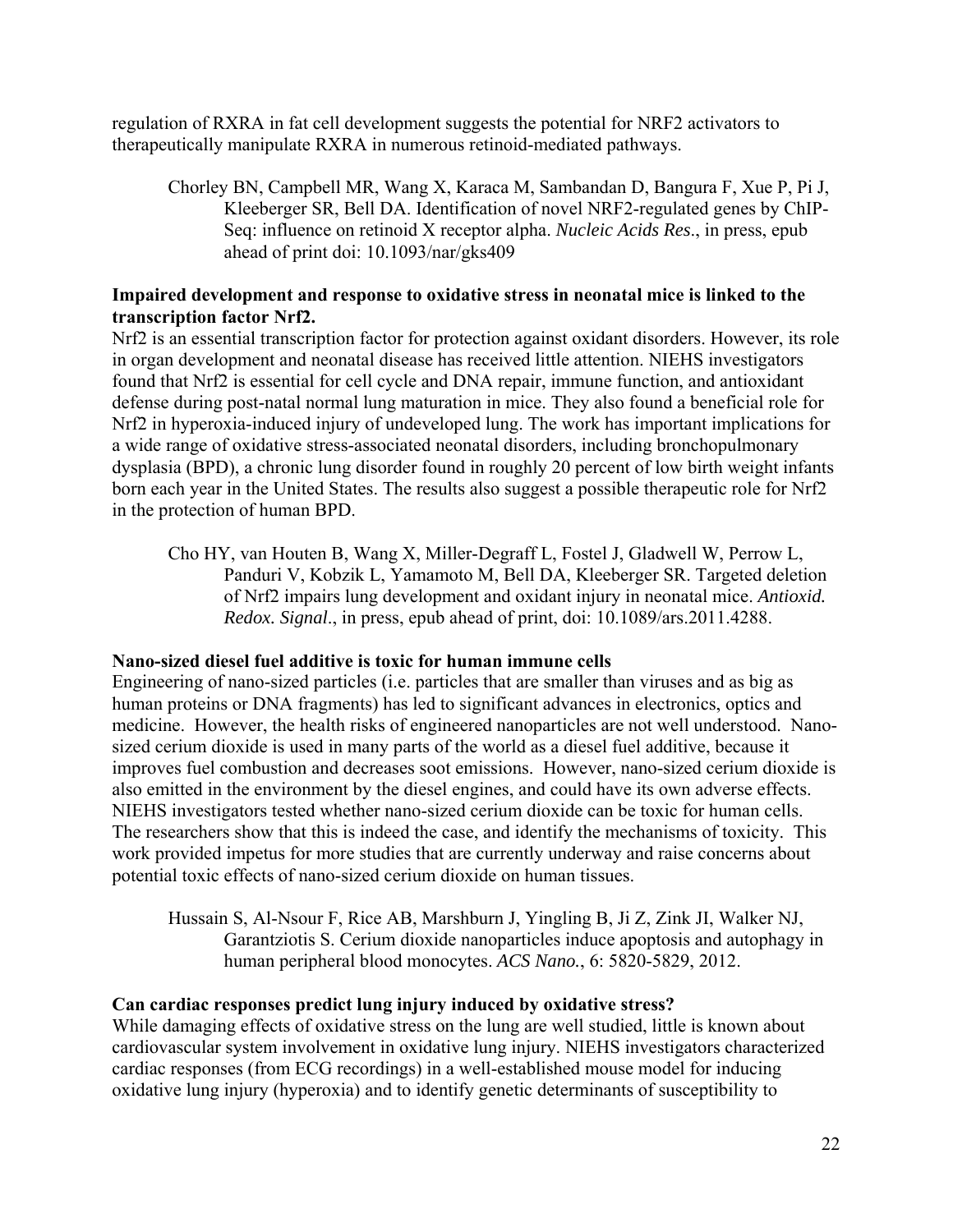observed responses. They found consistent and highly significant hyperoxia-induced reductions in heart rate (HR) and minute ventilation, and more subtle changes in heart rate variability (HRV; an index for autonomic nervous system regulation of the myocardium). Moreover, heart rate responses preceded pulmonary function changes and lung injury, suggesting these responses may act as useful predictors of impending lung responses or injury induced by oxidative stress in the lung. Diversity in the potential roles of the candidate genes that were identified illustrates the genetic complexity of cardiopulmonary responses to hyperoxia. It may be possible to use measures such as HR and HRV, especially in susceptible patients, to predict adverse outcomes in pulmonary function.

Howden R, Cho HY, Miller-DeGraff L, Walker C, Clark JA, Myers PH, Rouse DC, Kleeberger SR. Cardiac physiologic and genetic predictors of hyperoxia-induced acute lung injury in mice. *Am. J. Respir. Cell. Mol. Biol.,* 46: 470-478, 2012.

#### **Mechanism for endocrine disrupting chemicals is dose and cell type specific**

NIEHS researchers have uncovered the mechanisms by which endocrine disrupting chemicals (EDCs) initiate adverse effects on human cells. They found that bisphenol A (BPA) and bisphenol AF (BPAF), two synthetic chemicals found in polycarbonate plastics and electronic materials, and Zearalenone, an estrogenic mycotoxin found in cereal crops and bread, can function as both agonists and antagonist EDCs. Since EDCs are widely present in the environment, this study may help scientists understand the impact of environmental exposure on human health and wildlife populations. Previous experimental studies have shown that the antagonistic effects of BPA at low concentrations inhibit key adipokines, which are thought to protect humans from complex diseases, such as the induction of metabolic syndrome. The researchers used three different human cell lines with low endogenous expression of estrogen receptor (ER) alpha to assess the estrogenic actions of the three EDCs. The results showed that both BPA and BPAF act as antagonists for ER alpha and ER beta at low concentrations, less than 10 nanomolar, but act as agonists at higher concentrations, greater than 10 nanomolar, in a cell specific manner. The findings may help explain the tissue selective actions. Moreover, these EDCs not only activate endogenous ER alpha target genes, but can also mediate rapid action responses, such as the activation of p44/p42 mitogen-activated protein kinase (MAPK) pathway, which indicates their mechanisms of action may also involve not only gene responses, but also extranuclear cell signaling activities.

Li Y, Burns KA, Arao Y, Luh CJ, Korach KS. Differential estrogenic actions of endocrine-disrupting chemicals bisphenol A, bisphenol AF, and Zearalenone through estrogen receptor alpha and beta in vitro. *Environ. Health Perspect*., 120: 1029-1035, 2012.

#### **Persistent pesticides used in the past not related to male birth defects**

A type of persistent pesticide, chlordane, frequently used in the U.S. in the past, has recently been implicated in the etiology of testicular germ cell tumors, indicating that a search for other effects of this agent on male reproductive was merited. NIEHS researchers addressed this question using data and specimens from a study that had been conducted by NIH in the 1960s, and found that male birth defects were unrelated to maternal serum levels of chlordanes.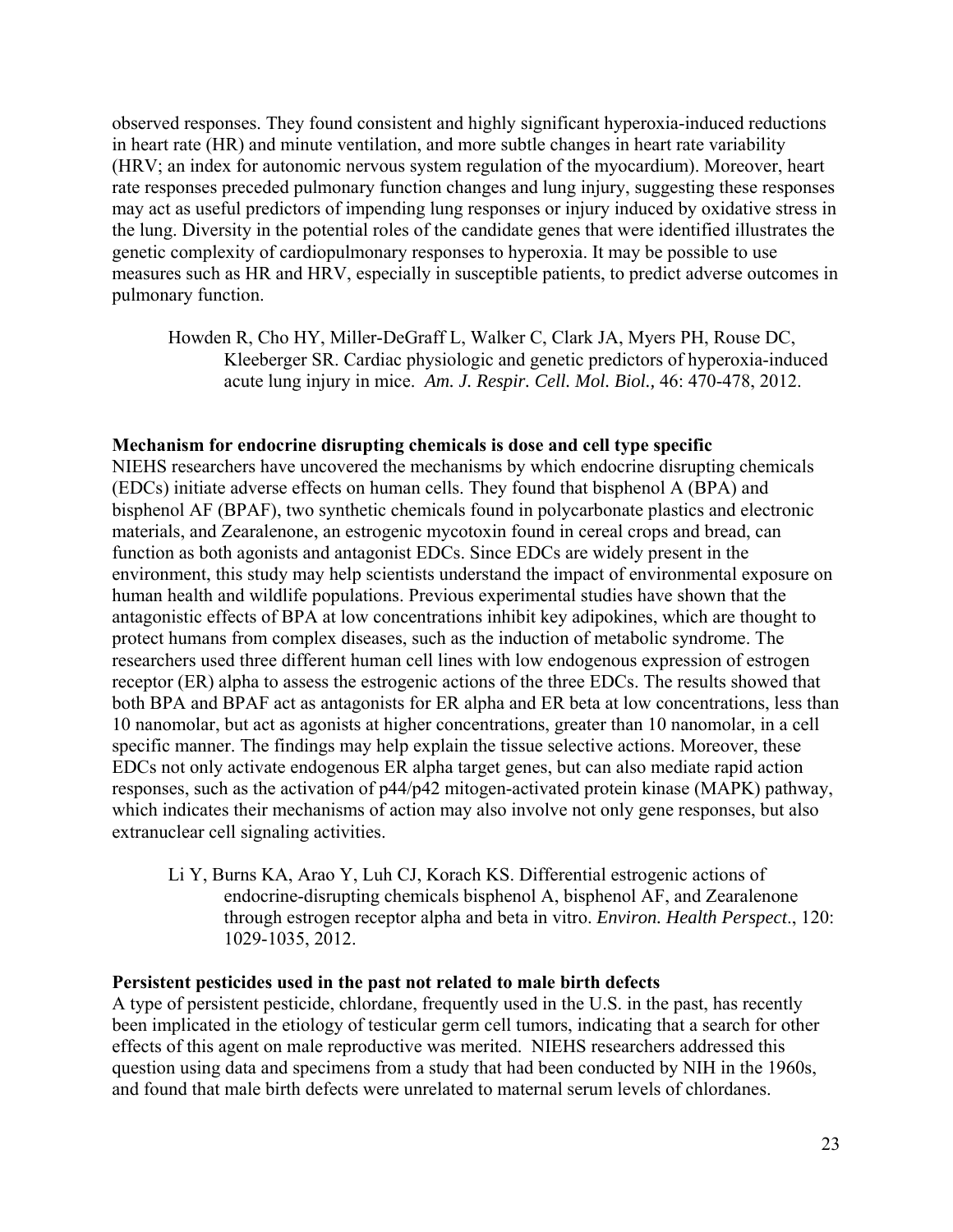Trabert B, Longnecker MP, Brock JW, Klebanoff MA, McGlynn KA. Maternal pregnancy levels of trans-nonachlor and oxychlordane and prevalence of cryptorchidism and hypospadias in male offspring. *Environ. Health Perspect*., 120: 478-482, 2012.

#### **High pesticide exposure events have long term chronic cognitive health effects**

High pesticide exposure events, not related to pesticide poisoning events, were associated with poorer performance on two tests on neurobehavioral function in a study of 693 farmer pesticide applicators in the Agricultural Health Study. Individuals with a history of high pesticide exposure events did worse on both the Digit Symbol test, a test of visual scanning and processing, and on the Sequences A test, a test of visual scanning and motor speed. The effect of high pesticide exposure events on cognitive function was equivalent to being 3.9 years older. This study was the first study to suggest that high level exposures which do not result in poisoning, have long term impacts on health.

Starks SE, Gerr F, Kamel F, Lynch CF, Alavanja MC, Sandler DP, Hoppin JA. High pesticide exposure events and central nervous system function among pesticide applicators in the Agricultural Health Study. *Int. Arch. Occ. Environ. Health.*, 85: 505-515, 2012.

#### **Hepatic SIRT1 prevents formation of cholesterol gallstones in mice**

SIRT1, a highly conserved NAD<sup>+</sup>-dependent protein deacetylase, is a key metabolic sensor that directly links nutrient signals to animal metabolic homeostasis. Although SIRT1 has been implicated in a number of hepatic metabolic processes, the mechanisms by which hepatic SIRT1 modulates bile acid metabolism are still not well understood. NIEHS scientists recently reported that deletion of hepatic SIRT1 reduces efflux of bile acids from hepatocyte to bile duct, resulting in a unbalanced lipid profile in bile. As a result, mice lacking hepatic SIRT1 have an increased incidence of development of cholesterol gallstones on a lithogenic diet. It was discovered that SIRT1 regulates bile acid metabolism through modulating the expression of a key transcription factor involved in bile acid homeostasis. Taken together, these findings indicate that SIRT1 plays a vital role in the regulation of hepatic bile acid homeostasis and suggest that activation of SIRT1 activity may be beneficial for the treatment of human cholesterol gallstone disease.

Purushotham A, Xu Q, Lu J, Foley JF, Yan X, Kim DH, Kemper JK, Li X. Hepatic deletion of SIRT1 decreases hepatocyte nuclear factor 1α/farnesoid X receptor signaling and induces formation of cholesterol gallstones in mice. *Mol. Cell. Biol*., 32: 1226-1236, 2012.

## **Increasing the potential anti-inflammatory effect of a protein by association with a second cellular protein**

Tristetraprolin (TTP) is a powerful anti-inflammatory protein that acts by binding directly to the messenger RNA (mRNA) for tumor necrosis factor alpha, the most powerful pro-inflammatory cytokine that is responsible for the cardiovascular collapse that occurs with overwhelming infections. NIEHS investigators found that another cellular protein, AUF1, can bind directly to TTP, at the same site used in TTP's RNA binding. Surprisingly, this protein-protein interaction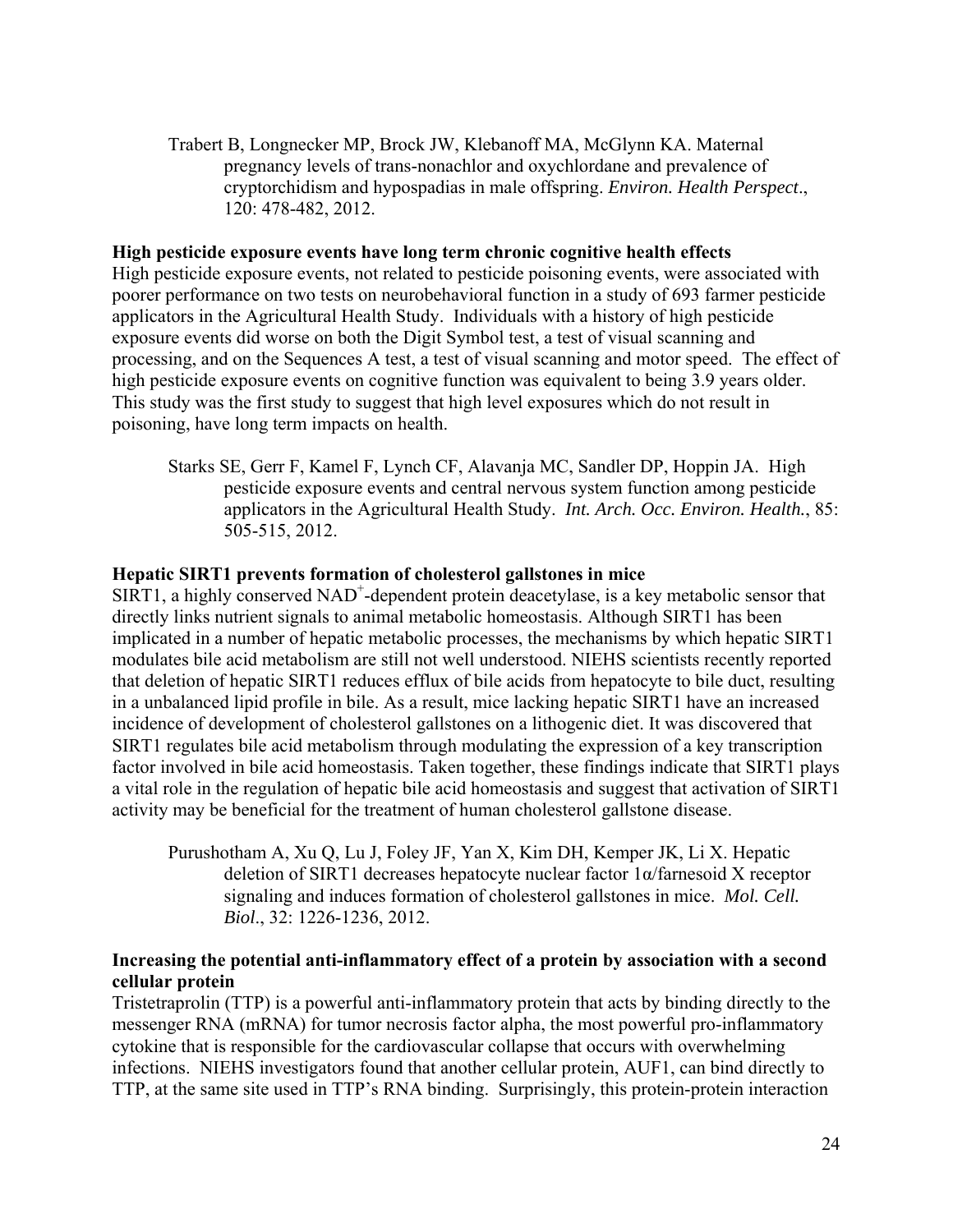led to an increase in TTP's affinity for RNA. This normal cellular interaction suggests that small molecules could be identified that use a similar mechanism to increase the binding of TTP to mRNA, resulting in a beneficial increase in its anti-inflammatory properties.

Kedar VP, Zucconi BE, Wilson GM, Blackshear PJ. Direct binding of specific AUF1 isoforms to tandem zinc finger domains of tristetraprolin (TTP) family proteins. *J. Biol. Chem.*, 287: 5459-5471, 2012.

#### **SPINK2 activity is required to prevent germ cell death in the testis**

NIEHS investigators identified the SPINK2 protein and determined it is present in the germ cells in the mouse testis and has trypsin-inhibitory activity. Disruption of the *Spink2* gene significantly impaired fertility in male mice, disrupted testis integrity, increased germ cell apoptosis, and resulted in a reduction in sperm numbers. These studies demonstrated that SPINK2 is required for maintaining normal spermatogenesis and potentially regulates serine protease-mediated apoptosis in male germ cells.

Lee B, Park I, Jin S, Choi H, Kwan JT, Kim J, Jeong J, Eddy EM. Impaired spermatogenesis and fertility in mice carrying a mutation in the Spink2 gene expressed predominantly in the testes. *J. Biol. Chem*., 286: 29108-29117, 2011.

## **A new mechanism for the sensitivity and responsiveness to sulfite.**

Sulfur dioxide is a commonly encountered urban air pollutant that significantly contributes to increased morbidity in human populations since it is formed during the combustion of fossil fuels near large cities. In addition, its two forms in aqueous solution, (bi)sulfite and sulfite, are widely used as preservatives and antioxidants to prevent food and beverage spoilage. It is known that sulfite can cause allergic reactions in humans. Accordingly, the response to sulfite in individuals with asthma is more intense than in healthy subjects which may lead to severe aggravation of asthma symptoms. This investigation provided a new free radical mediated mechanism for the adverse effects of sulfite. It was found that myeloperoxidase (MPO), an abundant heme protein secreted from activated neutrophils that catalyzes the formation of cytotoxic oxidants implicated in asthma and allergic inflammatory disorders, is able to use (bi)sulfite as a substrate and oxidize it to a free radical metabolite. In summary, this study has identified sulfite radicals that contribute to oxidative protein damage in sulfite or sulfur dioxide-exacerbated allergic reactions suggesting a new mechanism for the response to widely used sulfite.

Ranguelova K, Rice AB, Khajo A, Triquigneaux M, Garantziotis S, Magliozzo RS, Mason RP. Formation of reactive sulfite-derived free radicals by the activation of human neutrophils: An ESR study. *Free Radic. Biol. Med.*, 52: 1264-1271, 2012.

#### **Subtelomeric proteins found**

Proteomics of isolated chromatin segments (PICh) was used to identify proteins that interact with the Drosophila subtelomeric DNA repeats, also known as telomere-associated sequence (TAS). This procedure identified several previously known chromatin proteins as being enriched at subtelomeric sequences. Members of the Brm protein complex were also shown to play a role in mediating the formation of heterochromatin at telomeres and silencing neighboring genes.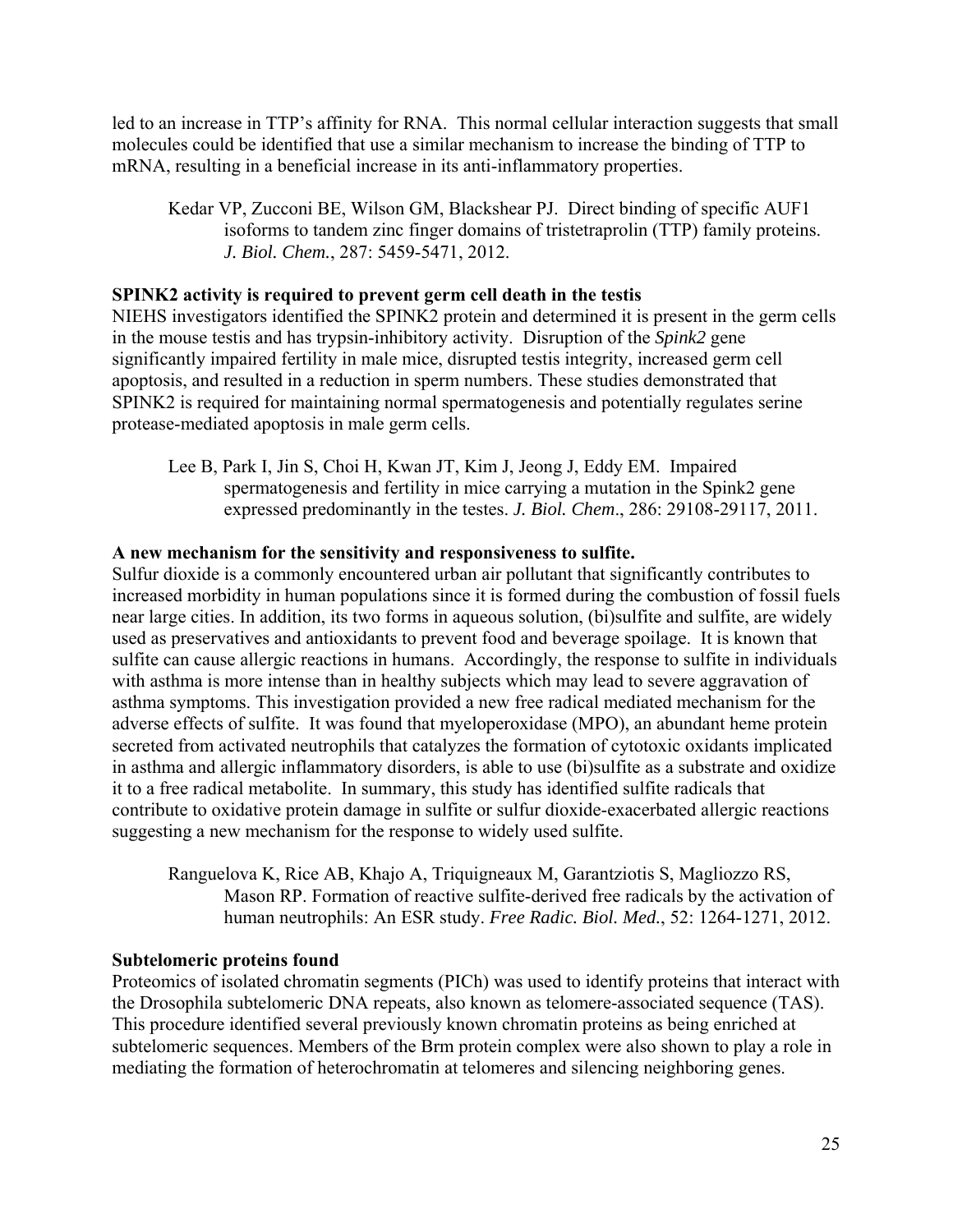Antao, JM, Mason JM, Dejardin J, Kingston RE. The protein landscape at Drosophila telomere-associated sequence repeats. *Mol. Cell. Biol.*, 32: 2170-2182, 2012.

## **Expression of factors controlling cancer metastasis leads to dramatic changes in cellular signaling**

This study utilized exogenous expression of transcription factors that induce metastasis in breast cancer cells that are non-metastatic. The cells acquired many of the properties of metastatic cells. The predominant signaling pathways operative in this system changed to resemble those characteristic of metastatic tumors. The study demonstrates that these transcription factors contribute to the metastatic phenotype through 2 distinct mechanisms – downregulation of the epithelial program and upregulation of the metastatic program.

Dhasarathy A, Phadke D, Mav D, Shah RR, Wade PA. The transcription factors Snail and Slug activate the transforming growth factor-beta signaling pathway in breast cancer. *PLoS One*, 6: e26514, 2011.

#### **Estrogen and Estrogen Receptor are Critical in the Development of Endometriosis**

Endometriosis is a gynecological disease where aberrant growth of uterine tissue is found in the pelvic cavity. These endometriosis lesions affect 5.5 million women in the US with symptoms that include painful periods, chronic pain, pain with intercourse, and infertility. Endometriosis has many facets and no cure exists. This study using estrogen receptor (ER) knockout mice as donor uterine tissue and as the host peritoneal environment demonstrates ER is critical in disease development. Uterine tissue without ER does not form endometriosis lesions, and lesions established in a peritoneal cavity without ER do not fully respond to estrogen. These studies begin to clarify the important role ER plays in endometriosis and will play a role in elucidating this enigmatic disease.

Burns KA, Rodriguez KF, Hewitt SC, Janardhan KS, Young SL, Korach KS. Role of Estrogen Receptor Signaling Required for Endometriosis-Like Lesion Establishment in a Mouse Model. *Endocrinology*, in press, epub ahead of print doi:10.1210/en.2012-1294

## **Early life plant estrogen exposure causes embryo development abnormalities in pregnant mice**

When female mice are treated just after birth with plant estrogens, they are completely infertile as adults. Part of the explanation for their infertility is that the environment within the oviduct, where mouse embryos grow for the first 4 days of pregnancy, is not normal. These abnormalities in the oviduct environment cause the developing embryos to have alterations in the numbers of cells that will eventually form the embryo and placenta.

Jefferson WN, Padilla-Banks E, Phelps JY, Cantor AM, Williams CJ: Neonatal phytoestrogen exposure alters oviduct mucosal immune response to pregnancy and affects preimplantation embryo development in the mouse. *Biol. Reprod.*, 87:1-10, 2012.

## **Division in male germ cells is regulated by RHOX13**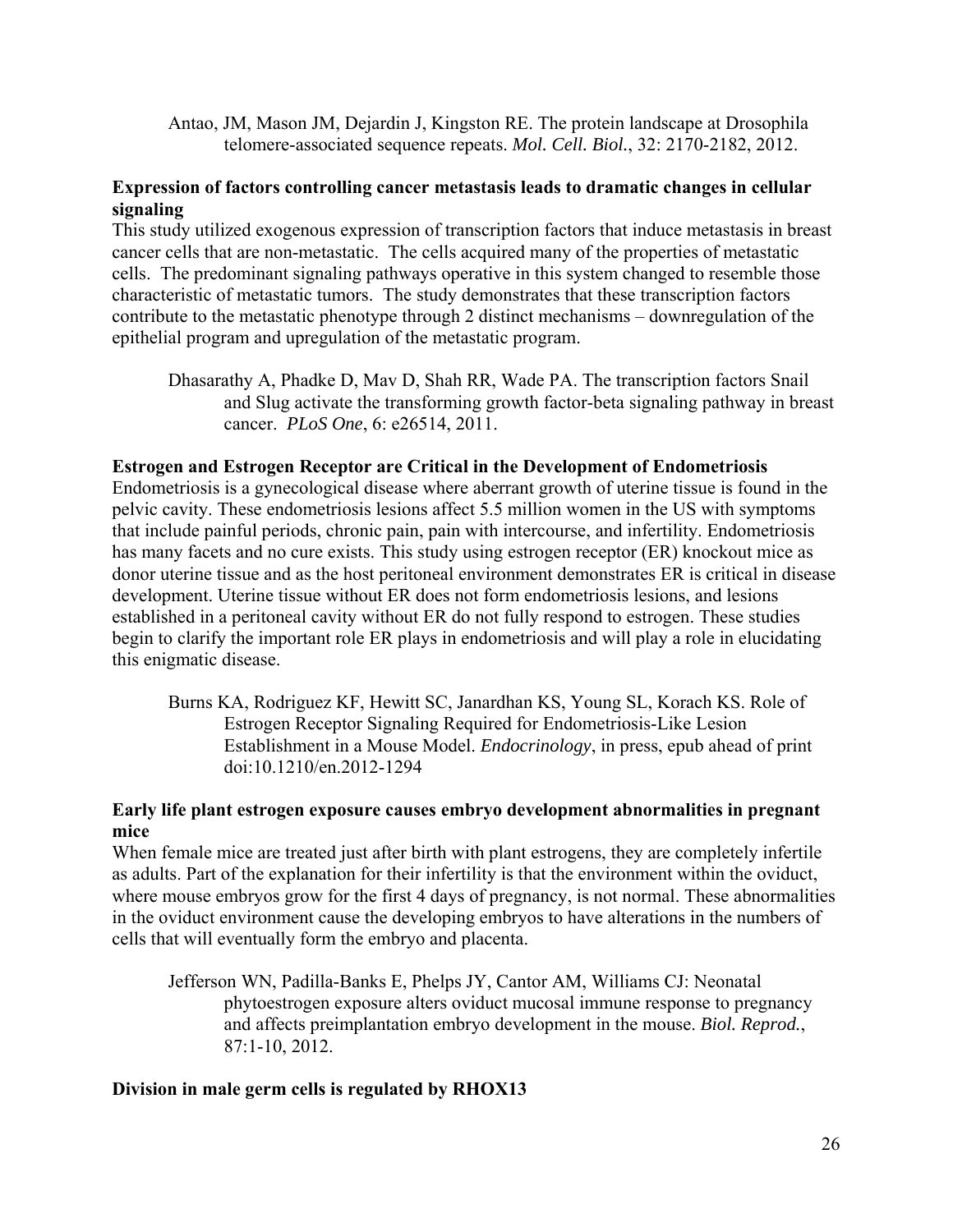Meiosis in female germ cells begins in the mouse embryo, but does not begin until after birth in males. NIEHS investigators identified the Rhox13 gene and determined it is turned on at the same time in germ cells in male and female embryos. However, RHOX13 protein is made in germ cells in female embryos, but is not in male germ cells until after birth. The investigators found that the NANOS2 protein is present in male germ cells until after birth, but then disappears when male germ cells enter meiosis, strongly suggesting that NANOS2 suppresses production of RHOX13 protein.

Geyer CB, Saba R, Kato Y, Anderson AJ, Chappell VK, Saga Y, Eddy EM. Rhox13 is translated in premeiotic germ cells in male and female mice and is regulated by NANOS2 in the male. *Biol. Reprod.*, 86: 127, 1-9, 2012.

## **Persistent fluorinated chemical exposure such as that occurring in the general population does not affect fertility**

A recent report of a population of women in Denmark suggested that at current levels of exposure to a class of ubiquitous environmental pollutants, perfluorinated alkyl acids, women with higher blood levels of these compounds were less fertile. This study addressed this question in a population of Norwegian women, and the results showed that the findings in the previous study were probably due to deficiencies in the method of data analysis, and not to an effect on fertility.

Whitworth KW, Haug LS, Baird DD, Becher G, Hoppin JA, Skjaerven R, Thomsen C, Eggesbo M, Travlos G, Wilson, R, Longnecker MP. Perfluorinated compounds and subfecundity in pregnant women. *Epidemiology*, 23: 257-263, 2012.

## **Exposure to persistent fluorinated chemicals, such as that occurring in the general population, in pregnant women is associated with giving birth to smaller babies.**

Several studies have suggested that at current levels of exposure to a class of ubiquitous environmental pollutants, perfluorinated alkyl acids, pregnant women with higher blood levels of these compounds tend to deliver smaller babies. This relationship was investigated in a population of pregnant women from Norway, and verified the association. However, it appears that the association is due to less excretion of the compound during pregnancies resulting in smaller babies, and that the association is unlikely to be casual.

Whitworth KW, Haug LS, Baird DD, Becher G, Hoppin JA, Skjærven R, Thomsen C, Eggesbo E, Travlos G, Wilson R, Cupul-Uicab LA, Brantsaeter AL, Longnecker MP. Perfluorinated compounds in relation to birth weight in the Norwegian Mother and Child Cohort Study (MoBa). *Am. J. Epidemiol*., 175: 1209-1216, 2012.

## **Exposure to DDT early in life not related to subsequent IQ.**

Several recent studies have reported that early-life exposure to the persistent pesticide, DDT, decreases children's IQ; this is an important issue because DDT is still used for malaria control in a dozen countries. The previous studies, however, were conducted in populations with relatively low levels of exposure. This question was addressed using data and specimens from a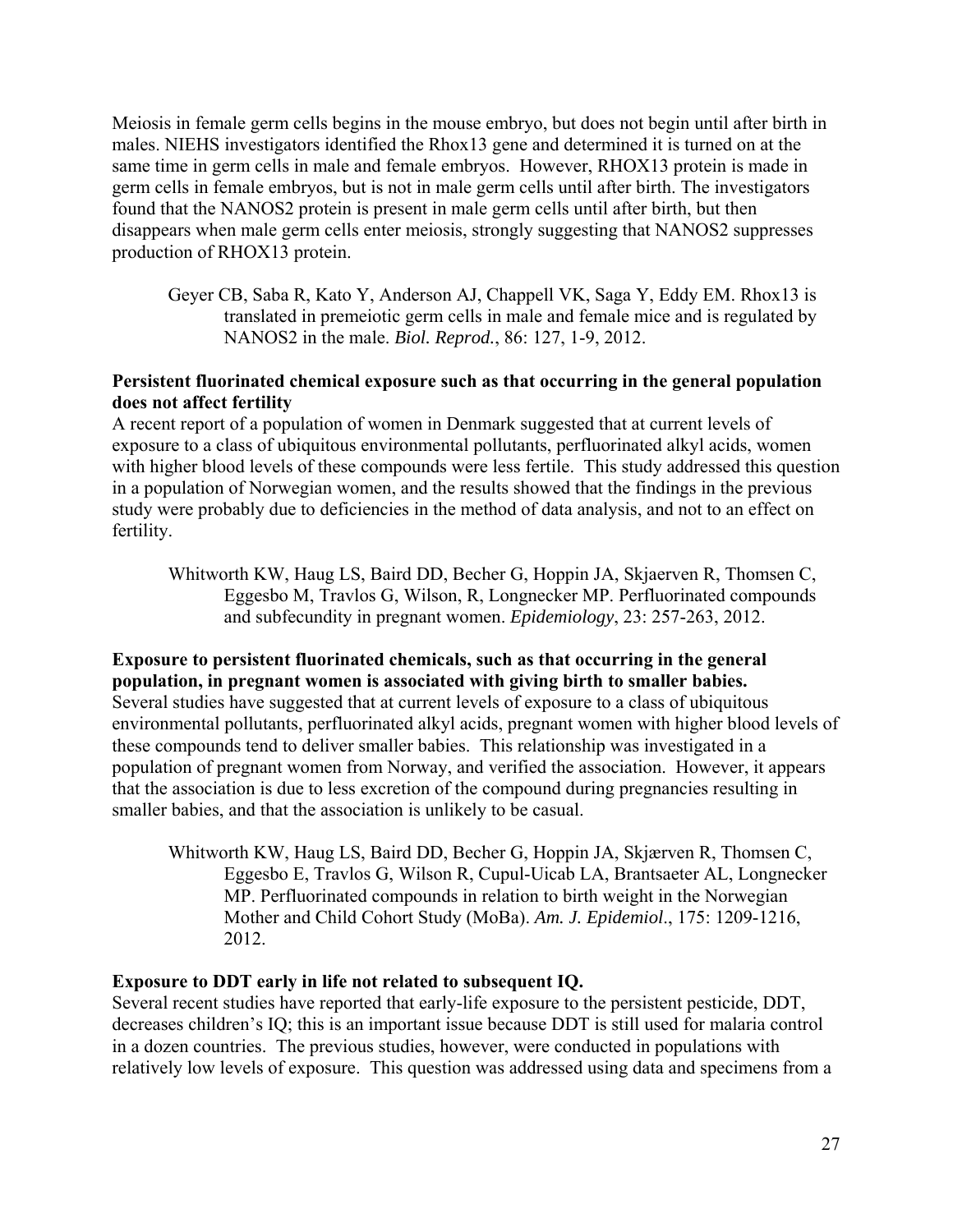study that had been conducted by NIH in the 1960s, when DDT exposure in the U.S. was high. No evidence of an adverse effect on IQ within the range of exposure studied.

Jusko TA, Klebanoff MA, Brock JW, Longnecker MP. In utero exposure to DDT and cognitive development among infants and school-aged children. *Epidemiology*, in press, epub ahead of print doi 10.1097/EDE.0b013e31825fb61d

## **Juvenile Myositis Clinical Phenotypes Defined**

As part of the Childhood Myositis Heterogeneity Collaborative Study Group, NIEHS researchers enrolled more than 400 patients with juvenile idiopathic myopathies in a nationwide registry study, with the aims of comparing demographics, clinical features, laboratory measures, including myositis autoantibodies, and outcomes, among these clinical subgroups, as well as with adult myositis patients, using a novel statistical method called Random forest classification analysis. While juvenile dermatomyositis was characterized by a number of photosensitive and vasculopoathic rashes, juvenile polymyositis, the subset without rashes, was characterized by more severe weakness and more frequent cardiac disease. Patients with juvenile overlap myositis had more frequent interstitial lung disease, Raynaud's phenomenon, and a higher mortality. Several demographic and clinical features were shared between juvenile and adult myositis subgroups, but some features differed. We conclude that juvenile myositis is a heterogeneous group of illnesses with distinct clinical subgroups, defined by varying clinical and demographic characteristics, laboratory features and outcomes. A better understanding of the phenotypes of juvenile myositis should enhance studies of genetic and environmental factors.

Shah M, Mamyrova G, Targoff IN, Huber AM, Malley JD, Rice MM, Miller FW, Rider LG, with the Childhood Myositis Heterogeneity Collaborative Study Group. The clinical phenotypes of the juvenile idiopathic inflammatory myopathies. *Medicine*. 2012, in press.

## **Studies focus on the role of the blood-spinal cord barrier in drug resistance in amyotrophic lateral sclerosis (ALS)**

The blood-spinal cord barrier, which resides within spinal cord capillaries, regulates the movement of water and solutes into and out of the spinal cord and thus critically contributes to homeostasis and to neuroprotection. Together, this work demonstrates that multiple ATP-driven drug efflux transporters, like P-glycoprotein, are major contributors to barrier selectivity. Transporter expression and activity increases following exposure to xenobiotics, such as, dioxins. In an animal model of ALS P-glycoprotein expression and activity at the blood-spinal cord barrier are upregulated. Similar upregualtion is seen in tissue samples from ALS patients. Preclinical drug trials in the mouse model of ALS have failed to decisively slow or arrest disease progression; pharmacoresistance imparted by ABC transporters is one possible explanation for these failures. These observations have implications for ALS therapeutics in humans and suggest that the obstacle provided by these transporters to drug treatments must be overcome to develop effective ALS pharmacotherapies.

Campos CR, Schroeter C, Wang, X, Miller DS. ABC transporter function and regulation at the blood-spinal cord barrier. *J. Cereb. Blood Flow Metab.*, in press, epub ahead of print doi: 10.1038/jcbfm.2012.47.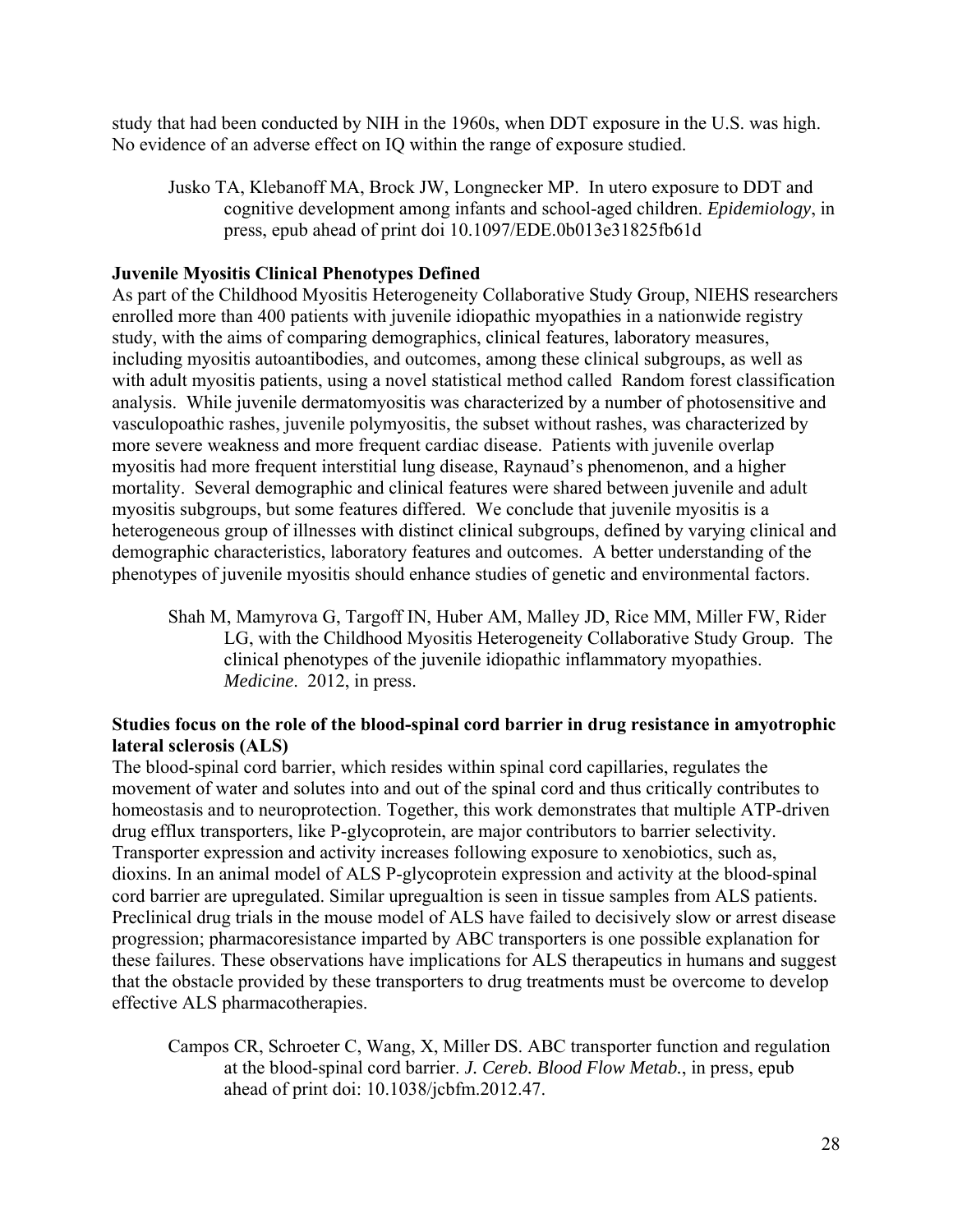Jablonski MR, Jacob DA, Campos CR, Miller DS, Maragakis NJ, Pasinelli P, Trotti D. Selective increase of two ABC transporters at the blood-spinal cord barrier suggests disease-driven pharmacoresistance in ALS. *Neurobiol. Dis.*, 47: 194 200, 2012.

**MicroRNAs regulate genes involved in metabolism of clinical and over the counter drugs**  MicroRNAs (miRNAs) (a new group of noncoding RNAs) have been recently identified which downregulate large groups of genes by preventing synthesis of the protein from RNA. Two microRNAs (103 and 107) have been found to down-regulate a group of human drug metabolizing genes in liver (the cytochrome P450 2Cs) which metabolize 20% of prescription and over-the counter drugs. These include important drugs such as the drug paclitaxel (used to treat breast cancer , coumadin and clopidogrel (both used in individuals at risk of fatal clots), statins, type II diabetes drugs, valium, antidepressants and anti-inflammatory drugs such as celebrex and ibuprofen, and the popular proton pump type antiulcer drugs (e.g. omeprazole).

Zhang SY, Surapureddi S, Coulter S, Ferguson SS, Goldstein JA. Human CYP2C8 is post-transcriptionally regulated by microRNAs 103 and 107 in human liver. *Mol. Pharmacol*., in press, epub ahead of print doi: 10.1124/mol.112.078386.

## **The tumor suppressor CYLD inhibits melanoma growth and progression**

In collaboration with investigators at Duke University, NIEHS investigators have shown that exogenous expression of the tumor supressor CYLD markedly inhibits melanoma cell proliferation and migration in vitro and subcutaneous tumor growth in vivo. In addition, the melanoma cells expressing exogenous CYLD were unable to form pulmonary tumor nodules following tail-vein injection. At the molecular level, CYLD decreased b1-integrin expression and inhibited pJNK induction by TNFa or cell-attachment to collagen IV. Moreover, CYLD induced an array of other molecular changes associated with modulation of the 'malignant' phenotype, including a decreased expression of cyclin D1, N-cadherin and nuclear Bcl3, and an increased expression of p53 and E-cadherin. Most interestingly, co-expression of the constitutively active MKK7 or c-Jun mutants with CYLD prevented the above molecular changes, and fully restored melanoma growth and metastatic potential in vivo. These findings demonstrate that JNK/AP-1 signaling pathway underlies the melanoma growth and metastasis that is associated with CYLD loss-of-function. Thus, restoration of CYLD and inhibition of JNK and b1-integrin function represent potential therapeutic strategies for treatment of malignant melanoma.

Ke H, Augustine CK, Gandham VD, Jin JY, Tyler DS, Akiyama SK, Hall RP, Zhang JY. CYLD inhibits melanoma growth and progression through suppression of the JNK/AP-1 and β1-integrin signaling pathways. *J. Invest. Dermatol*., in press, epub ahead of print, doi: 10.1038/jid.2012.253

## **Importance of the 5'-dRP blocking group in BER intermediates toward making cells sensitive to poly(ADP-ribose) polymerase inhibition recognized**

Treatment of base excision repair–proficient mouse fibroblasts with the DNA alkylating agent methyl methanesulfonate (MMS) and a small molecule inhibitor of PARP-1 results in a striking cell killing phenotype, as previously reported. Earlier studies showed that the mechanism of cell death is apoptosis and requires DNA replication, expression of PARP-1, and an intact S-phase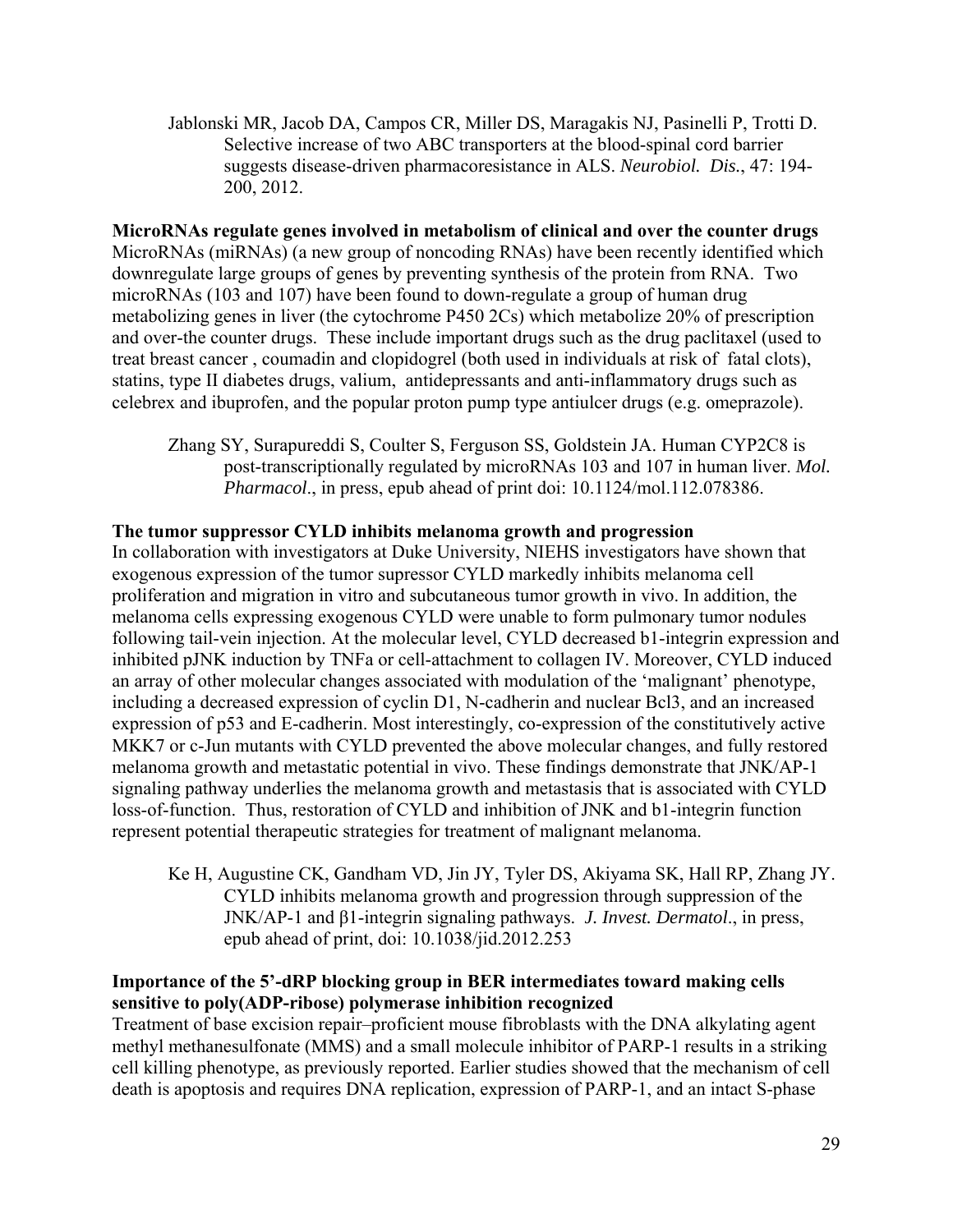checkpoint cell signaling system. It is proposed that activity-inhibited PARP-1 becomes immobilized at DNA repair intermediates, and that this blocks DNA repair and interferes with DNA replication, eventually promoting an S-phase checkpoint and G2-M block. Here NIEHS scientists report studies designed to evaluate the prediction that inhibited PARP-1 remains DNA associated in cells undergoing repair of alkylation-induced damage. Using chromatin immunoprecipitation with anti–PARP-1antibody and qPCR for DNA quantification, a higher level of DNA was found associated with PARP-1 in cells treated with MMS plus PARP inhibitor than in cells without inhibitor treatment. These results have implications for explaining the extreme hypersensitivity phenotype after combination treatment with MMS and a PARP inhibitor.

Kedar PS, Stefanick DF, Horton JK, Wilson SH. DNA associated with inhibited PARP-1 in mouse fibroblasts. *Mol. Cancer Res*., 10: 360-368, 2012.

## **Inhibition of a specific cell receptor-associated enzyme blocks cancer metastasis in an animal model**

Human breast cancers frequently metastasize to the lungs, causing chest pain, shortness of breath, weakness and weight loss. A specific cell receptor-associated kinase, called TAK1, was identified as important for cancer cells to adhere to surfaces in vitro, and was then knocked out using genetic techniques. Cancer cells in which the kinase was eliminated no longer efficiently attached to surfaces in vitro, and when these cells were placed back into mice to grow into tumors, they were no longer able to metastasis to the lungs, and their growth was limited to the original site of implantation in the mouse. These results suggest that strategies to inhibit this enzyme in human patients might greatly reduce the spread of breast cancer to the lungs and other organs, and may be a useful approach for improving the quality of life of breast cancer patients.

Ray DM, Myers PH, Painter JT, Hoenerhoff MJ, Olden K, Roberts JD. Inhibition of transforming growth factor-β-activated kinase-1 blocks cancer cell adhesion, invasion, and metastasis. *Br. J. Cancer*, 107: 129-136, 2012.

#### **Pitfalls in Measuring Mutation Rates**

Mutation rates are key indices for heritable disease, the adaptation of pathogens to new individuals and new species, the rate of evolution, and the slow decay of genomes. The rapidly falling costs of DNA sequencing have facilitated direct sequencing of whole genomes in order to count and characterize newly arisen mutations. Some such results disagree with results using more classical methods. Sometimes, the results obtained with incautious sequencing experiments can be ascertained.

Drake JW. Contrasting mutation rates from specific-locus and long-term mutationaccumulation procedures. *G3: Genes, Genomes, Genetics,* 2: 483-485, 2012.

**UV induced photolesions in mitochondrial DNA have the potential to cause mutations**  It was long been known that mitochondria lacked the ability to repair DNA damage from UV irradiation. UV light produces photolesions in DNA that represent blocks to normal DNA replication. However, the fate of UV photolesion in mtDNA is unknown. Researchers at the NIEHS and Duke University studied how the mitochondrial DNA polymerase deals with these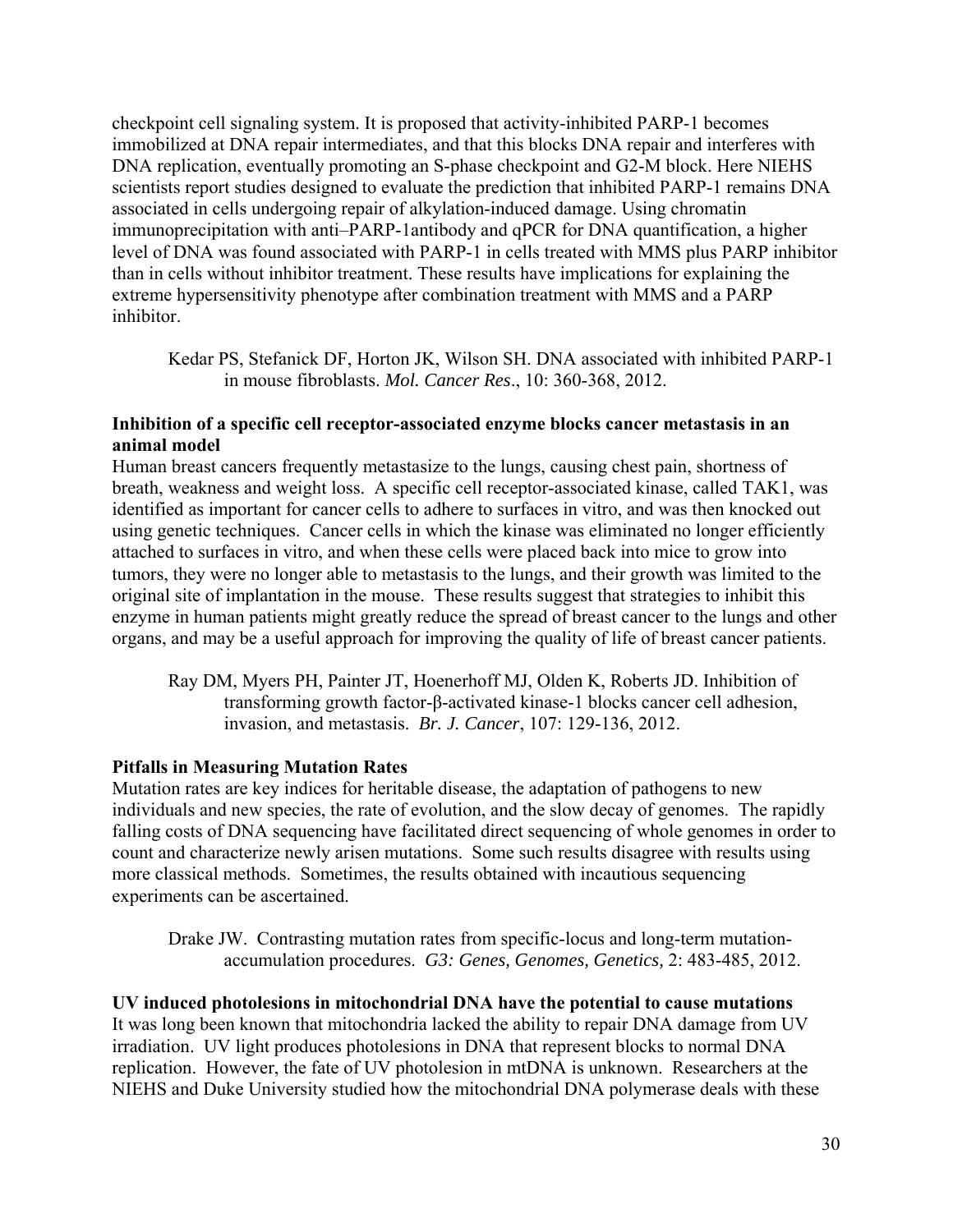lesions and whether it could bypass UV photolesion. Their results suggest that UV lesions usually stalls mitochondrial DNA replication but some bypass replication did occur and some of this was mutagenic. This study suggests a mechanism for the introduction of point mutations and deletions in the mitochondrial genomes of chronically UV-exposed cells.

Kasiviswanathan R, Gustafson M S, Copeland W C, Meyer JN. Human mitochondrial DNA polymerase  $\gamma$  exhibits potential for bypass and mutagenesis at UV-induced cyclobutane thymine dimers. *J. Biol. Chem*., 287: 9222-9229, 2012.

## **Conformational effects of ribonucleotide contamination of DNA**

NIEHS investigators have recently demonstrated that the incorporation of ribonucleotides represents the most common mutation present in newly-synthesized DNA. This ribonucleotidecontaminated DNA will in general be more labile and can interact differently with the many enzymes that participate in the maintenance and metabolism of the cellular DNA. Previous crystallographic analyses of ribonucleotide-contaminated DNA have indicated that the presence of a single ribonucleotide will convert an entire double-stranded DNA decamer from a "B" to an "A" conformation. In contrast, NMR analysis of the behavior of ribonucleotide-contaminated DNA in solution indicates that the conformational perturbation produced by the ribonucleotide is much more localized, resulting in a more A-like conformation only near the ribonucleotidesubstitution site

DeRose, EF, Perera L, Murray MS, Kunkel TA, London RE. Solution structure of the dickerson DNA dodecamer containing a single ribonucleotide. *Biochemistry*, 51: 2407-2416, 2012.

## **Activation-induced deaminase is a major player in the development of autoimmune antibodies**

B cells contribute to autoimmunity both as secretors of pathogenic antibodies and through the activation of autoreactive T cells. B cells and antibodies acquire higher affinity to self-antigen through a process known as immunoglobulin hypermutation or SHM. The contribution of SHM to pathogenic antibody development in lupus has been established in various autoimmune mouse models and by examining antibodies from patients. However, its role in the antibodyindependent contribution of B cells to autoimmunity has not been examined. NIEHS investigators generated a lupus-prone MRL/lpr mice with a limited IgM-only B cell repertoire, no secreted antibodies and no SHM. This enabled them to isolate the role of somatic hypermutation in B cell-mediated autoimmunity. They found that SHM-deficiency correlated with a reduction in autoreactive B cells, a decrease in T cell activation and a decrease in kidney lymphocytic infiltration. These data establish AID as an important contributor to the antibodyindependent role of B cells in autoimmunity.

Jiang C, Zhao ML, Waters KM, Diaz M. Activation-induced deaminase contributes to the antibody-independent role of B cells in the development of autoimmunity. *Autoimmunity*, in press, epub ahead of print doi:10.3109/08916934.2012.682668.

## **Identification of an optimal anti-AIDS drug with little host toxicity**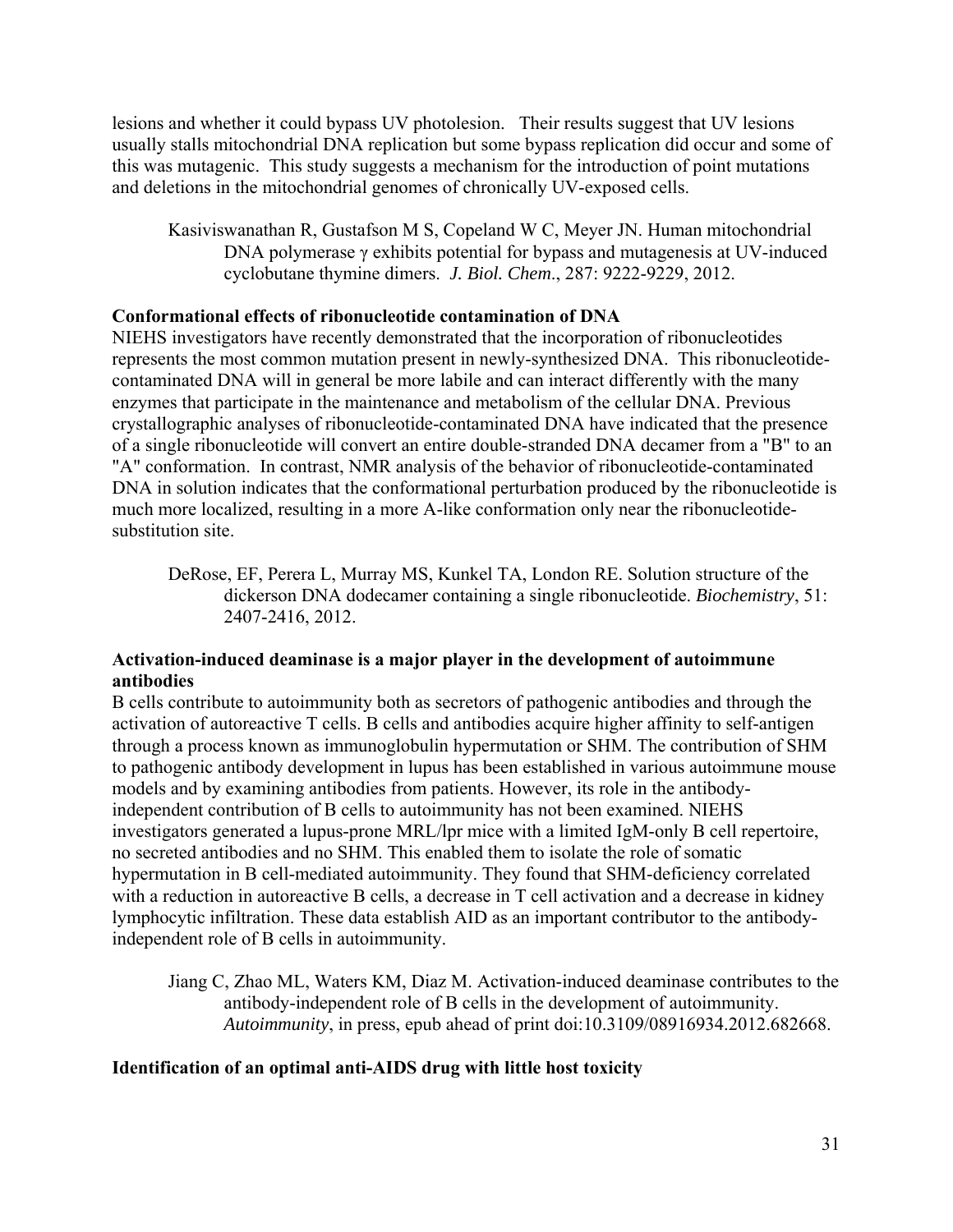AIDS is still a major health problem in the world as a result of HIV infection. The most effective therapy to thwart infection makes use of nucleoside reverse transcriptase inhibitors (NRTIs). Many NRTIs also cause a devastating side effect by induction of mitochondrial dysfunction leading to muscle weakness, lipodystrophy and peripheral neuropathy. This induced mitochondrial disorder is caused by the NRTI-inhibition of the human DNA polymerase gamma, the enzyme responsible for copying our mitochondrial DNA. In this study, Two novel thymidine analogs, 3'-fluoro-3'-deoxythymidine (FLT) and 2',3'-didehydrot3'-deoxy-4'-ethynylthymidine (Ed4T), have been investigated as NRTIs for treatment of HIV infection by a collaborative project involving researchers from Yale, Emory, Japan, the NCI and the NIEHS. These scientists found that Ed4T-triphosphate (TP) is the first analog to be preferred over native nucleotides by the HIV reverse transcriptase. They also showed minimal incorporation by the human DNA pol γ, which demonstrates an ideal balance between high antiretroviral efficacy and minimal host toxicity. These molecular mechanisms of analog incorporation, which are critical for understanding pol γ-related toxicity, shed light on the unique toxicity profiles observed during clinical trials.

Sohl CD, Kasiviswanathan R, Kim J, Pradere U, Schinazi RF, Copeland WC, Mitsuya H, Baba M, Anderson KS. Balancing antiviral potency and host toxicity: identifying a nucleotide inhibitor with an optimal kinetic phenotype for HIV-1 reverse transcriptase *Mol. Pharmacol.,* 82: 125-133, 2012.

## **Post-transcriptional regulation of cell-cell interaction protein-encoding genes**

Zfs1p is a member of the tristetraprolin (TTP) family of CCCH tandem zinc finger proteins that bind directly to AU-rich elements in mRNAs and promote transcript deadenylation and decay. This study identified the targets of Zfs1p using both deep sequencing and microarray approaches, including the gene Cbf12p that is known to increase cell-cell adhesion and flocculation when over-expressed. The study suggested that Zfs1p can both directly and indirectly regulate the levels of transcripts involved in cell-cell adhesion in *S. pombe*.

Wells M, Huang W, Li L, Gerrish K, Fargo D, Ozsolak F. Post-transcriptional regulation of cell-cell interaction protein-encoding transcripts by Zfs1p in S. pombe. *Mol. Cell. Biol.*, in press.

#### **Discovery of novel detoxification and mutation prevention mechanisms**

The base analog N6-hydroxylaminopurine (HAP), which is an analog of the normal DNA and RNA constituent Adenine, is an extremely potent mutagen in all organisms from bacteria to man. NIEHS investigators have discovered a novel detoxification system for this compound in the bacterium *E. coli*, and have shown that this system requires the Molybdenum Cofactor. They have defined the genes as well as the proteins responsible for this activity. These proteins constitute a novel family of Molybdoproteins. These proteins may play a wider role in the general detoxification of N-hydroxylated compounds.

Itsko M, Schaaper RM. The *dgt* gene of *E. coli* facilitates thymine utilization in thyminerequiring strains. *Mol. Microbiol*., 81: 1221-1232, 2011.

## **Glycolysis is essential for sperm function**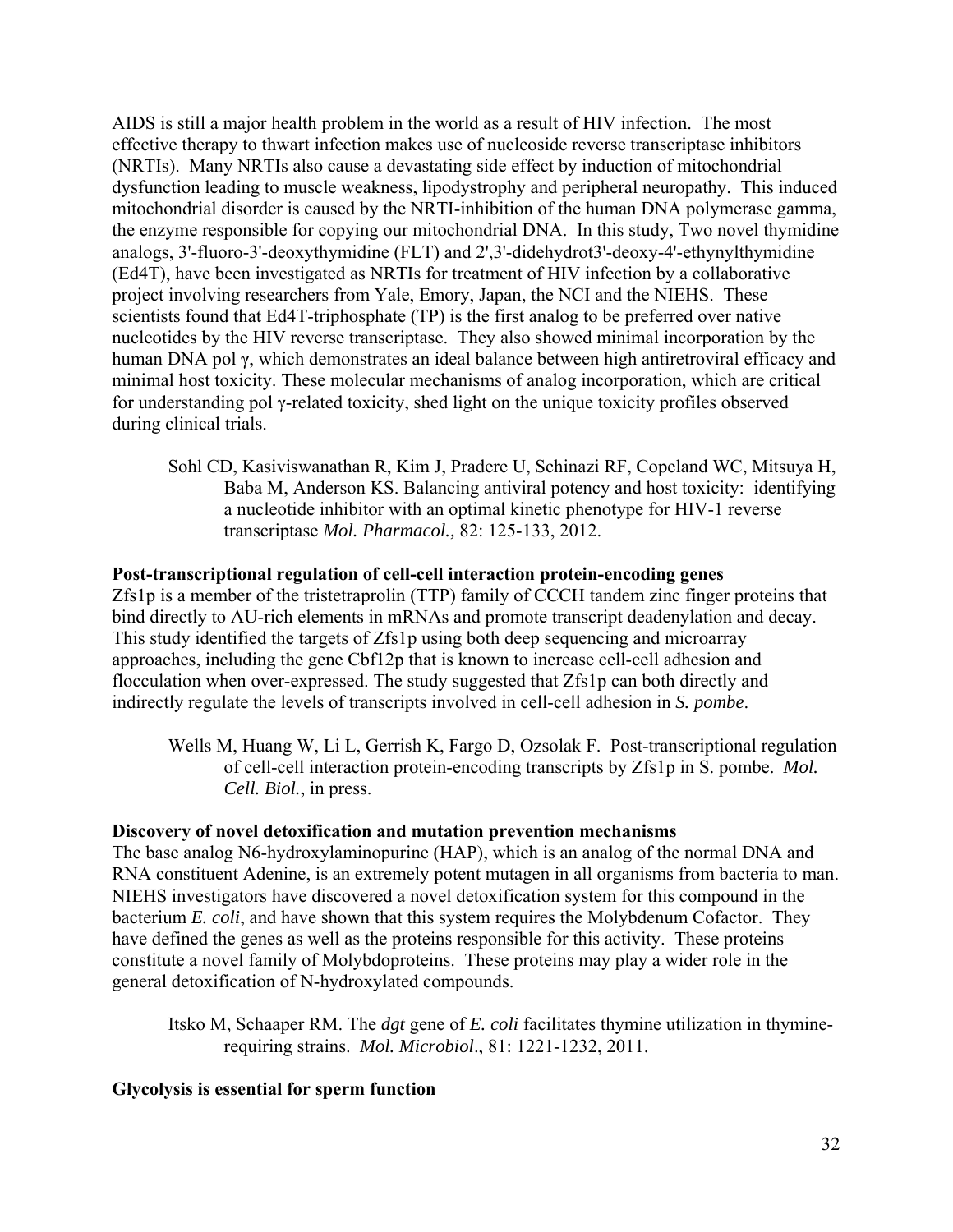glucose to energy and a novel version of this enzyme (LDHC) is present in mammalian sperm. Sperm require a constant source of energy to travel through the female reproductive tract and to fertilize an egg. Lactate dehydrogenase (LDH) is an enzyme involved in the conversion of NIEHS investigators have shown that LDHC is essential for sperm function and that chemicals and genetic mutations that disrupt its function cause male infertility.

 dehydrogenase C and energy metabolism in mouse sperm. *Biol. Reprod*., 85: Odet F, Gabel SA, Williams J, London RE, Goldberg E, Eddy EM. Lactate 556-564, 2011.

#### **Early life plant estrogen exposure causes genital defects in mice**

In female mice, the urethra normally exits from the end of the clitoris. Urethral development is incomplete at birth, but finishes by 5-7 days of age. As was previously shown in female mice treated with the potent estrogenic compound diethylstilbestrol, female mice treated just after birth with plant estrogens form an abnormal opening of the urethra on the lower side of the clitoris.

Padilla-Banks E, Jefferson WN, Myers PH, Goulding DR, Williams CJ. Neonatal phytoestrogen exposure causes hypospadias in female mice. *Mol. Reprod. Dev.,*  79:3, 2012.

## **Making activity calls in quantitative high throughput screening data**

Quantitative high-throughput screening (qHTS) assays are multiple-concentration experiments that can simultaneously assay thousands of chemicals over a wide chemical space with reduced cost per substance. A three-stage algorithm classifies substances from qHTS data into statistically supported activity categories relevant to toxicological evaluation. The first stage finds active substances with a robust concentration-response profile within the tested concentration range. The second stage finds relatively potent substances with substantial activity at the lowest tested concentration not captured in the first stage. The third and final stage separates statistically significant (but toxicologically suspect) profiles from responses that lack statistically compelling support, or "inactives".

Shockley KR. A three-stage algorithm to make toxicologically relevant activity calls from quantitative high throughput screening data. *Environ. Health Perspect.,* in press, epub ahead of print doi:10.1289/ehp.1104688

## **A next-generation sequencing simulator**

NIEHS investigators described a method and produced a software package for simulating the error profiles of the widely used next-generation sequencing machines.

Huang W, Li L, Myers JR, Marth GT. ART: a next-generation sequencing simulator. *Bioinformatics*, 28: 593-594, 2012.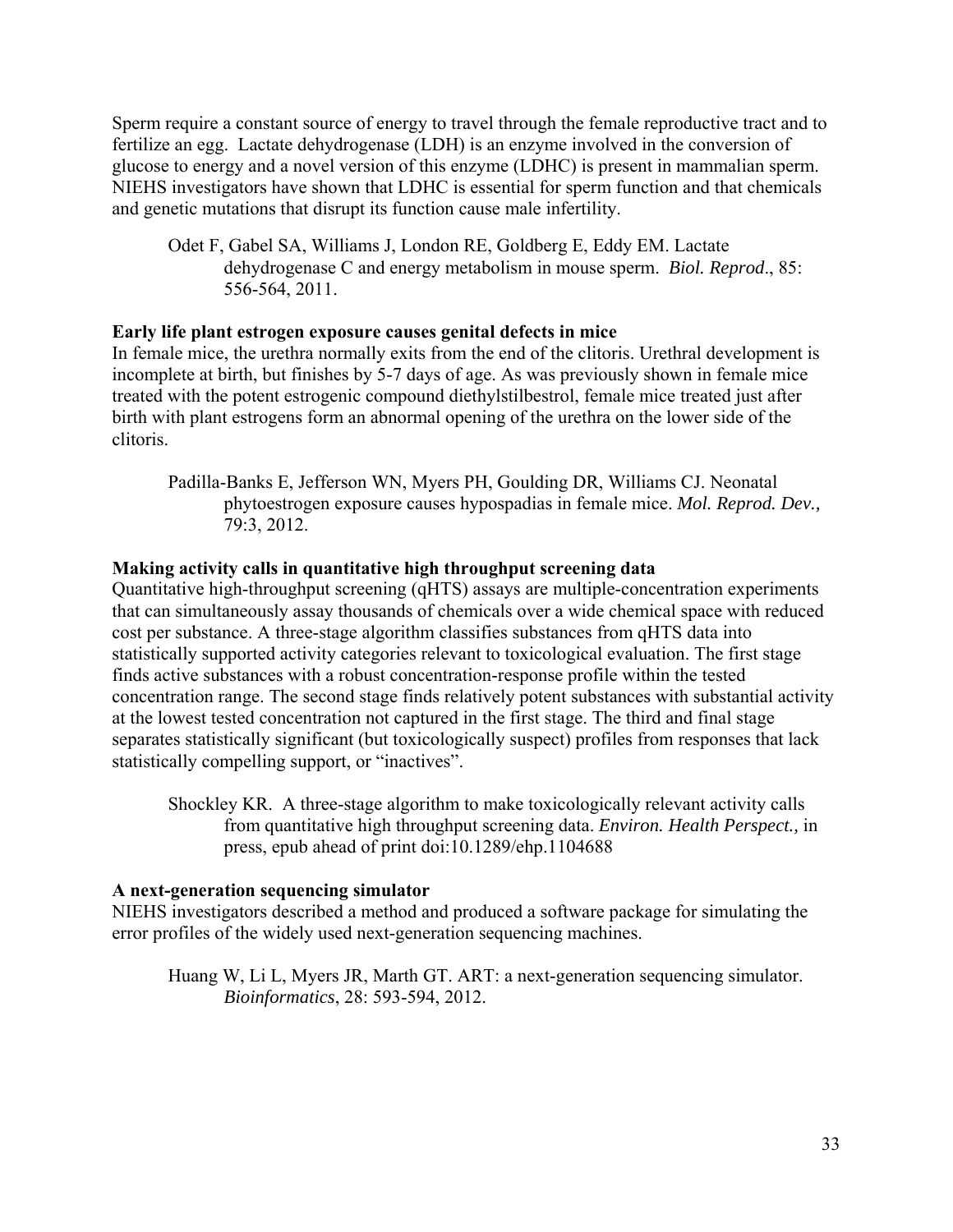## **TRAINING AND MENTORING**

#### **The Fellows Award for Research Excellence**

The Fellows Award for Research Excellence (FARE) program was started in 1995 to recognize scientific excellence among intramural trainees at all NIH Institutes and Centers. Trainees submit an abstract of their research, which is peer reviewed. The FARE award program is sponsored by the Scientific Directors, the Office of Research on Women's Health, and the Office of Education. Each winner received a \$1000 travel award to attend a meeting in the United States at which they presented their abstract, either as a poster or a seminar. FARE winners will be invited also to present their work at one of the FARE poster sessions that will follow each of the Wednesday Afternoon Lecture Seminars in Bethesda, and to serve as a judge for the FARE competition next year.

| <b>FARE Awardee</b>                     | <b>Mentor</b>          | <b>Fare Abstract Title</b>                                                                                                                                        |
|-----------------------------------------|------------------------|-------------------------------------------------------------------------------------------------------------------------------------------------------------------|
| Kin Chan, Ph.D.                         | Dmitry Gordenin        | A reporter system for identifying mutagens<br>acting preferentially on single-strand DNA                                                                          |
| Georgette M. Charles, Ph.D.             | Guang Hu               | Regulation of APA site choice in the<br>maintenance of ES cells                                                                                                   |
| Tracy M. Clement, Ph.D.                 | Mitch Eddy             | Testis Expressed Actin-like 7b (Actl7b) is<br>Required for Mouse Spermatid Morphogenesis<br>and Male Fertility                                                    |
| Jacqueline de Marchena<br>Powell, Ph.D. | Patricia Jensen        | A novel approach to isolate the function of the<br>galanergic subpopulation of the locus coeruleus                                                                |
| Swati Ghosh, Ph.D.                      | Raja Jothi             | An integrated approach reveals that Tet1<br>maintains mouse embryonic stem cell identity<br>partly by regulating LIF dependent Stat3-<br>mediated gene activation |
| Zhenglin Gu, Ph.D.                      | Jerrel Yakel           | Cholinergic coordination of pre- and<br>postsynaptic activity induces timing-dependent<br>hippocampal synaptic plasticity                                         |
| Brant Hamel, Ph.D.                      | John Cidlowski         | The N-terminus of the glucocorticoid receptor<br>regulates its nucleocytoplasmic localization                                                                     |
| Bonnie R. Joubert, Ph.D.                | Stephanie<br>London    | Epigenome-wide association study identifies<br>DNA methylation differences in cord blood<br>related to in utero tobacco smoke exposure                            |
| Fumin Lin, Ph.D.                        | Anton Jetten           | Role of GLIS3 in the generation of pancreatic<br>beta cells from ES and iPS cells                                                                                 |
| Julie M. Lowe, Ph.D.                    | <b>Michael Resnick</b> | An unexpected role for p53 in NF-kappaB-<br>mediated inflammatory responses                                                                                       |

The NIEHS had 19 winners of FARE awards: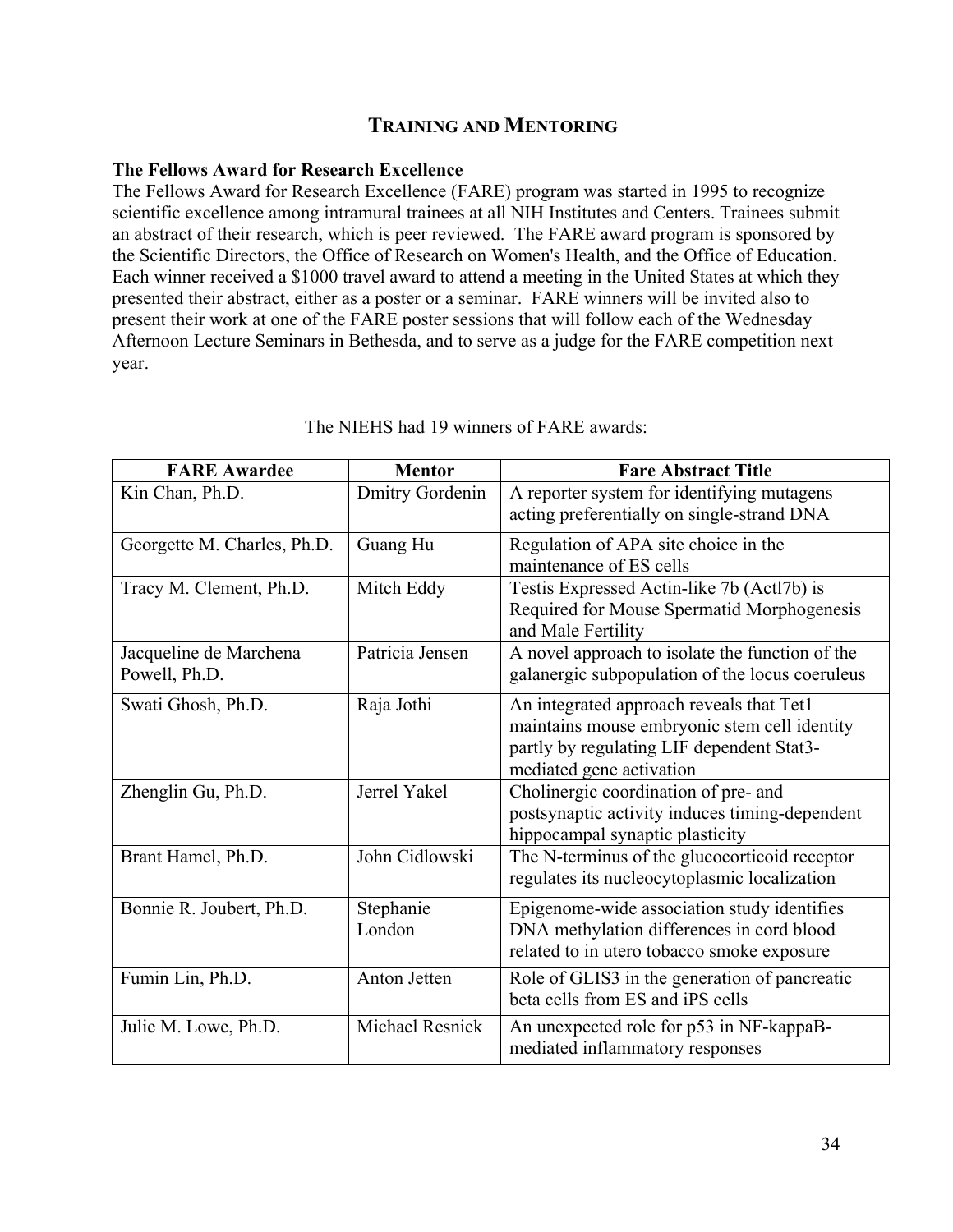| Steven A. Roberts, Ph.D.  | <b>Dmitry Gordenin</b>      | A permanent record of transient hyper-mutation<br>associated with single-strand DNA in human<br>cancers                                                                     |
|---------------------------|-----------------------------|-----------------------------------------------------------------------------------------------------------------------------------------------------------------------------|
| Maria Shatz, Ph.D.        | Michael Resnick             | p53 cooperates with MAP kinase and NFkB<br>signal transduction pathways to potentiate human<br>immune/inflammatory response                                                 |
| Lindsay K. Smith, Ph.D.   | David Miller                | Glucocorticoid Receptor (GR) Regulation of P-<br>glycoprotein (Pgp) at the Blood-Brain Barrier<br>(BBB)                                                                     |
| Dan Su, Ph.D.             | Douglas Bell                | Chromatin state primes stress specific p53-<br>regulated gene responses                                                                                                     |
| Darshini Trivedi, Ph.D.   | Robert<br>Langenbach        | The deficiency of beta-arrestin2 attenuates<br>abdominal aortic aneurysm formation in mice.                                                                                 |
| Kirsten C. Verhein, Ph.D. | <b>Steven</b><br>Kleeberger | Differential susceptibility to ozone-induced lung<br>inflammation maps to mouse chromosome 17:<br>role of Notch receptors                                                   |
| Staton L. Wade, Ph.D.     | <b>Trevor Archer</b>        | MicroRNA-mediated regulation of the BRG1<br>chromatin remodeling complex underlies the<br>balance between pluripotency and differentiation<br>in human embryonic stem cells |
| Qingshan Wang, M.D.       | Jau-Shyong Hong             | Substance P exacerbates neurotoxins-induced<br>nigral dopaminergic neurodegeneration through<br>activation of microglial NADPH oxidase                                      |
| Xiaofeng Zheng, Ph.D.     | Guang Hu                    | Identification of a novel component of the self-<br>renewal circuitry conserved in mouse and human<br>ES cells                                                              |

## **Summer Internship Program Best Poster Awards**

NIEHS takes a leadership role in science research and education. Scientists at NIEHS are committed to sharing with students the intensity, excitement, sense of discipline, and tremendous satisfaction that careers in science can impart to those who pursue them. To this end, the DIR established the Summer Internship Program for which internships are given to outstanding high school, college undergraduate and graduate students interested in pursuing careers in the biomedical/biological sciences. Participants are selected by intramural scientific mentors and spend between 8 to 12 weeks (during May through September) working on individual research projects that bring them exposure to the latest biochemical, molecular, and analytical techniques. There is a poster session at the end of the summer where participants display the results of their research efforts and respond to questions as though they were participating in a national scientific society meeting. This year the poster session was held on Thursday, July 26, and awards were presented for Best Poster in three categories, High School Interns, Undergraduate Interns, and Graduate Student/Professional Interns. At the Awards Ceremony the following awards were presented: